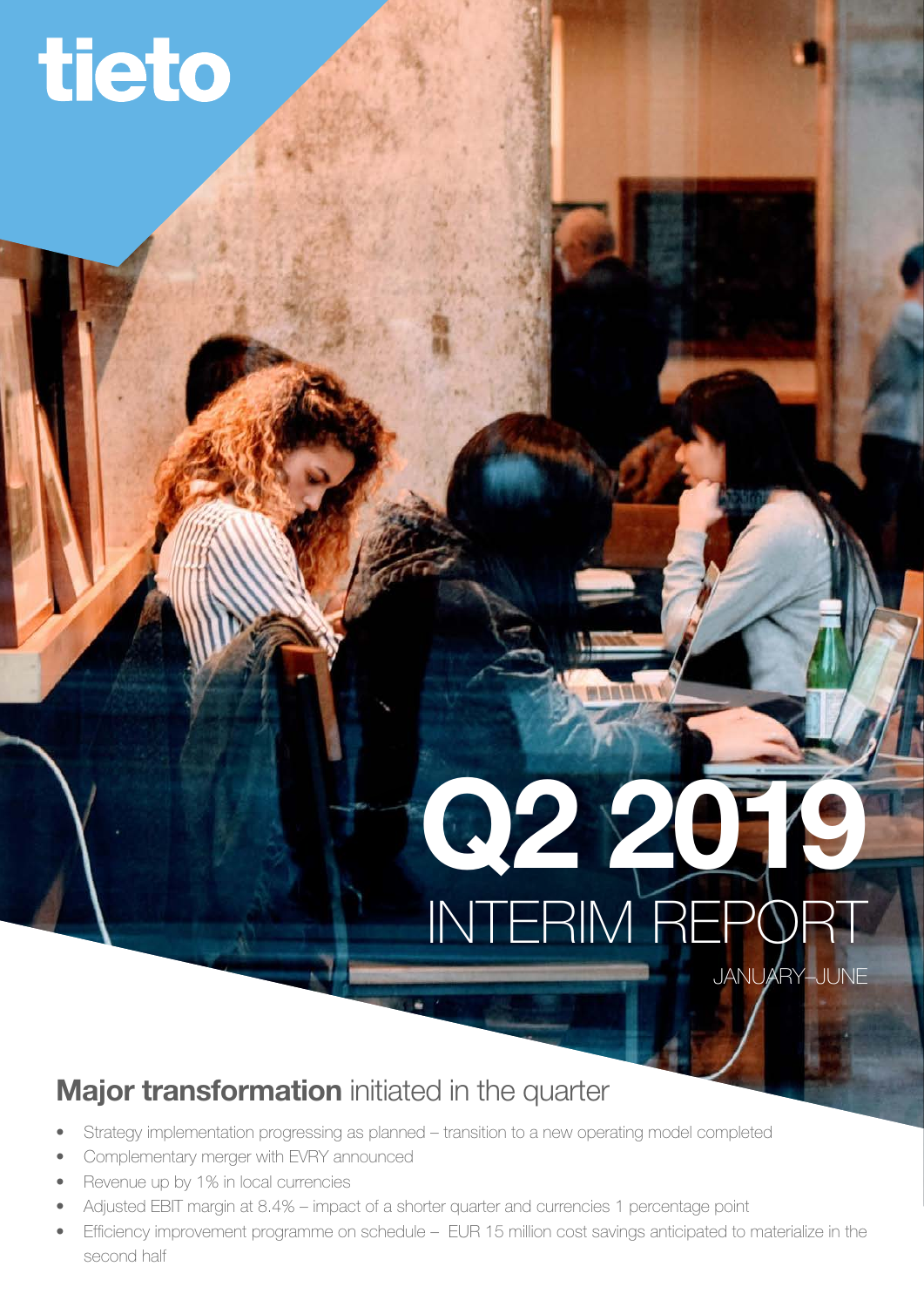# **Contents**

| Key figures for the first quarter       | з  |
|-----------------------------------------|----|
| Full-year outlook for 2019 unchanged    | 3  |
| <b>CEO's comment</b>                    | 4  |
| The quarter in short                    | 5  |
| IT market development                   | 6  |
| New strategy to enhance competitiveness | 6  |
| Financial performance in April-June     | 9  |
| <b>M&amp;A impact in April-June</b>     | 10 |
| Financial performance in January-June   | 11 |
| Cash flow, financing and investments    | 12 |
| Order backlog                           | 12 |
| Major agreements in January-June        | 13 |
| <b>Personnel</b>                        | 14 |
| Management                              | 14 |
| <b>Shares</b>                           | 14 |
| Near-term risks and uncertainties       | 15 |
| Full-year outlook for 2019 unchanged    | 15 |

| <b>Financial calendar 2019</b>                                | 15 |
|---------------------------------------------------------------|----|
| <b>Tables</b>                                                 | 16 |
| Income statement                                              | 17 |
| Statement of other comprehensive income                       | 17 |
| Statement of financial position                               | 18 |
| Statement of changes in shareholders' equity                  | 19 |
| Statement of cash flows                                       | 21 |
| Basis of preparation                                          | 22 |
| Segment information                                           | 25 |
| Net working capital in<br>the statement of financial position | 29 |
| Derivatives                                                   | 30 |
| Commitments and contingencies                                 | 31 |
| Number of shares                                              | 31 |
| Key figures                                                   | 32 |
| Quarterly figures                                             | 32 |
| Quarterly figures by segments                                 | 34 |
| Major shareholders on 31 March 2019                           | 35 |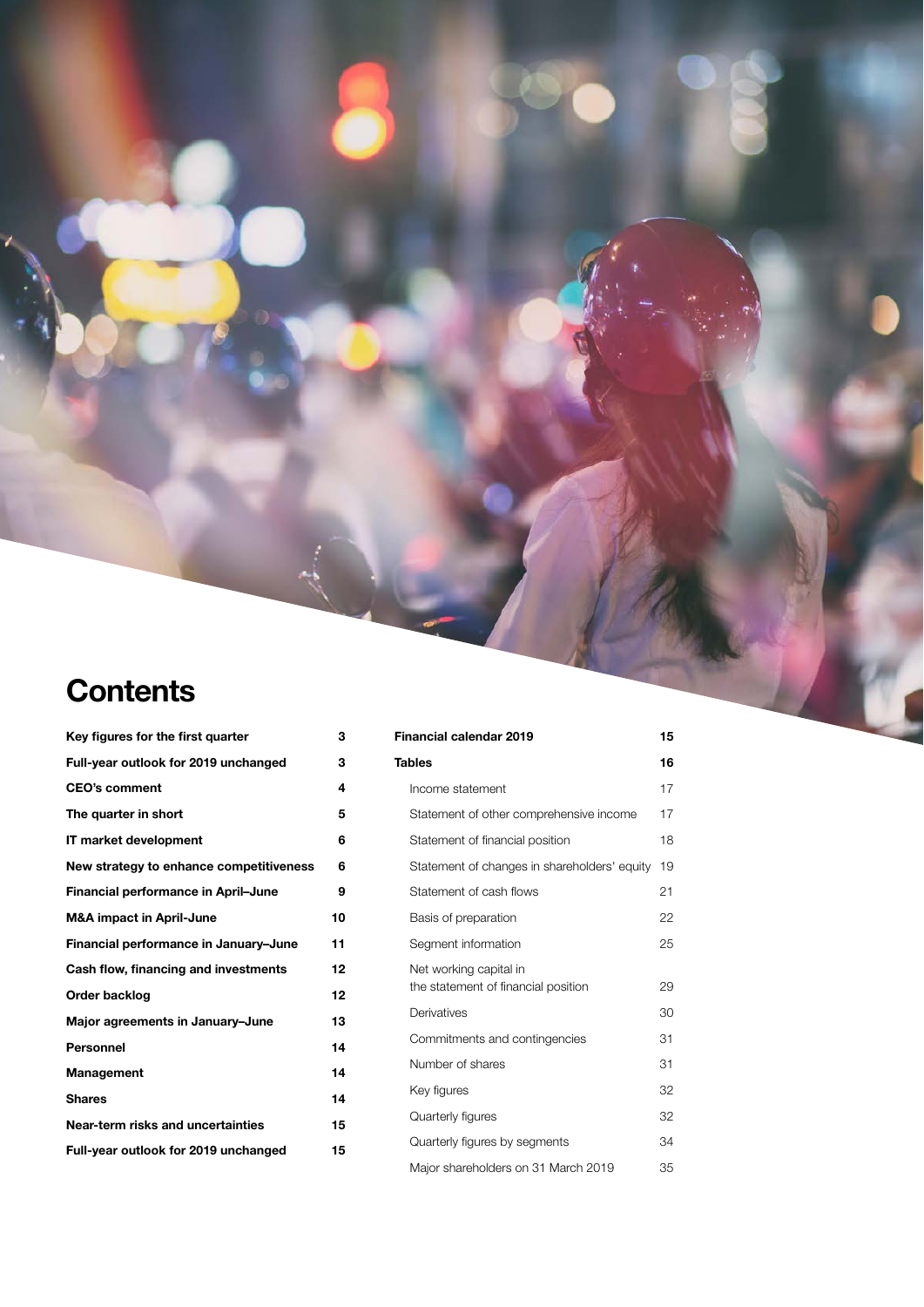# <span id="page-2-0"></span>Key figures for the second quarter

- Sales declined by 0.2%, sales in local currencies were up by 1.0%
- Adjusted operating profit amounted to EUR 34.0 (36.2) million, 8.4% (9.0) of sales – negative impact of the shorter quarter and currencies around EUR 4 million, representing 1 percentage point
- In local currencies, the order backlog for 2019 provides support for Tieto's growth ambitions for the year

M&A impact visible in the tables of [the Financial Performance section.](#page-8-0)

|                                                             | 4-6/2019 | 4-6/2018 | 1-6/2019 | $1 - 6/2018$ |
|-------------------------------------------------------------|----------|----------|----------|--------------|
| Net sales, EUR million                                      | 403.2    | 404.1    | 811.6    | 810.5        |
| Change, %                                                   | $-0.2$   | 4.8      | 0.1      | 4.1          |
| Change in local currencies, %                               | 1.0      | 7.9      | 1.7      | 7.1          |
| Operating profit (EBIT), EUR million                        | 18.1     | 31.3     | 54.9     | 68.6         |
| Operating margin (EBIT), %                                  | 4.5      | 7.7      | 6.8      | 8.5          |
| Adjusted <sup>1)</sup> operating profit (EBIT), EUR million | 34.0     | 36.2     | 74.9     | 74.1         |
| Adjusted <sup>1)</sup> operating margin (EBIT), %           | 8.4      | 9.0      | 9.2      | 9.1          |
| Profit after taxes, EUR million                             | 18.0     | 24.7     | 45.2     | 54.6         |
| EPS, EUR                                                    | 0.24     | 0.33     | 0.61     | 0.74         |
| Net cash flow from operations, EUR million                  | 37.1     | 12.3     | 80.4     | 73.8         |
| Return on equity, 12-month rolling, %                       | 27.6     | 30.5     | 27.6     | 30.5         |
| Return on capital employed, 12-month rolling, %             | 19.2     | 24.1     | 19.2     | 24.1         |
| Capital expenditure, EUR million                            | 12.5     | 10.5     | 21.9     | 18.7         |
| Acquisitions, EUR million                                   |          | 4.0      | 0.7      | 10.2         |
| Interest-bearing net debt, EUR million                      | 362.5    | 209.2    | 362.5    | 209.2        |
| Net debt/EBITDA <sup>2)</sup>                               | 1.5      | 1.0      | 1.5      | 1.0          |
| Order backlog                                               | 1800     | 1 7 3 1  | 1800     | 1 7 3 1      |
| Personnel on 30 June                                        | 15 101   | 14 956   | 15 101   | 14 956       |

1) Adjusted for amortization of acquisition-related intangible assets, restructuring costs, capital gains/losses, goodwill impairment charges and other items affecting comparability

<sup>2)</sup> EBITDA is 12-month average and is modified to reflect the impact of IFRS 16 on depreciations

# **Full-year outlook** for 2019 unchanged

Tieto expects its full-year adjusted<sup>1)</sup> operating profit (EBIT) to increase from the previous year's level (EUR 168.0 million in 2018) added by the impact of IFRS 16<sup>2)</sup> to maintain the comparability after the adoption of the new standard.

<sup>1)</sup> Adjusted for amortization of acquisition-related intangible assets, restructuring<br>costs, capital gains/losses, goodwill impairment charges and other items affecting comparability

<sup>2)</sup> The company estimates that the adoption of IFRS 16 will have a positive impact on operating profit in 2019. In the first half, the impact on EBIT was EUR 2.0<br>million. Comparative periods are not restated. More information on the adoption of<br>the standard can be found in the **[Accounting Policies](#page-21-0)** in th

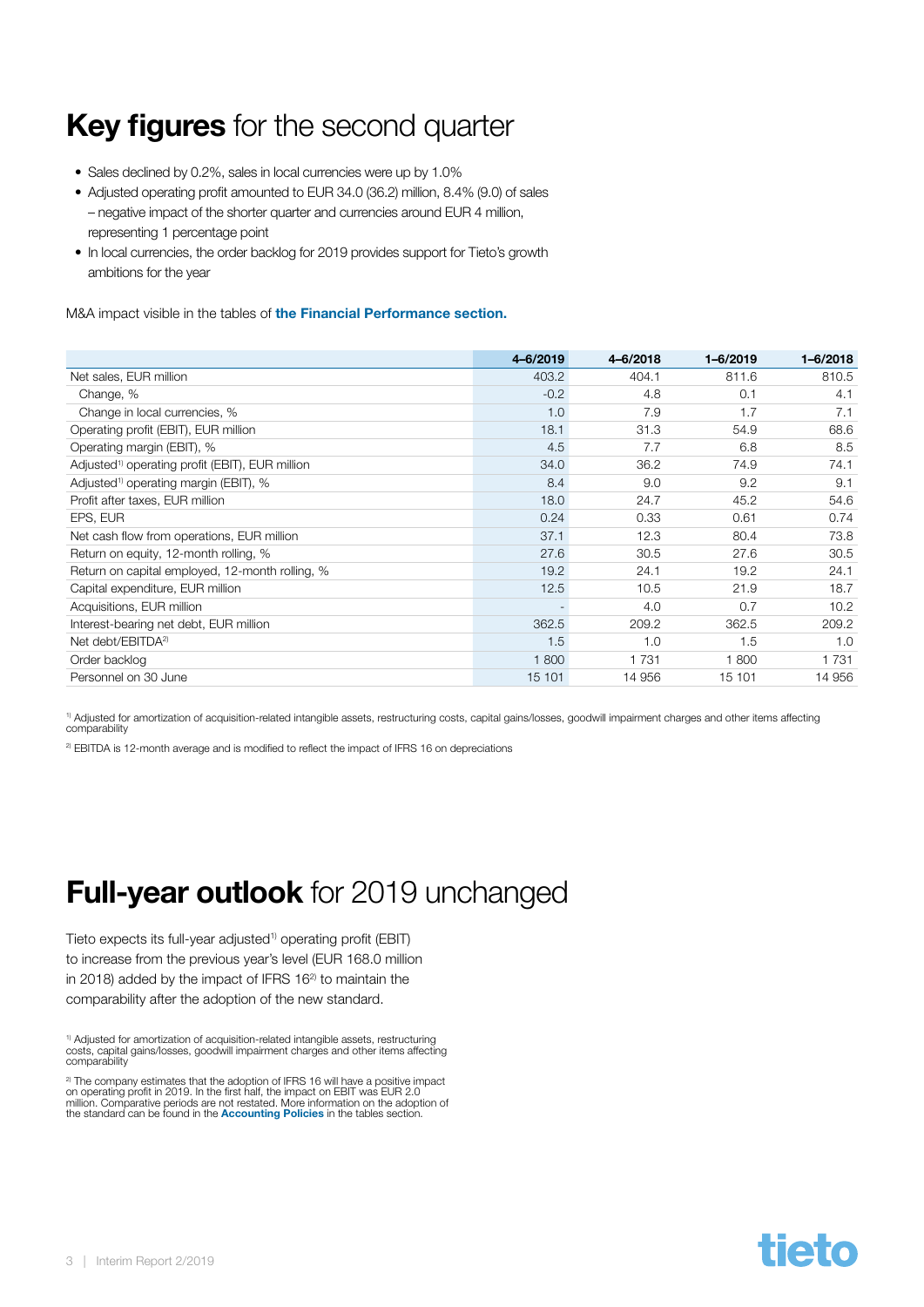# <span id="page-3-0"></span>CEO's comment

#### Comment regarding the interim report by Kimmo Alkio, President and CEO:

"The second quarter was a transformative one as we began implementation of our new strategy by changing the operating model – aiming to reposition us to be in the forefront of digital renewal for our customers. We also announced the planned merger with EVRY – the most significant event in our company's history. The merger announcement has created a great deal of interest among all our stakeholders.

Our second-quarter performance was impacted by the major operating model change taking place in the quarter and by the lower number of working days – most visible in our Digital Experience business. The Hybrid Infrastructure business continued its good performance with 11% adjusted profit and 3% growth. For the quarter, our growth was 1% in local currencies and adjusted operating margin was 8.4%, affected by the shorter quarter and currency headwinds. This quarter was unique in many ways and performance-wise did not meet our longer-term ambition. During the second quarter, we also substantially completed our cost efficiency programme, which is expected to contribute around EUR 15 million to our second-half performance.

We announced the merger of Tieto and EVRY in June. Planning of the integration has started and once we are granted the approvals by both companies' Extraordinary General Meetings and the competition authorities we will go into full merger implementation. The combined company will be well-positioned to accelerate the pace of change and innovation in the industry and bring the benefits of the digital world to our customers even faster. By combining the companies we will introduce new services and capabilities, and are together well positioned to drive higher performance and innovation. We strongly believe in the value creation potential for our customers and shareholders – also through the planned EUR 75 million synergies with further potential in both growth and profit.

With more than 5 000 digital consultants close to customers in the Nordics, and around 10 000 globally, the new company will create the largest digital services community in the Nordics. In the areas of digital consulting, industry software, advanced cloud and infrastructure services we have truly rich and complementary capabilities. As Tieto and EVRY share a strong Nordic cultural heritage and values promoting openness, respect and diversity, we are confident that together we will succeed in creating digital advantage for Nordic enterprises and society."

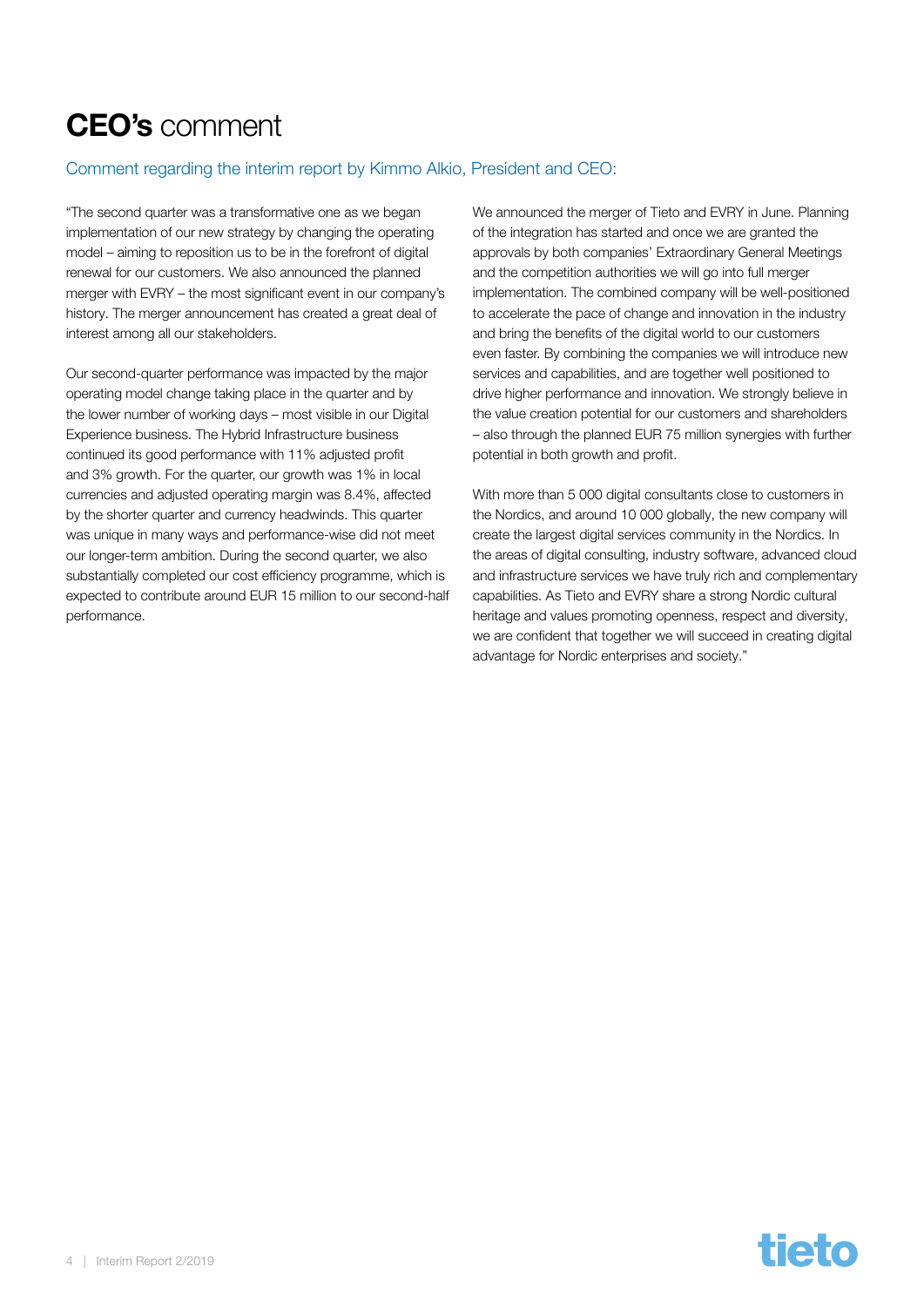### <span id="page-4-0"></span>The quarter in short

# Growth

Sales remained at the previous year's level and were affected by continued currency headwinds and a shorter quarter, representing in total an impact of over 2 percentage points on growth.

Both Product Development Services and Hybrid Infra continued to experience healthy growth of 5% and 3%, respectively, in local currencies.

# Adjusted operating margin

Profitability was affected by a shorter quarter and currency impact, representing in total an impact of 1 percentage point on the operating margin. Profitability in Industry Software, Hybrid Infra and Product Development Services was at the anticipated level.

### **Strategy** implementation

New operating model to drive agile operations and future growth was completed. Operational simplification is anticipated to result in annualized gross savings of EUR 30–35 million, of which around EUR 15 million is expected to affect performance in the second half of 2019.

### Personnel

Tieto's recruitments have focused on roles such as software developers, industry consultants, solution consultants and eCommerce specialists. In total, the net recruitments totalled around 400 during the first half of the year.

# **Merger** of Tieto and EVRY

Tieto and EVRY are joining forces to create a leading Nordic digital services company. With combined revenue of close to EUR 3 billion and 24 000 professionals, the combined company will be well positioned to create digital advantage for Nordic enterprises and society. The transaction will be highly complementary from a geographical, offering and customer perspective.

### **Customer** wins

Tieto and Ericsson agreed that all of Ericsson's Radio Access Networks (RAN) software R&D activities in Ukraine will be transferred to Tieto. Approximately 150 employees were offered new employment at Tieto.

Tieto signed a significant private cloud agreement with a large operator with delivery starting during the second half.



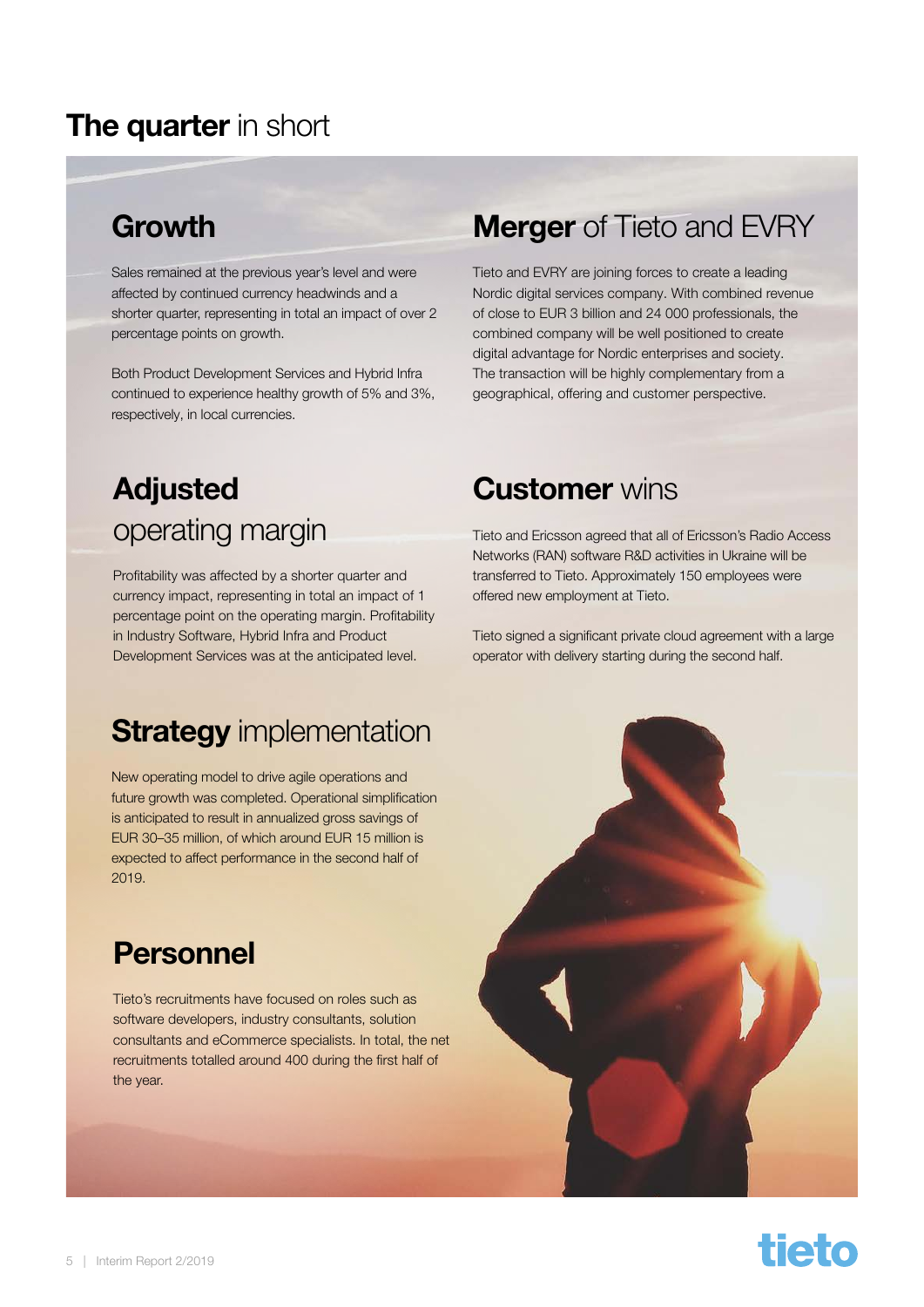# <span id="page-5-0"></span>IT market development

The IT market continues to be dynamic, offering good opportunities for co-innovation with customers. Data is the prime enabler of the change and a large-scale revamp of business models is needed across industries. Enterprises and public institutions are increasing their investments in innovating new differentiating experiences, providing a significant opportunity for IT service providers. Operational agility and innovation of new data-driven business models while ensuring business continuity remain high on customers' agenda.

In 2019, the Nordic IT market is anticipated to grow by 2-3%. The mix is continuing to see a major shift, with increased spending on consulting and application services and reduced spending on basic infrastructure services. The market for new services built around design, data and new cloud-native applications is anticipated to grow in the double digits.

Technology forms the backbone of the pursuit of this agenda. It is assumed that well-orchestrated hybrid infrastructure will ensure business agility and optimize costs. The technology

architectures remain hybrid across public cloud, private cloud and on-premise platforms. Public cloud is assuming a greater significance while demand for private cloud and traditional infrastructure services is expected to remain good. Spending on public cloud is expected to grow annually by 25–30% and private cloud by 10–15% in the coming years.

The outsourcing market is shifting to be more applicationcentric, with increased efficiency requirements and price erosion in infrastructure services. Agreement terms are changing and the size of outsourcing contracts continues to shrink with the adoption of agile development practices (e.g. DevOps) and automation.

Demand for people and skills remains high. The same technology capabilities as in the software and IT services sector are needed across all industries.

### New strategy to enhance competitiveness

The change towards a more personalized and real-time world is accelerating and data is the key enabler of this development. Enterprises and public organizations are increasing their investments in new service experiences for their customers. To gain an active role in the rapidly changing market, Tieto has taken the next big leap in its renewal. With its new strategy launched in February 2019, the company aims to enhance competitiveness further.

#### Digital Experience as the main growth driver

Tieto has chosen to focus on services enabling customers' competitiveness and providing Tieto with the strongest growth potential. The company supports clients in their digital transformation through the design of differentiating service experiences, smart use of data and hybrid cloud solutions. The related services range from consulting to implementation and running the solutions.

Digital citizen services and preventive healthcare are examples of the new cutting-edge services Tieto has been developing. Tieto anticipates that it will add 2 500–3 000 competences to digital experience-related roles during the strategy period. The company currently has strong capabilities in many key areas,

such as customer experience management, where Tieto has around 700 experts. A major part of future investments is targeted at offering and competence development in the digital experience area.

#### Investments in scalable industry software continue

In addition to accelerating digital experience services, the company continues to focus on the Industry Software, Hybrid Infrastructure and Product Development Services businesses. Tieto continues to invest in scalable industry software businesses and drive international expansion of selected globally competitive businesses. With strong capabilities and leading industry software, Tieto is well positioned to ensure customers' business-critical processes.

With its strong infrastructure foundation, Tieto Hybrid Infra continues to ensure Nordic customers' business continuity, efficiency and renewal. Product Development Services continues to focus on delivering software R&D services to connect customers' products. The scope of the services is global and Product Development Services continues to expand its customer base beyond the telecom sector.

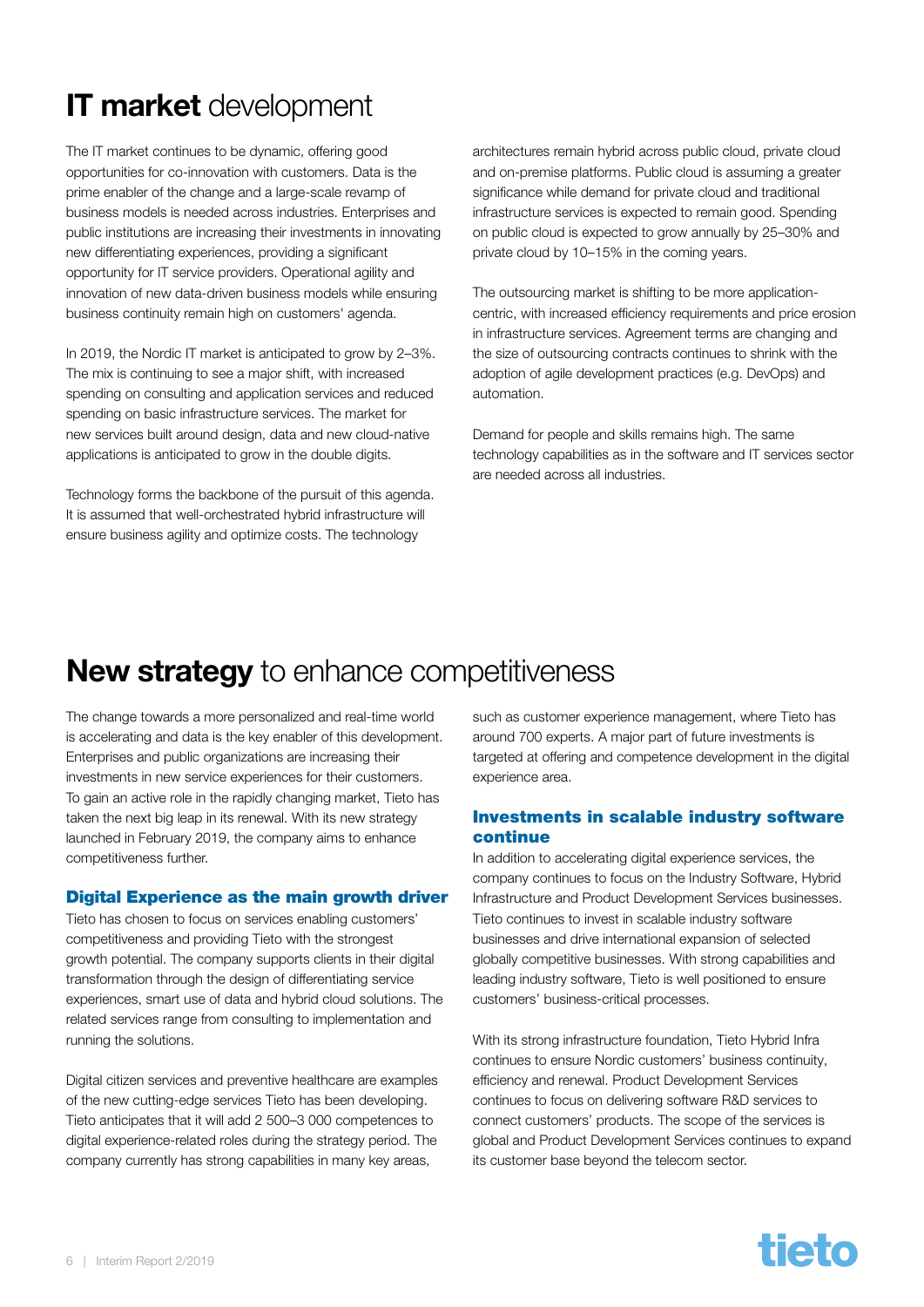#### Networked ways of working enabling faster time to market and simplified operations

The market change towards shorter and more agile innovation and development sprints is calling for new ways of working. Tieto has adopted networked, simplified ways of working that have eliminated overlapping roles of an administrative nature. The change will ensure both faster access to relevant capabilities for customers and faster time to market.

In the second quarter, Tieto's operating model was aligned to the strategy launched in February 2019. Implementation of the new simplified structure has been completed and the following businesses will constitute reportable segments for Tieto:

- Digital Experience
- Hybrid Infra
- Industry Software
- Product Development Services

Tieto's financial reporting for 2018 and the first quarter of 2019 has been adjusted to reflect the new segment structure. New comparison numbers were published on 28 June and are available on [Tieto's website](https://www.tieto.com/en/investor-relations/financials/reporting-changes/).

The company anticipates that operational simplification will affect around 700 roles globally and result in annualized gross savings of EUR 30–35 million.

#### Tieto and EVRY joining forces to create a leading Nordic digital services company

Tieto and EVRY announced on 18 June a merger agreement to create one of the most competitive digital services and software companies in the Nordics. With combined revenue of close to EUR 3 billion and 24 000 professionals, the combined company will be well positioned to create digital advantage for Nordic enterprises and society. The transaction will be highly complementary from a geographical, offering and customer perspective. Completion of the merger is conditional on approval by the respective EGMs of Tieto and EVRY, and customary merger control approvals.

The merger drives scale, longer-term revenue synergies, as well as innovation through combined targeted investments. The combination is expected to create value for shareholders through targeted cost synergies of around EUR 75 million annually, to be achieved through efficiencies in delivery and selling, general and administrative expenses, and portfolio and investment rationalization. The companies expect that around 60% of savings will be achieved by the end of 2021 and 90% by the end of 2022. The companies estimate that

non-recurring implementation costs, anticipated to materialize by 2022, will amount to EUR 120–140 million. Tieto and EVRY will inform, consult and/or negotiate with the respective employee representatives and/or unions about the social, financial and legal consequences of the contemplated merger in accordance with applicable laws and regulations. TietoEVRY will continue examining the synergy possibilities further.

The Merger Plan, published on 26 June, and additional material are available at [www.tieto.com/tietoevry](http://www.tieto.com/tietoevry).

#### Tieto's financial ambition as announced at the strategy launch in February 20193)

- Growth over 5% (CAGR 2019–2022) with continued active M&As supporting growth
- Adjusted operating margin 13%<sup>1)</sup> main drivers include growth, simplified operations and automation
- Net debt/EBITDA below 2.0 in the long term <sup>2)</sup>
- Aim is to increase base dividend annually in absolute terms

<sup>1)</sup> Adjusted for amortization of acquisition-related intangible assets, restructuring costs, capital gains/losses, goodwill impairment charges and other items affecting comparability (in accordance with IFRS 16, effective as from 1 Jan 2019).

 $^{2}$  In accordance with IFRS 16, effective as from 1 Jan 2019 – equals around 1.5 prior to IFRS 16.

<sup>3)</sup> Subject to change after the planned merger of Tieto and EVRY.

#### Performance drivers 2019

Tieto aims to grow faster than the market in local currencies during the year. To support this ambition, Tieto is committed to actions driving competitiveness and will continue its investments in innovation and growth.

In 2019, acquisitions will support the ambition of accelerating growth. Aggregated annual sales of the companies acquired in 2018 amounted to around EUR 13 million, of which EUR 4 million was included in Tieto's sales in 2018.

Performance drivers also include:

- investments in offering development
- recruitments in new service areas and related competence development
- salary inflation
- continued drive for competitiveness and efficiency.

At the Group level, full-year offering development costs are anticipated to remain at around 5% of Group sales. Capital expenditure (CAPEX) is anticipated to remain below 4% of Group sales.

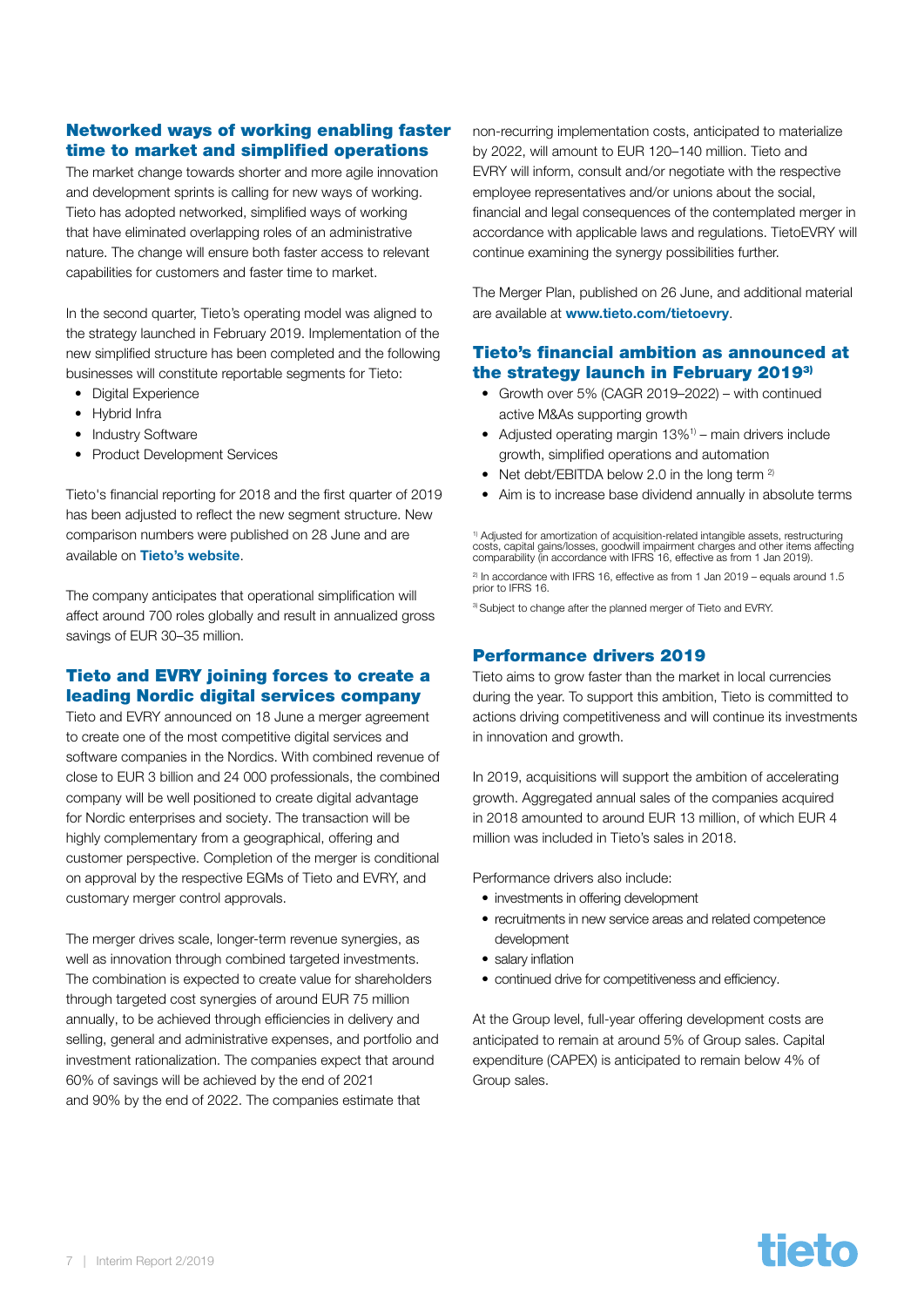Tieto continues to invest in new capabilities and competences. During the first half, net recruitments amounted to around 400. Salary inflation is anticipated to amount to over EUR 30 million in 2019, partly offset by increasing offshoring and management of the competence pyramid.

Tieto has anticipated that operational simplification will affect around 700 roles globally. In April, Tieto started personnel adjustment processes in Finland, Sweden and the Czech Republic. The personnel reductions have been expected to impact up to 210 employees in Finland, 160 in Sweden and 250 in the Czech Republic. Additionally, the change is anticipated to impact some of the other countries in which Tieto operates. The negotiations in Finland, concluded in May, will result in up to 190 redundancies.

The simplification is anticipated to result in annualized gross savings of EUR 30–35 million, of which around EUR 15 million is expected to affect performance in the second half of 2019. Tieto estimates that related restructuring costs will amount to EUR 20–25 million, of which EUR 13 million were booked during the second quarter and the remainder is anticipated to materialize during the second half of 2019.

The company expects that costs related to the merger, subject to its approval, will be in the range of EUR 15-20 million and affect operating profit in the second half of 2019 (reported in adjusted items).

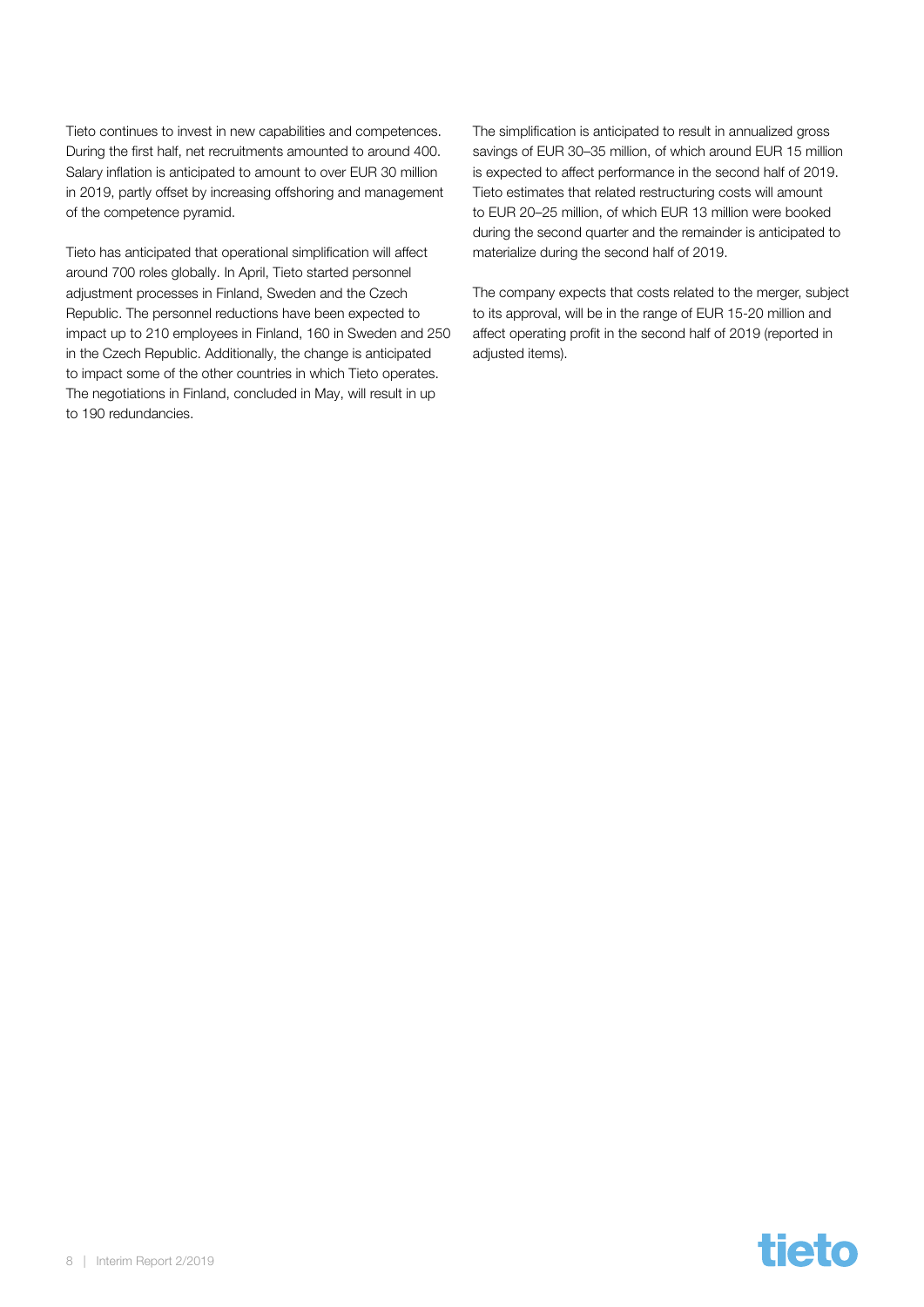# <span id="page-8-0"></span>Financial performance in April–June

Tieto's second-quarter reporting is based on the new structure. The comparison figures for 2018 and the first quarter of 2019 have been adjusted to reflect the new segment structure, as announced on 28 June.

Second-quarter net sales decreased by 0.2% to EUR 403.2 (404.1) million, growth of 1.0% in local currencies. Currency fluctuations had a negative impact of EUR 5 million on sales, mainly due to the weaker Swedish Krona. Additionally, there was one working day less than in the second quarter of 2018.

Second-quarter operating profit (EBIT) amounted to EUR 18.1 (31.3) million, representing a margin of 4.5% (7.7). Operating profit included EUR 13.2 (1.8) million in restructuring costs, mainly related to the adoption of the new simplified structure in the second quarter of 2019. Adjusted<sup>1)</sup> operating profit stood at EUR 34.0 (36.2) million, or 8.4% (9.0) of net sales. Further details on second-quarter adjustments are available in the **[Segment Information](#page-24-0)** paragraph in the tables section. Currency changes had a negative impact of around EUR 1 million on operating profit, and profitability was affected by salary inflation. Tieto capitalized EUR 4.1 million in offering

development costs. Operating profit was also supported by the adoption of IFRS 16, which had a positive impact of EUR 1.1 million. The IFRS 16 impact on affected key figures is available in the **[Accounting Policies](#page-21-0)** section.

Depreciation and amortization amounted to EUR 25.8 (15.2) million, including EUR 12.2 million in depreciation of right of use assets (IFRS 16 impact) and EUR 1.1 (1.4) million in amortization of acquisition-related intangible assets. Net financial income stood at EUR 1.0 (-0.7) million. Net interest expenses were EUR 2.0 (0.6) million and net gains from foreign exchange transactions EUR 3.9 (0.1) million, resulting from hedging of Norwegian Krona denominated currency exposure related to the merger agreement of Tieto and EVRY. Other financial income and expenses amounted to EUR -1.0 (-0.2) million.

Earnings per share (EPS) totalled EUR 0.24 (0.33). Adjusted<sup>1)</sup> earnings per share amounted to EUR 0.42 (0.37).

<sup>1)</sup> Adjusted for amortization of acquisition-related intangible assets, restructuring costs, capital gains/losses, goodwill impairment charges and other items affecting comparability

#### Financial performance by segment

| <b>EUR million</b>                  | <b>Customer</b><br>sales<br>4-6/2019 | <b>Customer</b><br>sales<br>4-6/2018 | Change,<br>$\frac{9}{6}$ | <b>Operating</b><br>profit<br>4-6/2019 | <b>Operating</b><br>profit<br>4-6/2018 |
|-------------------------------------|--------------------------------------|--------------------------------------|--------------------------|----------------------------------------|----------------------------------------|
| Digital Experience                  | 123.2                                | 126.6                                | -3                       | 7.1                                    | 16.5                                   |
| Hybrid Infra                        | 133.8                                | 130.7                                | 2                        | 6.2                                    | 12.0                                   |
| <b>Industry Software</b>            | 111.2                                | 112.7                                | $-1$                     | 11.6                                   | 6.6                                    |
| <b>Product Development Services</b> | 34.6                                 | 33.7                                 | 3                        | 2.7                                    | 2.9                                    |
| <b>Segments total</b>               | 402.8                                | 403.7                                | $\mathbf{0}$             | 27.6                                   | 38.0                                   |
| Other operations                    | 0.4                                  | 0.5                                  | $-11$                    | $-9.5$                                 | $-6.7$                                 |
| <b>Group total</b>                  | 403.2                                | 404.1                                | 0                        | 18.1                                   | 31.3                                   |

#### Operating margin by segment

| $\frac{0}{0}$                       | <b>Operating</b><br>margin<br>4-6/2019 | <b>Operating</b><br>margin<br>4-6/2018 | Adjusted <sup>1)</sup><br>operating<br>margin<br>4-6/2019 | Adjusted <sup>1)</sup><br>operating<br>margin<br>4-6/2018 |
|-------------------------------------|----------------------------------------|----------------------------------------|-----------------------------------------------------------|-----------------------------------------------------------|
| Digital Experience                  | 5.7                                    | 13.0                                   | 8.6                                                       | 12.8                                                      |
| Hybrid Infra                        | 4.6                                    | 9.2                                    | 10.8                                                      | 10.8                                                      |
| <b>Industry Software</b>            | 10.4                                   | 5.9                                    | 10.9                                                      | 7.5                                                       |
| <b>Product Development Services</b> | 7.8                                    | 8.7                                    | 7.9                                                       | 8.7                                                       |
| <b>Total</b>                        | 4.5                                    | 7.7                                    | 8.4                                                       | 9.0                                                       |

1) Adjusted for amortization of acquisition-related intangible assets, restructuring costs, capital gains/losses, goodwill impairment charges and other items affecting comparability

For a comprehensive set of service line and industry group figures, see the tables section.

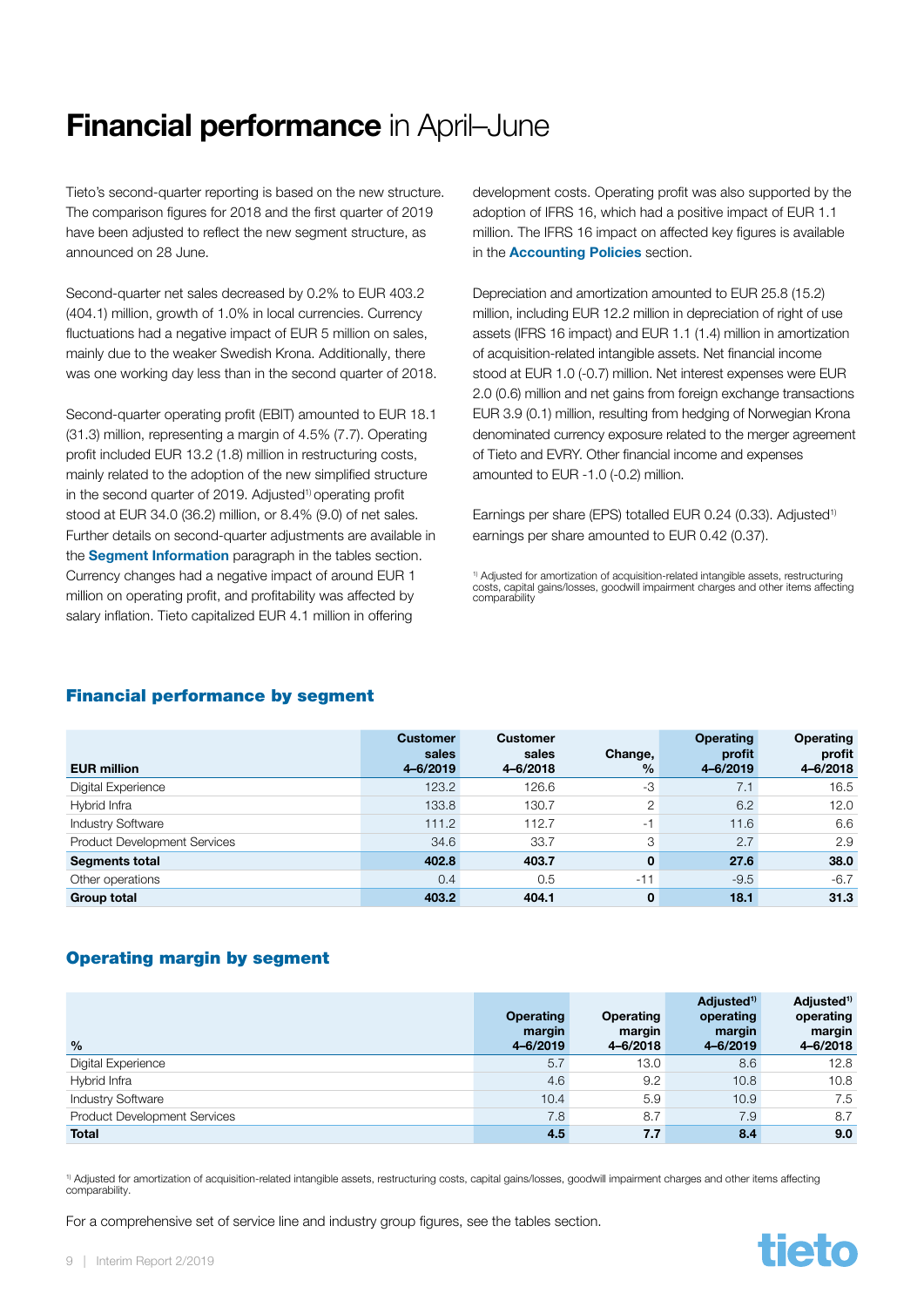<span id="page-9-0"></span>In **Digital Experience**, sales in local currencies were down by 2%. The decline was attributable to continued currency headwinds and a shorter quarter. Additionally, application services growth of 1% was impacted by one large customer insourcing. Strong growth in Customer Experience Management continued and sales were up by 13% in local currencies, supported by the acquisition of Meridium. Adjusted operating margin was down to 8.6% (12.8) due to negative volume development. In the third quarter, adjusted operating margin is anticipated to be at or above the level of the corresponding quarter in 2018.

In **Hybrid Infra**, sales growth of 3% in local currencies was driven by infrastructure cloud<sup>2)</sup>, up by 10% in local currencies. Infrastructure cloud currently represents 28% of Hybrid Infra sales. Security Services' sales increased by 29% in local currencies during the quarter. The decline in traditional infrastructure services decelerated and amounted to 2%. Adjusted operating margin remained at the previous year's level at 10.8% (10.8) despite somewhat higher personnel costs. The company's effieciency measures, initiated during the second quarter, are anticipated to have a positive effect during the second half of 2019. In the third quarter, adjusted operating margin is anticipated to be above the level of the corresponding quarter in 2018.

In **Industry Software**, sales in local currencies remained at the previous year's level, organically up by 1%. Strong growth of Payments solutions continued. Growth above market continued also in Lifecare and Hydrocarbon Management whereas

### M&A impact in April–June

At the Group level, second-quarter sales in local currencies were organically up by 0.7%. Acquisitions added EUR 2 million in sales and the impact of divestments on sales was EUR 1 million.

#### M&A impact by business

sales for SmartUtilities, Tieto's solution for the energy utility segment, was affected by the continued technological renewal to enable standardized software products, open technologies and scalable architectures. In Lifecare, further development of functionalities in the renewed product and the transition towards full web-version fully compliant with open Electronic Health Records (openEHR) specifications continues. Adjusted operating margin improved to 10.9% (7.5). Tieto capitalized EUR 4.1 million in the development costs, including costs for the development of Healthcare Information System and SmartUtilities. In the third quarter, adjusted operating margin is anticipated to be slightly below the level of the corresponding quarter in 2018.

In **Product Development Services**, sales growth in local currencies amounted to 5%. Growth was affected by continued currency headwinds and a shorter quarter. Strong volume development with the largest key customers and good development in the automotive segment continued. Adjusted operating margin was 7.9% (8.7). Excluding the impact of currency headwinds and a shorted quarter, adjusted operating margin remained at the previous year's level. In the third quarter, adjusted operating margin is anticipated to be at or below the level of the corresponding quarter in 2018.

<sup>2)</sup> Based on infrastructure cloud (Infrastructure as a Service and Platform as a Service)

|                                     | (in local currencies) (in local currencies)<br>4-6/2019 | Growth, % Organic growth, %<br>4-6/2019 |
|-------------------------------------|---------------------------------------------------------|-----------------------------------------|
| Digital Experience                  | $-2$                                                    | -3                                      |
| Hybrid Infra                        | 3                                                       | 3                                       |
| <b>Industry Software</b>            | 0                                                       |                                         |
| <b>Product Development Services</b> | $\circ$                                                 | 5                                       |
| <b>Total</b>                        |                                                         |                                         |

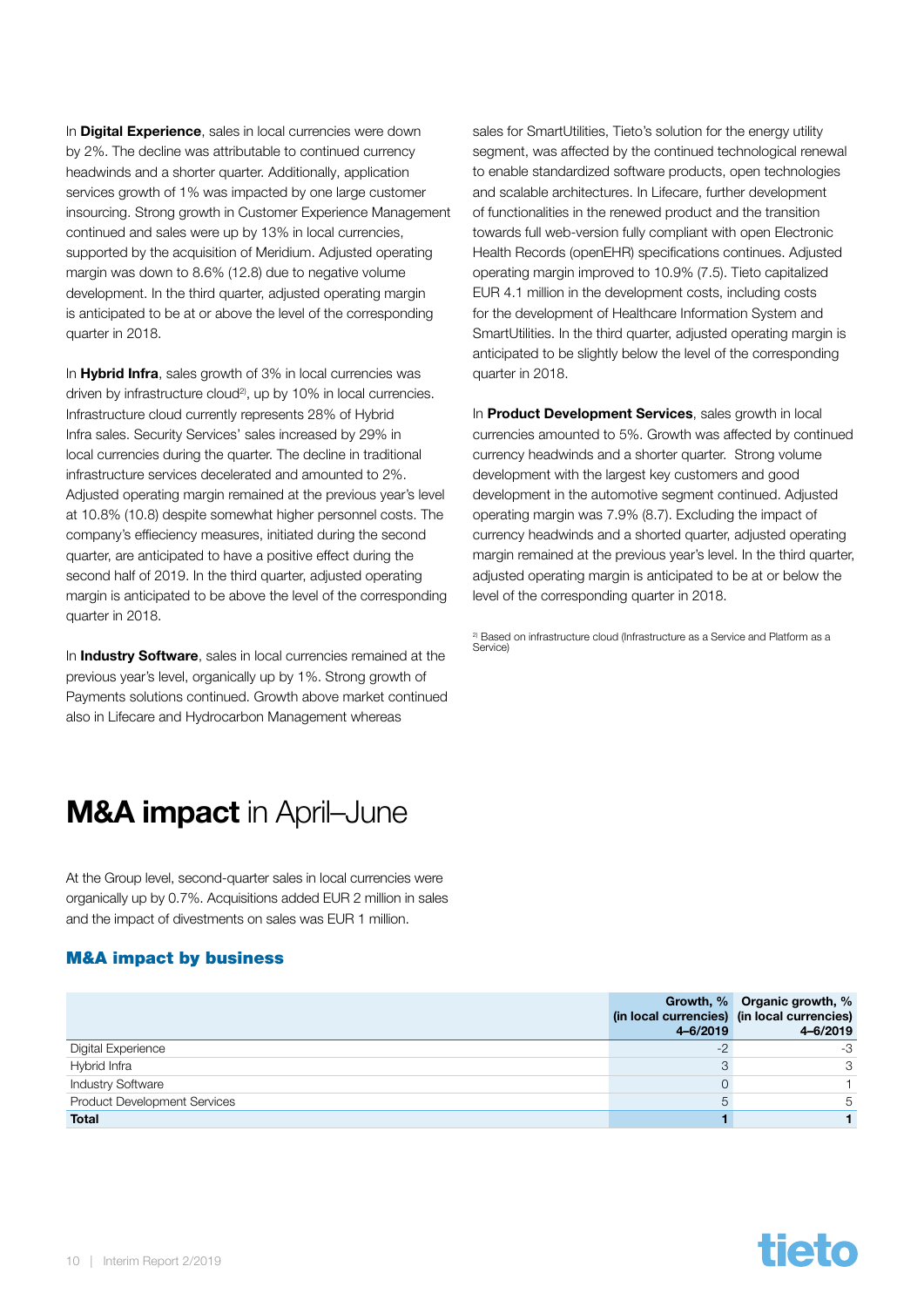# <span id="page-10-0"></span>Financial performance in January-June

First-half net sales increased by 0.1% to EUR 811.6 (810.5) million, growth of 1.7% in local currencies. Currency fluctuations had a negative impact of EUR 13 million on sales, mainly due to the weaker Swedish Krona.

First-half operating profit (EBIT) amounted to EUR 54.9 (68.6) million, representing a margin of 6.8% (8.5). Adjusted<sup>1)</sup> operating profit stood at EUR 74.9 (74.1) million, or 9.2% (9.1) of net sales. Further details on first-half adjustments are available in the [Segment Information](#page-24-0) paragraph in the tables section. Tieto capitalized EUR 6.1 million in offering development costs. Costs including both expensed and capitalized offering development investments remained at the level of the first half of 2018. Operating profit was also supported by the adoption of IFRS 16, which had a positive impact of EUR 2.0 million. Currency changes had a negative impact of around EUR 2 million on operating profit, and profitability was affected by salary inflation.

Depreciation and amortization amounted to EUR 50.1 (29.0) million, including EUR 23.2 million in depreciation of right of use assets (IFRS 16 impact) and EUR 2.2 (2.7) million in amortization of acquisition-related intangible assets. Net financial expenses stood at EUR 1.7 (1.3) million in the second quarter. Net interest expenses were EUR 4.2 (1.0) million and net gains from foreign exchange transactions EUR 3.7 (0.1) million. Other financial income and expenses amounted to EUR -1.2 (-0.4) million.

Earnings per share (EPS) totalled EUR 0.61 (0.74). Adjusted<sup>1)</sup> earnings per share amounted to EUR 0.83 (0.77).

1) Adjusted for amortization of acquisition-related intangible assets, restructuring costs, capital gains/losses, goodwill impairment charges and other items affecting comparability.

#### Financial performance by segment

| <b>EUR million</b>                  | <b>Customer</b><br>sales<br>$1 - 6/2019$ | <b>Customer</b><br>sales<br>$1 - 6/2018$ | Change,<br>$\frac{9}{6}$ | <b>Operating</b><br>profit<br>$1 - 6/2019$ | <b>Operating</b><br>profit<br>1-6/2018 |
|-------------------------------------|------------------------------------------|------------------------------------------|--------------------------|--------------------------------------------|----------------------------------------|
| Digital Experience                  | 252.8                                    | 251.6                                    |                          | 25.0                                       | 32.9                                   |
| Hybrid Infra                        | 262.8                                    | 262.4                                    | $\mathbf 0$              | 14.4                                       | 21.8                                   |
| <b>Industry Software</b>            | 223.9                                    | 228.1                                    | $-2$                     | 25.4                                       | 19.4                                   |
| <b>Product Development Services</b> | 71.4                                     | 67.6                                     | 6                        | 7.2                                        | 7.2                                    |
| <b>Segments total</b>               | 810.9                                    | 809.7                                    | $\mathbf 0$              | 72.1                                       | 81.4                                   |
| Other operations                    | 0.7                                      | 0.7                                      | $-2$                     | $-17.2$                                    | $-12.8$                                |
| <b>Group total</b>                  | 811.6                                    | 810.5                                    | $\mathbf 0$              | 54.9                                       | 68.6                                   |

#### Operating margin by segment

| $\frac{0}{0}$                       | <b>Operating</b><br>margin<br>$1 - 6/2019$ | Operating<br>margin<br>$1 - 6/2018$ | Adjusted <sup>1)</sup><br>operating<br>margin<br>$1 - 6/2019$ | Adjusted <sup>1)</sup><br>operating<br>margin<br>$1 - 6/2018$ |
|-------------------------------------|--------------------------------------------|-------------------------------------|---------------------------------------------------------------|---------------------------------------------------------------|
| Digital Experience                  | 9.9                                        | 13.1                                | 11.8                                                          | 13.2                                                          |
| Hybrid Infra                        | 5.5                                        | 8.3                                 | 8.9                                                           | 9.2                                                           |
| <b>Industry Software</b>            | 11.3                                       | 8.5                                 | 11.7                                                          | 8.9                                                           |
| <b>Product Development Services</b> | 10.1                                       | 10.7                                | 10.1                                                          | 10.7                                                          |
| <b>Total</b>                        | 6.8                                        | 8.5                                 | 9.2                                                           | 9.1                                                           |

1) Adjusted for amortization of acquisition-related intangible assets, restructuring costs, capital gains/losses, goodwill impairment charges and other items affecting comparability

For a comprehensive set of service line and industry group figures, see the tables section.

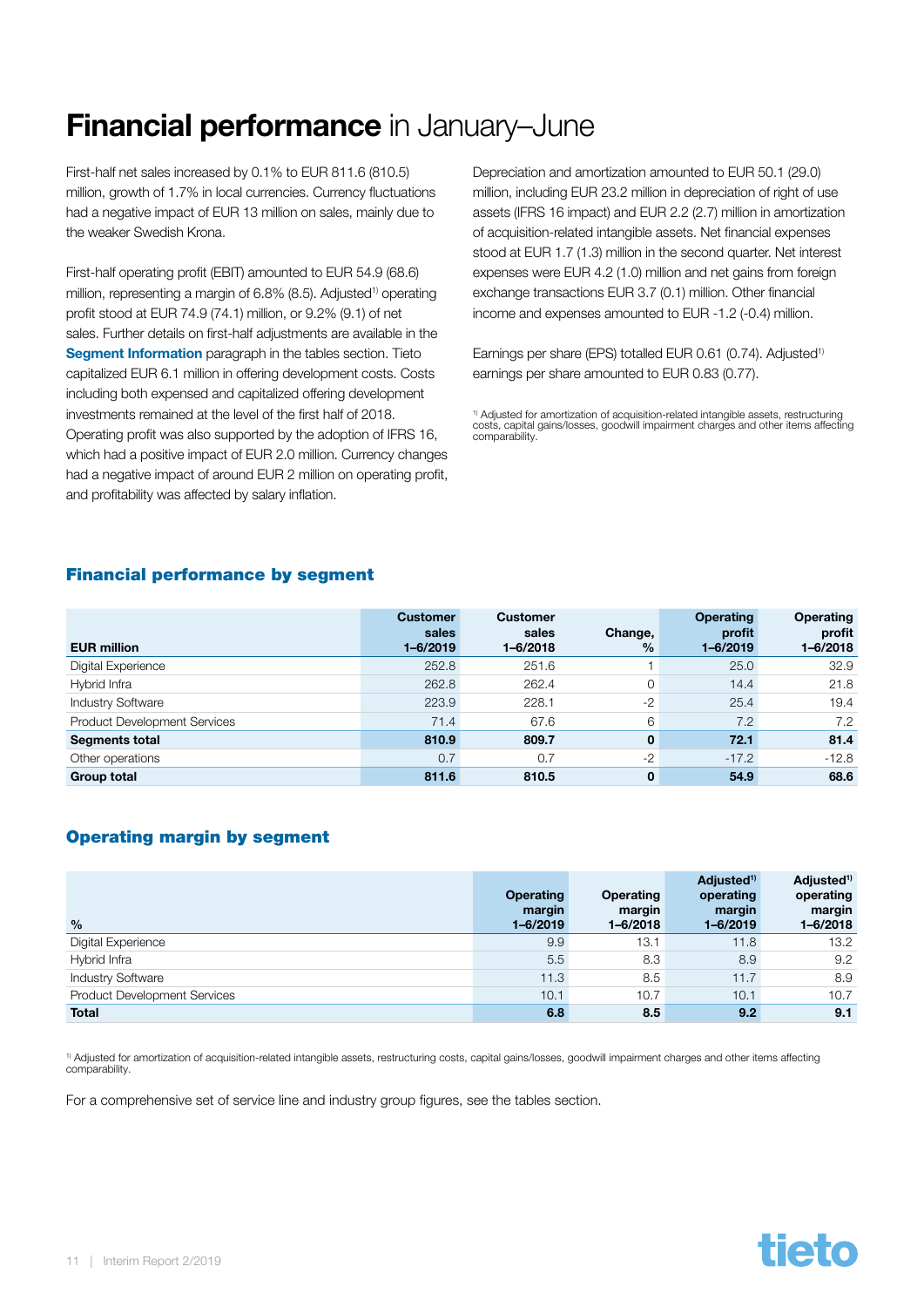#### <span id="page-11-0"></span>M&A impact by business

|                                     | (in local currencies) (in local currencies)<br>$1 - 6/2019$ | Growth, % Organic growth, %<br>1-6/2019 |
|-------------------------------------|-------------------------------------------------------------|-----------------------------------------|
| Digital Experience                  |                                                             |                                         |
| Hybrid Infra                        |                                                             |                                         |
| <b>Industry Software</b>            |                                                             |                                         |
| <b>Product Development Services</b> | 8                                                           | 8                                       |
| <b>Total</b>                        |                                                             |                                         |

### **Cash flow, financing** and investments

Second-quarter net cash flow from operations amounted to EUR 37.1 (12.3) million, including a decrease of EUR 1.9 (increase of 22.4) million in net working capital. Payments for restructuring amounted to EUR 3.4 (2.1) million. The adoption of IFRS 16 had a positive impact of over EUR 11 million on the cash flow from operating activities (offset in the cash flow from financing activities).

First-half net cash flow from operations amounted to EUR 80.4 (73.8) million, including an increase of EUR 0.8 (4.4) million in net working capital. Payments for restructuring amounted to EUR 5.7 (4.4) million. First-half tax payments were EUR 18.5 (13.8) million. The adoption of IFRS 16 had a positive impact of over EUR 25 million on the cash flow from operating activities.

Capital expenditure totalled EUR 21.9 (18.7) million in the first half. Capital expenditure represented 2.7% (2.4) of net sales and was mainly related to data centres. Net payments for acquisitions totalled EUR 0.7 (10.2) million.

The equity ratio was 33.7% (38.2). Gearing increased to 87.3% (51.1). Interest-bearing net debt totalled EUR 362.5 (209.2) million, including EUR 285.3 (277.2) million in interest-bearing debt, EUR 153.6 (2.1) million in lease liabilities, EUR 4.3 (2.3) million in finance lease receivables, EUR 0.4 (0.5) million in other interest-bearing receivables and EUR 71.7 (67.4) million in cash and cash equivalents.

Interest-bearing long-term loans amounted to EUR 293.6 (1.7) million at the end of June, consisting of a EUR 100 million bond, an EUR 85 million loan from the European Investment Bank and EUR 108.9 million in lease liabilities. The bond of EUR 100 million will mature in September 2024 and it carries a coupon of fixed annual interest of 1.375%.

Interest-bearing short-term loans amounted to EUR 145.3 (277.6) million, mainly related to commercial papers, leasing liabilities and joint venture cash pool balances. The syndicated revolving credit facility of EUR 150 million expiring in May 2021 was not in use at the end of June.

### **Order backlog**

The significance of traditional measures for the order backlog is impacted by the shift from traditional large outsourcing agreements towards agile methods and consumption-based business models. Additionally, traditional development programmes are cut into smaller projects. While this change in customer behaviour affects the order backlog levels, it is not expected to have any significant impact on Tieto's market opportunity and business outlook.

The order backlog was impacted by a negative currency effect and amounted to EUR 1 800 (1 731) million. Of the backlog, 37% (34) is expected to be invoiced during 2019. The order backlog includes all signed customer orders that have not been recognized as revenue, including estimates of the value of consumption-based contracts.

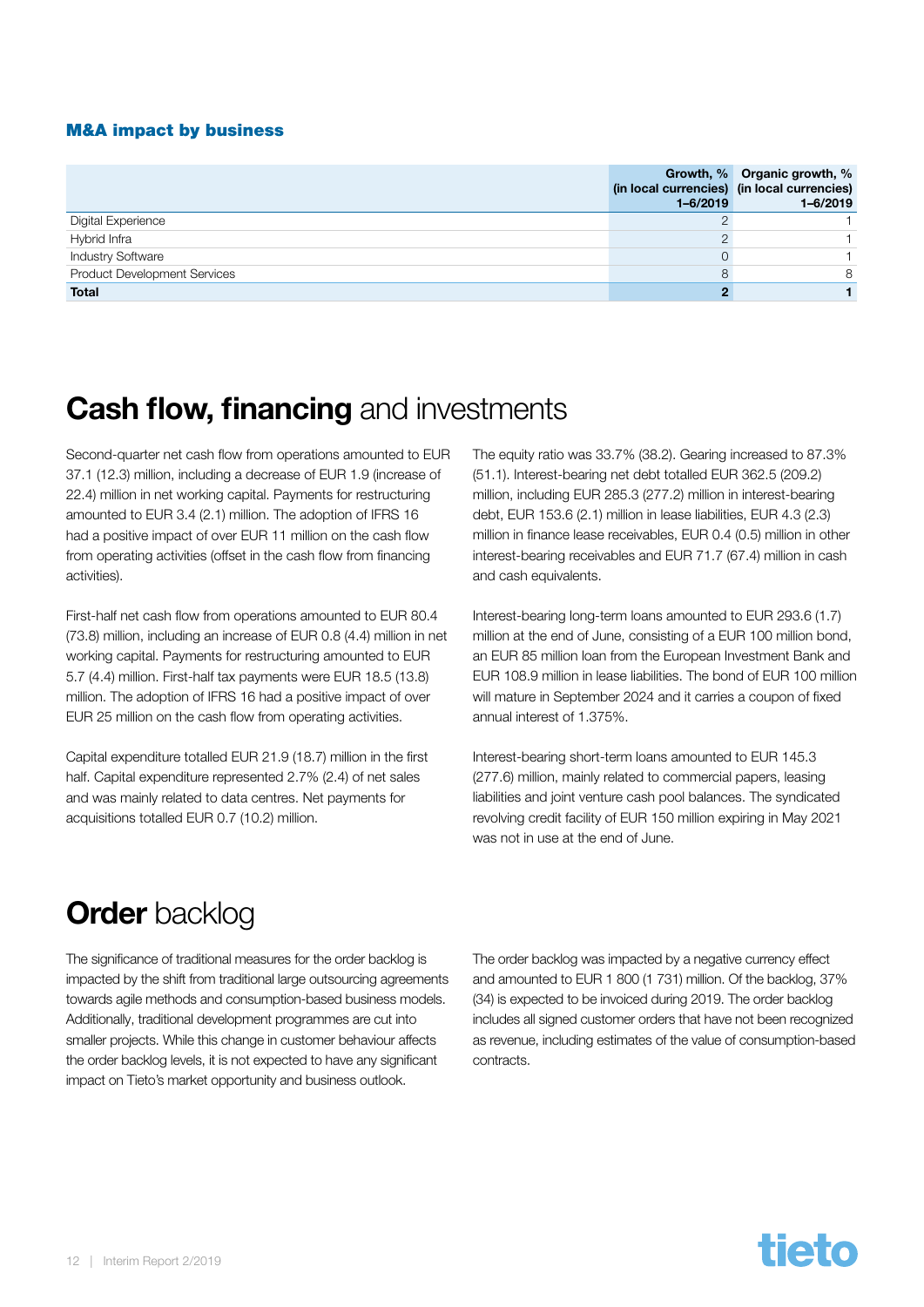# <span id="page-12-0"></span>Major agreements in January-June

Tieto has signed a number of new agreements during the period with customers across all the businesses. However, according to the terms and conditions of these agreements, Tieto is not able to disclose most of the contracts.

In January, Tieto signed an agreement with Goodyear for further development of a predictive tire maintenance solution (Goodyear TPMS). This solution reduces operational costs and vehicle emissions by means of advanced integration of IoT sensors, digital maps and predictive analytics. Tieto is Goodyear's main supplier for IoT cloud back-end applications, web and mobile front-ends, Quality Assurance and Applications Operations, all in an Agile DevOps environment.

In January, Tieto made a strategic IT partnership agreement with Ahlstrom-Munksjö, a global leader in sustainable and innovative fibre-based solutions. The seven-year agreement, covering Ahlstrom-Munksjö's business applications (order to cash ERP, MES and B2B services) availability, maintenance and development, is worth around EUR 19 million and includes an option to extend for up to two years. The partnership supports the execution of Ahlstrom-Munksjö's business transformation strategy.

In January, Tieto signed an agreement with Getswish to deliver SIAM, development, maintenance and operations of the Swish ecosystem. This critical, high transaction payment service will be delivered 24/7/365 according to an end-to-end DevOps delivery model. The deal worth SEK 170 million is a continuation to the agreement concluded in 2017 and extends over five years.

In February, Tieto signed a deal with Sweden's Health and Social Care Inspectorate (IVO). The agreement covers the development and management of IVO's strategic solutions for enhancing digitalization and business development. The deal is for five years with an option to extend for another two years. The contract value for the first five years is estimated to be around SEK 110 million.

In March, the City of Stockholm and Tieto deepened their cooperation by signing a new agreement for Business Process Management and digital support for welfare and healthcare services. The agreement is valid until March 2027 and includes an option to extend the agreement for seven years. The Business Process Management platform enables modeling, automation, execution, control, measurement and flow optimization.

In March, Tieto signed an agreement with Folksam to futureproof the customer's infrastructure. The two companies have cooperated since 2012. Folksam will use Tieto's standardized services within areas such as private cloud and service bundles

such as IaaS, PaaS and SaaS. With the help of Tieto's Application Cloud Assessment service, Folksam will also get a clear overview of its application portfolio and continue its modernization journey towards cloud-based solutions. Folksam will also benefit from Avega's vast expertise within cloud solutions, agile change processes and Microsoft and RedHat services. The agreement is worth more than SEK 600 million and extends over five years.

In May, Tieto and Ericsson agreed that all of Ericsson's Radio Access Networks (RAN) software R&D activities in Lviv, Ukraine will be transferred to Tieto. According to the agreement, approximately 150 employees, located in Lviv, were offered new employment at Tieto. The companies will continue their strong partnership dating back to 2002 and Tieto continues to provide R&D services to Ericsson from the Lviv site in addition to establishing operations for other customers.

In May, Lyse decided to exercise an option for a two-year extension of the initial three-year contract concluded in 2016. The agreement covers data-driven services, cloud solutions, infrastructure operations and data centre services to Lyse and broad end-user IT support to 1 200 Lyse employees and consultants. Tieto will also help Lyse achieve its future Cloud First IT architecture, where data-driven services and information analysis are key drivers for success.

In June, Tieto and Lassila & Tikanoja (L&T) further strengthened their long-term partnership, under which Tieto provides companywide IT services, including application management, service integration and management as well as hybrid infra services. According to the agreement, altogether 23 Lassila & Tikanoja employees will transfer to Tieto. The strategic IT partnership aims to accelerate L&T's digitalization and data-driven business initiatives.

In June, the Norwegian ministries selected Tieto as the supplier of their new case and archive system based on Tieto's Public 360°. The procurement supports the Government's strategy for a comprehensive ICT solution for the Prime Minister's office, the Ministries and the Norwegian Government Security and Service Organization. The agreement entails the delivery of IT solutions with implementation and maintenance for a period of six years with an option to extend by four years.

In June, Innovia Films and Tieto agreed on a business transformation programme for four mills, including the UK, Belgium, Australia and Mexico. The duration of the programme, based on TIPS, Tieto's solution for the forest industry, is 18 months.

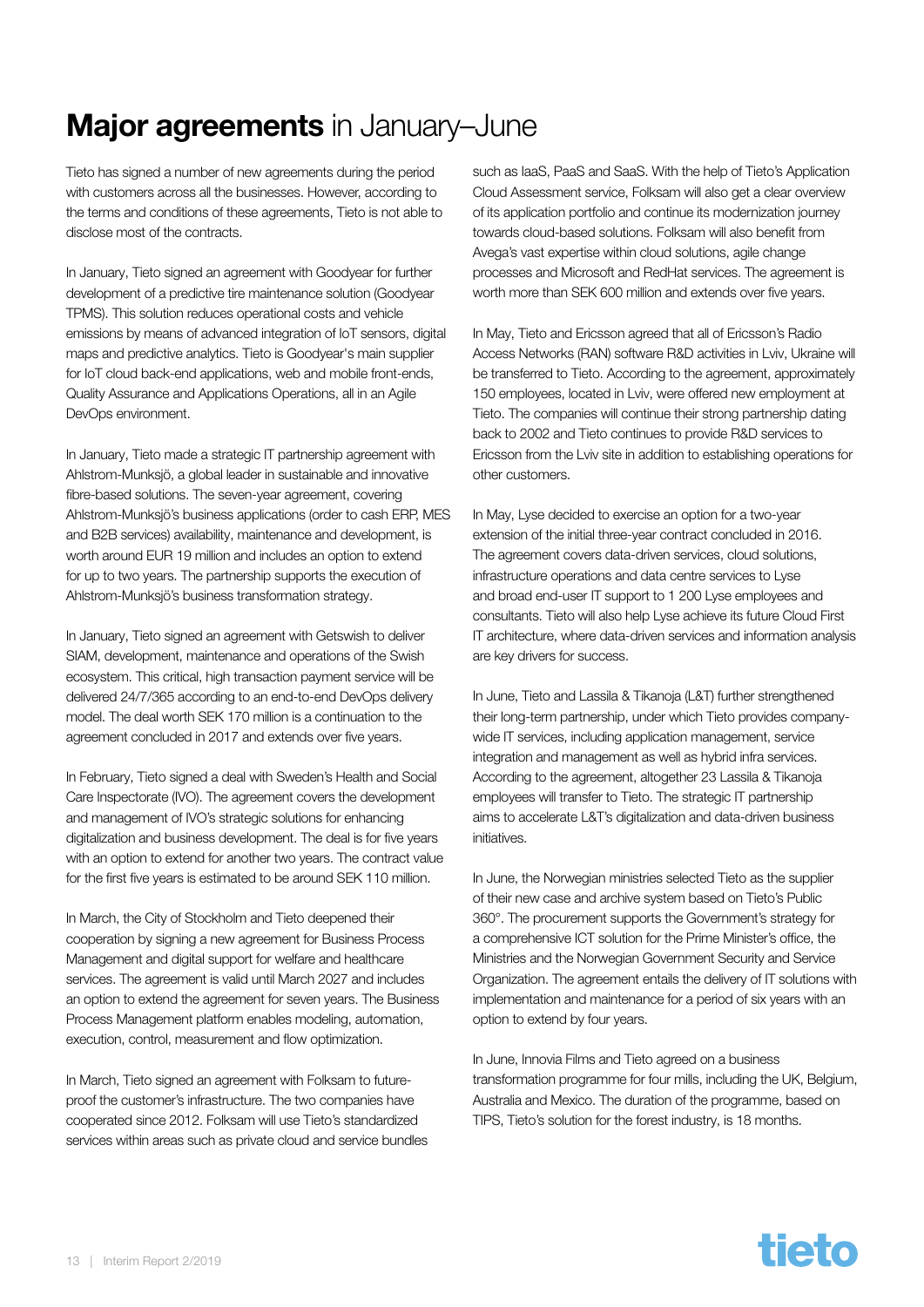### <span id="page-13-0"></span>Personnel

The number of full-time employees amounted to 15 101 (14 956) at the end of June. The number of full-time employees in the global delivery centres totalled 7 699 (7 448), or 51.0% (49.8) of all personnel.

In the first half, the number of full-time employees was down by a net amount of 89, including net recruitments of around 400 and redundancies of around 500.

Attrition has been on the rise across Tieto's markets. The company, however, has been very successful in attracting and retaining talent. The 12-month rolling employee turnover stood at 12.5% (11.5) at the end of June.

Group-level salary inflation is expected to be close to 4% on average in 2019. Tieto anticipates that more than half of the salary inflation will be offset by greater offshoring and management of the competence pyramid.

### **Management**

In line with networked ways of working, Tieto's Leadership Team will be transformed into a new Tieto Leadership Network headed by Kimmo Alkio, President and CEO. The following appointments in the Tieto Leadership Network have been effective from 1 April:

Satu Kiiskinen, Managing Partner, Finland Håkan Dahlström, Managing Partner, Sweden Thomas Nordås, Managing Partner, Norway Petteri Uljas, Head of Hybrid Infra Christian Segersven, Head of Industry Software Tom Leskinen, Head of Product Development Services Ari Järvelä, Head of Centers of Excellence Katariina Kravi, Chief of Talent and Culture Julius Manni, Chief of Experience Markus Suomi, Chief of Technology and Quality Kishore Ghadiyaram, Chief of Strategy Tomi Hyryläinen, Chief Financial Officer.

# Shares

The number of Tieto shares amounted to 74 109 252 at the end of June. Tieto currently holds a total of 172 245 own shares, representing 0.2% of the total number of shares and voting rights. The number of outstanding shares, excluding the treasury shares, was 73 937 007 at the end of the period.

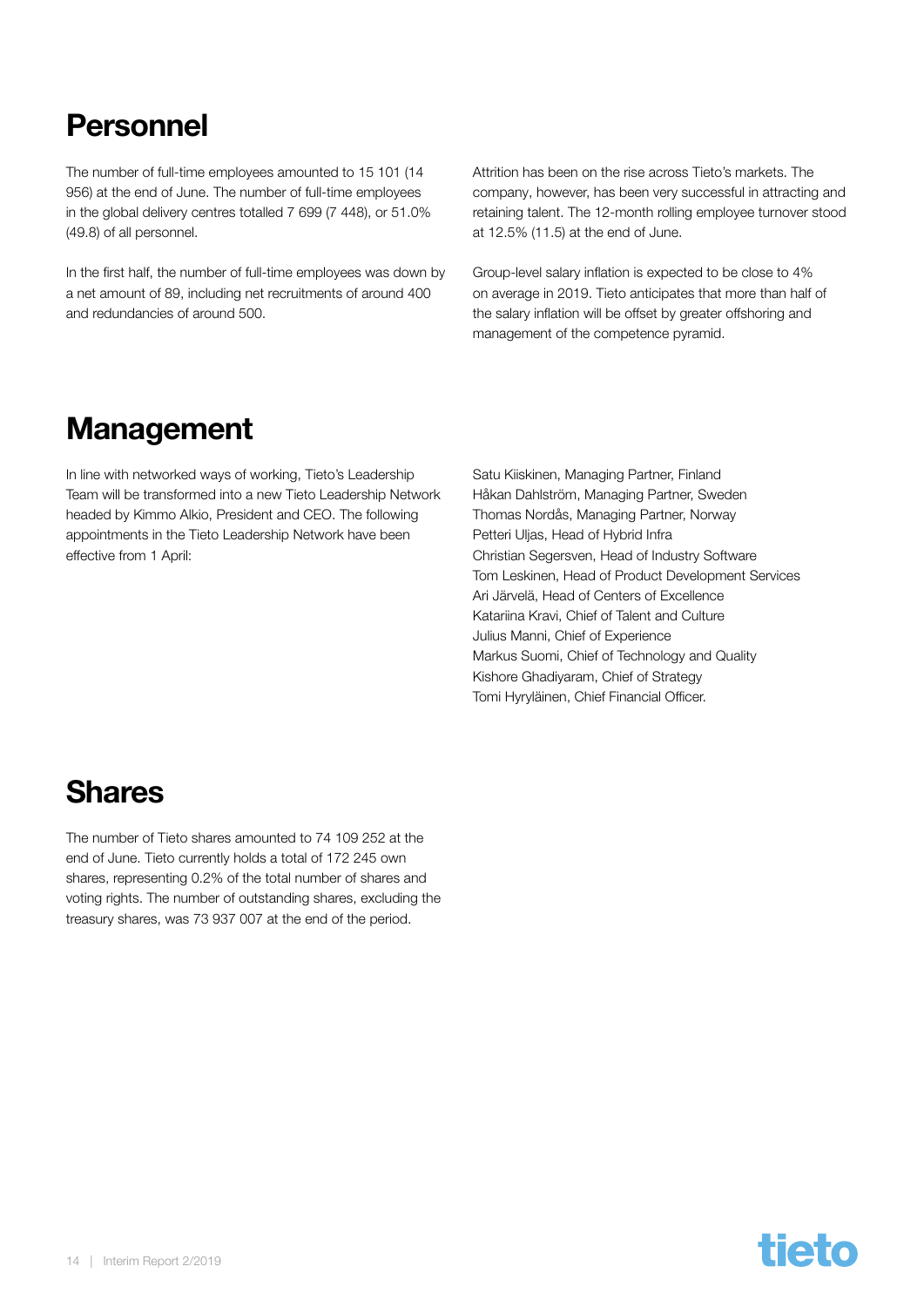# <span id="page-14-0"></span>Near-term risks and uncertainties

Consolidated net sales and profitability are sensitive to volatility in exchange rates, especially that of the Swedish Krona and Norwegian Krona. Sales to Sweden and Norway represent close to half of the Group's sales. Further details on management of currency risks are provided in the Financial Statements and on currency impacts at www.tieto.com/currency.

The transformation to the new operating model may affect performance in the short term while the impact of the simplified structure on the full-year results is anticipated to be positive. Additionally, the planned merger of Tieto and EVRY may result in uncertainty and temporarily lower productivity in the short term. Tieto anticipates that the active employment market with high demand for specific competences may result in high attrition rates.

New disruptive technologies, such as cloud computing, drive customer demand towards standardized and less labourintensive solutions where automation plays an important role. These changes may result in the need for restructuring.

The company's development is relatively sensitive to changes in the demand from large customers as Tieto's top 10 customers currently account for 29% of its net sales, with Product Development Services having the highest customer concentration in the company. However, the share of top 10

customers has decreased by several percentage points during the past years.

Typical risks faced by the IT service industry relate to the development and implementation of new technologies and software. In Tieto's case these relate to both own software development and integration of third-party software carried out as project deliveries. Furthermore, additional technology licence fees and both the quality and timeliness of deliveries pose potential risks – and due to the nature of the business, IT service providers are vulnerable to disturbances, such as cybersecurity breaches.

The new EU General Data Protection Regulation took effect in May 2018. Tieto is well prepared for the GDPR although there is still uncertainty with regards to how the authorities will interpret the regulation and impose fines in case of personal data breaches. In addition to fulfilling its regulatory and contractual obligations, Tieto can tap into opportunities by helping customers in businesses such as security and application services.

Companies around the world are facing new risks arising from tax audits and some countries may introduce new regulation. Additionally, changes in the tax authorities' interpretations could have unfavourable impacts on taxpayers

# **Full-year outlook** for 2019 unchanged

Tieto expects its full-year adjusted<sup>1)</sup> operating profit (EBIT) to increase from the previous year's level (EUR 168.0 million in 2018) added by the impact of IFRS 16<sup>2</sup> to maintain the comparability after the adoption of the new standard.

1) Adjusted for amortization of acquisition-related intangible assets, restructuring costs, capital gains/losses, goodwill impairment charges and other items affecting comparability

<sup>2)</sup> The company estimates that the adoption of IFRS 16 will have a positive<br>impact on EBIT in 2019. In the first half, the impact on EBIT was EUR 2.0 million.<br>Comparative periods are not restated. More information on the standard can be found in the Accounting Policies in the tables section.

# Financial calendar 2019

24 October Interim report 3/2019 (8.00 am EET)

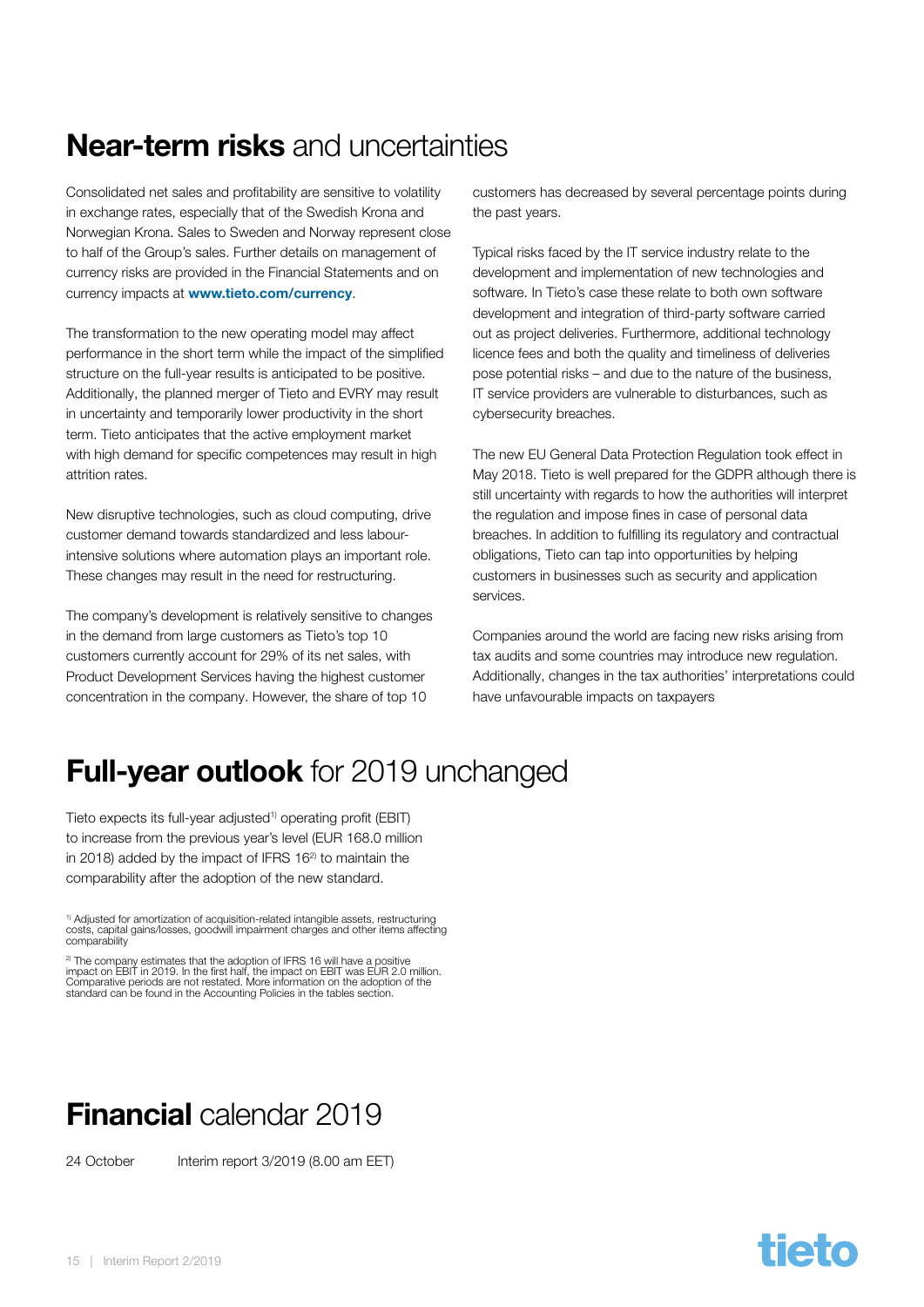<span id="page-15-0"></span>

Read more  $\longrightarrow$ 

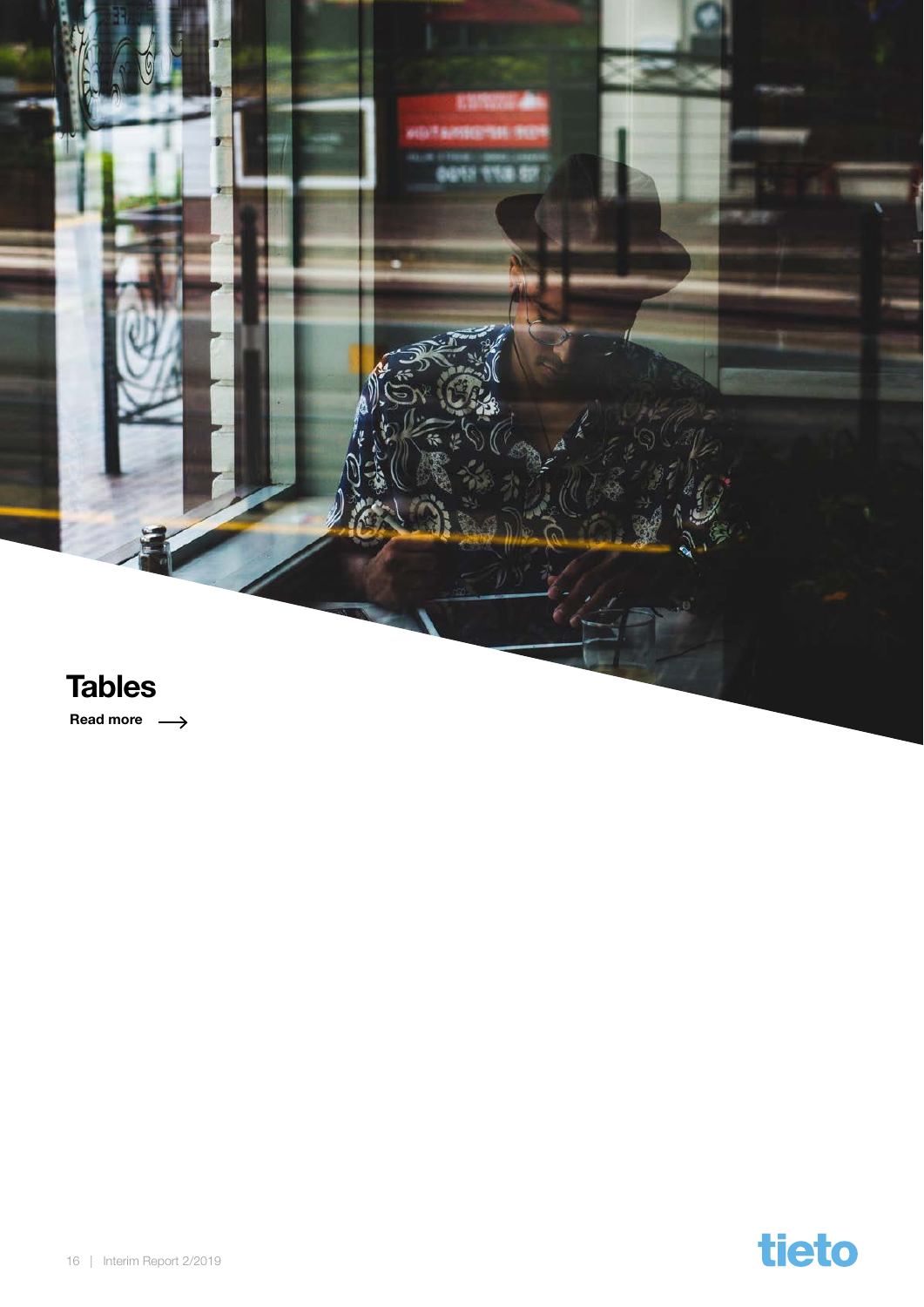### <span id="page-16-0"></span>Income statement

| <b>EUR million</b>                                                                | 2019<br>$4 - 6$ | 2018<br>$4 - 6$          | 2019<br>$1 - 6$ | 2018<br>$1 - 6$ | Change<br>$\%$ | 2018<br>$1 - 12$ |
|-----------------------------------------------------------------------------------|-----------------|--------------------------|-----------------|-----------------|----------------|------------------|
| Net sales                                                                         | 403.2           | 404.1                    | 811.6           | 810.5           | $\Omega$       | 1.599.5          |
| Other operating income                                                            | 4.9             | 3.5                      | 10.3            | 10.7            | $-4$           | 22.0             |
| Materials and services                                                            | $-66.6$         | $-63.3$                  | $-125.7$        | $-123.4$        | $\overline{2}$ | $-247.9$         |
| Employee benefit expenses                                                         | $-244.5$        | $-231.5$                 | $-485.8$        | $-465.6$        | 4              | $-905.0$         |
| Depreciation and amortization                                                     | $-25.8$         | $-15.2$                  | $-50.1$         | $-29.0$         | 73             | $-55.0$          |
| Impairment losses                                                                 |                 | $\overline{\phantom{m}}$ |                 |                 |                | $-2.9$           |
| Other operating expenses                                                          | $-54.5$         | $-67.7$                  | $-108.5$        | $-136.9$        | $-21$          | $-261.8$         |
| Share of results in joint ventures                                                | 1.4             | 1.3                      | 2.9             | 2.3             | 26             | 5.8              |
| <b>Operating profit (EBIT)</b>                                                    | 18.1            | 31.3                     | 54.9            | 68.6            | $-20$          | 154.7            |
| Interest and other financial income                                               | 0.6             | 0.6                      | 1.1             | 1.1             | $\mathbf 0$    | 2.3              |
| Interest and other financial expenses                                             | $-3.5$          | $-1.3$                   | $-6.5$          | $-2.5$          | >100           | $-5.2$           |
| Net foreign exchange gains/losses                                                 | 3.9             | 0.1                      | 3.7             | 0.1             | >100           | 1.0              |
| <b>Profit before taxes</b>                                                        | 19.1            | 30.6                     | 53.1            | 67.3            | $-21$          | 152.8            |
| Income taxes                                                                      | $-1.0$          | $-5.9$                   | $-8.0$          | $-12.7$         | $-37$          | $-29.6$          |
| Net profit for the period                                                         | 18.0            | 24.7                     | 45.2            | 54.6            | $-17$          | 123.2            |
|                                                                                   |                 |                          |                 |                 |                |                  |
| Net profit for the period attributable to                                         |                 |                          |                 |                 |                |                  |
| Owners of the Parent company                                                      | 18.0            | 24.7                     | 45.2            | 54.6            | $-17$          | 123.2            |
| Non-controlling interest                                                          | 0.0             | 0.0                      | 0.0             | 0.0             |                | 0.0              |
|                                                                                   | 18.0            | 24.7                     | 45.2            | 54.6            | $-17$          | 123.2            |
|                                                                                   |                 |                          |                 |                 |                |                  |
| Earnings per share attributable to owners of<br>the Parent company, EUR per share |                 |                          |                 |                 |                |                  |
| Basic                                                                             | 0.24            | 0.33                     | 0.61            | 0.74            | $-18$          | 1.67             |
| Diluted                                                                           | 0.24            | 0.33                     | 0.61            | 0.74            | $-18$          | 1.66             |

### Statement of other comprehensive income

| <b>EUR million</b>                                                    | 2019<br>$4 - 6$ | 2018<br>$4 - 6$          | 2019<br>$1 - 6$ | 2018<br>$1 - 6$ | Change<br>$\%$ | 2018<br>$1 - 12$ |
|-----------------------------------------------------------------------|-----------------|--------------------------|-----------------|-----------------|----------------|------------------|
| Net profit for the period                                             | 18.0            | 24.7                     | 45.2            | 54.6            | $-17$          | 123.2            |
| Items that may be reclassified subsequently to<br>profit or loss      |                 |                          |                 |                 |                |                  |
| Translation differences                                               | $-4.6$          | $-3.7$                   | $-3.1$          | $-16.7$         | $-81$          | $-15.9$          |
| Cash flow hedges, net of tax                                          | 1.7             | $\overline{\phantom{a}}$ | 1.7             | ۰               | ۰              |                  |
| Items that will not be reclassified subsequently to<br>profit or loss |                 |                          |                 |                 |                |                  |
| Remeasurements of the defined benefit plans,<br>net of tax            | $-2.6$          | $-2.7$                   | $-2.4$          | $-0.6$          | >100           | $-0.5$           |
| Total comprehensive income                                            | 12.5            | 18.3                     | 41.4            | 37.3            | 11             | 106.8            |
|                                                                       |                 |                          |                 |                 |                |                  |
| Total comprehensive income attributable to                            |                 |                          |                 |                 |                |                  |
| Owners of the Parent company                                          | 12.5            | 18.3                     | 41.4            | 37.3            | 11             | 106.8            |
| Non-controlling interest                                              | 0.0             | 0.0                      | 0.0             | 0.0             | ٠              | 0.0              |
|                                                                       | 12.5            | 18.3                     | 41.4            | 37.3            | 11             | 106.8            |

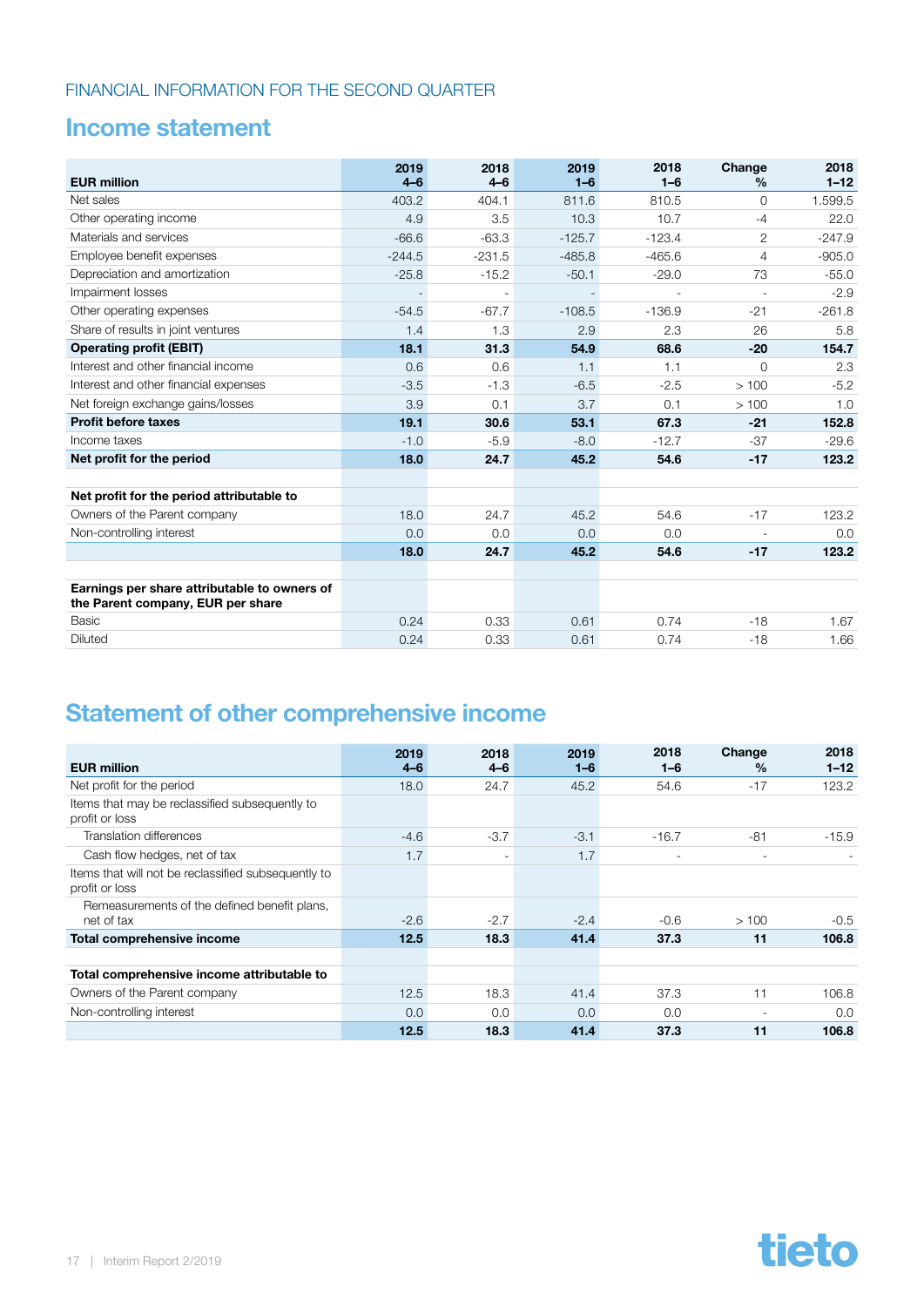### <span id="page-17-0"></span>Statement of financial position

#### Assets

| <b>EUR million</b>                          | 2019    | 2018       | Change        | 2018    |
|---------------------------------------------|---------|------------|---------------|---------|
|                                             | 30 Jun  | 30 Jun     | $\frac{0}{0}$ | 31 Dec  |
| Goodwill                                    | 439.3   | 437.5      | $\Omega$      | 442.6   |
| Other intangible assets                     | 44.3    | 43.7       |               | 45.6    |
| Property, plant and equipment               | 86.7    | 90.4       | $-4$          | 92.3    |
| Right-of-use assets                         | 152.5   |            |               |         |
| Interests in joint ventures                 | 15.3    | 15.4       | $-1$          | 16.0    |
| Deferred tax assets                         | 24.3    | 26.2       | $-7$          | 23.6    |
| Defined benefit plan assets <sup>1)</sup>   | 0.8     | 3.2        | $-75$         | 5.5     |
| Finance lease receivables                   | 3.1     | 0.9        | >100          | 0.7     |
| Other financial assets at amortized cost    | 0.5     | 0.5        | $\Omega$      | 0.5     |
| Other financial assets at fair value        | 0.5     | 0.6        | $-17$         | 0.5     |
| Other non-current receivables <sup>1)</sup> | 15.5    | 10.1       | 53            | 14.9    |
| <b>Total non-current assets</b>             | 782.9   | 628.5      | 25            | 642.3   |
|                                             |         |            |               |         |
| Trade and other receivables <sup>1)</sup>   | 400.8   | 405.3      | $-1$          | 379.4   |
| Financial assets at fair value              | 10.4    | 2.7        | >100          | 3.6     |
| Finance lease receivables                   | 1.2     | 1.4        | $-14$         | 0.9     |
| Current tax assets                          | 13.3    | 8.9        | 49            | 6.9     |
| Cash and cash equivalents                   | 71.7    | 67.4       | 6             | 164.6   |
| <b>Total current assets</b>                 | 497.4   | 485.7      | $\mathbf{2}$  | 555.3   |
| <b>Total assets</b>                         | 1 280.3 | 1 1 1 4 .3 | 15            | 1 197.6 |

#### Equity and liabilities

| <b>EUR million</b>                                     | 2019<br>30 Jun | 2018<br>30 Jun | Change<br>$\%$ | 2018<br>31 Dec |
|--------------------------------------------------------|----------------|----------------|----------------|----------------|
| Share capital, share issue premiums and other reserves | 117.2          | 117.5          | $\Omega$       | 118.0          |
| Invested unrestricted equity reserve                   | 12.8           | 12.8           | $\Omega$       | 12.8           |
| Retained earnings                                      | 285.3          | 279.1          | $\overline{2}$ | 351.6          |
| Equity attributable to owners of the Parent company    | 415.3          | 409.5          | 1              | 482.5          |
| Non-controlling interest                               | 0.0            | 0.0            | ٠              | 0.0            |
| <b>Total equity</b>                                    | 415.3          | 409.5          | 1              | 482.5          |
|                                                        |                |                |                |                |
| Loans                                                  | 184.7          | 0.5            | >100           | 184.6          |
| Lease liabilities                                      | 108.9          | 1.3            | >100           | 0.8            |
| Deferred tax liabilities                               | 35.6           | 35.6           | $\Omega$       | 38.0           |
| Provisions                                             | 4.0            | 2.0            | >100           | 3.3            |
| Defined benefit obligations                            | 7.7            | 10.0           | $-23$          | 9.9            |
| Other non-current liabilities                          | 2.5            | 7.1            | $-65$          | 3.2            |
| <b>Total non-current liabilities</b>                   | 343.5          | 56.5           | >100           | 240.0          |
|                                                        |                |                |                |                |
| Trade and other payables                               | 355.8          | 356.2          | $\Omega$       | 339.7          |
| Financial liabilities at fair value                    | 0.3            | 2.9            | $-90$          | 0.4            |
| Current tax liabilities                                | 6.6            | 5.7            | 16             | 8.9            |
| Loans                                                  | 100.6          | 276.8          | $-64$          | 117.8          |
| Lease liabilities                                      | 44.7           | 0.8            | >100           | 0.8            |
| Provisions                                             | 13.6           | 5.9            | >100           | 7.4            |
| <b>Total current liabilities</b>                       | 521.5          | 648.3          | $-20$          | 475.0          |
|                                                        |                |                |                |                |
| <b>Total equity and liabilities</b>                    | 1 280.3        | 1 1 1 4 .3     | 15             | 1 197.6        |

<sup>1)</sup> Comparative figures reclassified from current to non-current assets.

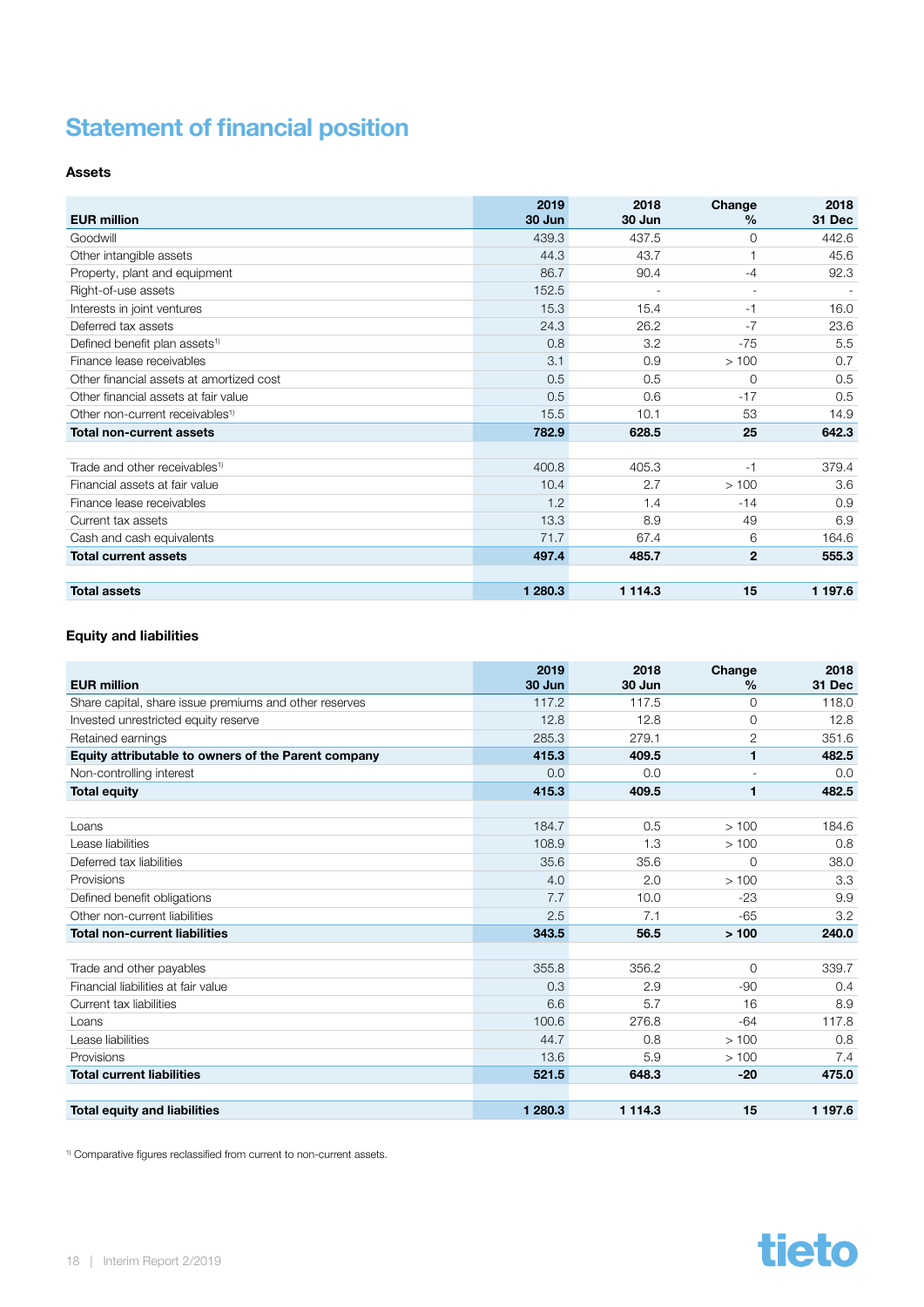# <span id="page-18-0"></span>Statement of changes in shareholders' equity

|                                                                          |                          |                                                     |                          | <b>Owners of the Parent company</b>  |                          |                                          |                             |              |                                           |                        |
|--------------------------------------------------------------------------|--------------------------|-----------------------------------------------------|--------------------------|--------------------------------------|--------------------------|------------------------------------------|-----------------------------|--------------|-------------------------------------------|------------------------|
| <b>EUR million</b>                                                       | <b>Share</b><br>capital  | <b>Share</b><br>premium<br>and<br>other<br>reserves | Own<br>shares            | Trans-<br>lation<br>differ-<br>ences | Cash<br>flow<br>hedges   | Invested<br>unre-<br>stricted<br>reserve | equity Retained<br>earnings | <b>Total</b> | Non-<br>control-<br>ling<br>inter-<br>est | <b>Total</b><br>equity |
| 31 Dec 2018                                                              | 76.6                     | 41.5                                                | $-5.1$                   | $-93.3$                              | $\overline{\phantom{a}}$ | 12.8                                     | 450.0                       | 482.5        | 0.0                                       | 482.5                  |
|                                                                          |                          |                                                     |                          |                                      |                          |                                          |                             |              |                                           |                        |
| <b>Comprehensive income</b>                                              |                          |                                                     |                          |                                      |                          |                                          |                             |              |                                           |                        |
| Net profit for the period                                                |                          |                                                     |                          |                                      |                          |                                          | 45.2                        | 45.2         | 0.0                                       | 45.2                   |
| <b>Other comprehensive</b><br>income, net of tax                         |                          |                                                     |                          |                                      |                          |                                          |                             |              |                                           |                        |
| Remeasurements of the<br>defined benefit plans,                          |                          |                                                     |                          |                                      |                          |                                          |                             |              |                                           |                        |
| net of tax                                                               | ۰                        | $\overline{\phantom{a}}$                            | $\overline{a}$           | $\overline{a}$                       | $\overline{\phantom{m}}$ | $\overline{a}$                           | $-2.4$                      | $-2.4$       | $\overline{\phantom{a}}$                  | $-2.4$                 |
| Translation differences                                                  | $\overline{\phantom{a}}$ | $-0.9$                                              | $\overline{\phantom{a}}$ | $-3.3$                               | L,                       | $\overline{\phantom{a}}$                 | 1.1                         | $-3.1$       | $\overline{\phantom{a}}$                  | $-3.1$                 |
| Cash flow hedges,<br>net of tax                                          | Ĭ.                       |                                                     | L,                       | $\overline{a}$                       | 1.7                      | ÷,                                       | $\sim$                      | 1.7          | ÷,                                        | 1.7                    |
| <b>Total comprehensive</b><br>income                                     |                          | $-0.9$                                              | $\blacksquare$           | $-3.3$                               | 1.7                      | $\qquad \qquad \blacksquare$             | 43.9                        | 41.4         | 0.0                                       | 41.4                   |
| <b>Transactions with</b><br>owners                                       |                          |                                                     |                          |                                      |                          |                                          |                             |              |                                           |                        |
| <b>Contributions and</b><br>distributions                                |                          |                                                     |                          |                                      |                          |                                          |                             |              |                                           |                        |
| Share-based incentive<br>plans                                           | ٠                        | $\overline{\phantom{a}}$                            | 2.2                      |                                      |                          | $\overline{\phantom{a}}$                 | $-3.6$                      | $-1.4$       | $\overline{\phantom{a}}$                  | $-1.4$                 |
| <b>Dividends</b>                                                         |                          |                                                     |                          |                                      |                          | $\overline{\phantom{a}}$                 | $-107.2$                    | $-107.2$     | $\overline{\phantom{a}}$                  | $-107.2$               |
| <b>Changes in ownership</b><br>interests                                 |                          |                                                     |                          |                                      |                          |                                          |                             |              |                                           |                        |
| Acquisition of non-<br>controlling interest without<br>change in control |                          |                                                     |                          |                                      |                          |                                          |                             |              |                                           |                        |
| <b>Total transactions with</b><br>owners                                 |                          |                                                     | 2.2                      |                                      |                          |                                          | $-110.8$                    | $-108.6$     | $\overline{\phantom{0}}$                  | $-108.6$               |
| 30 Jun 2019                                                              | 76.6                     | 40.6                                                | $-2.9$                   | $-96.6$                              | 1.7                      | 12.8                                     | 383.1                       | 415.3        | 0.0                                       | 415.3                  |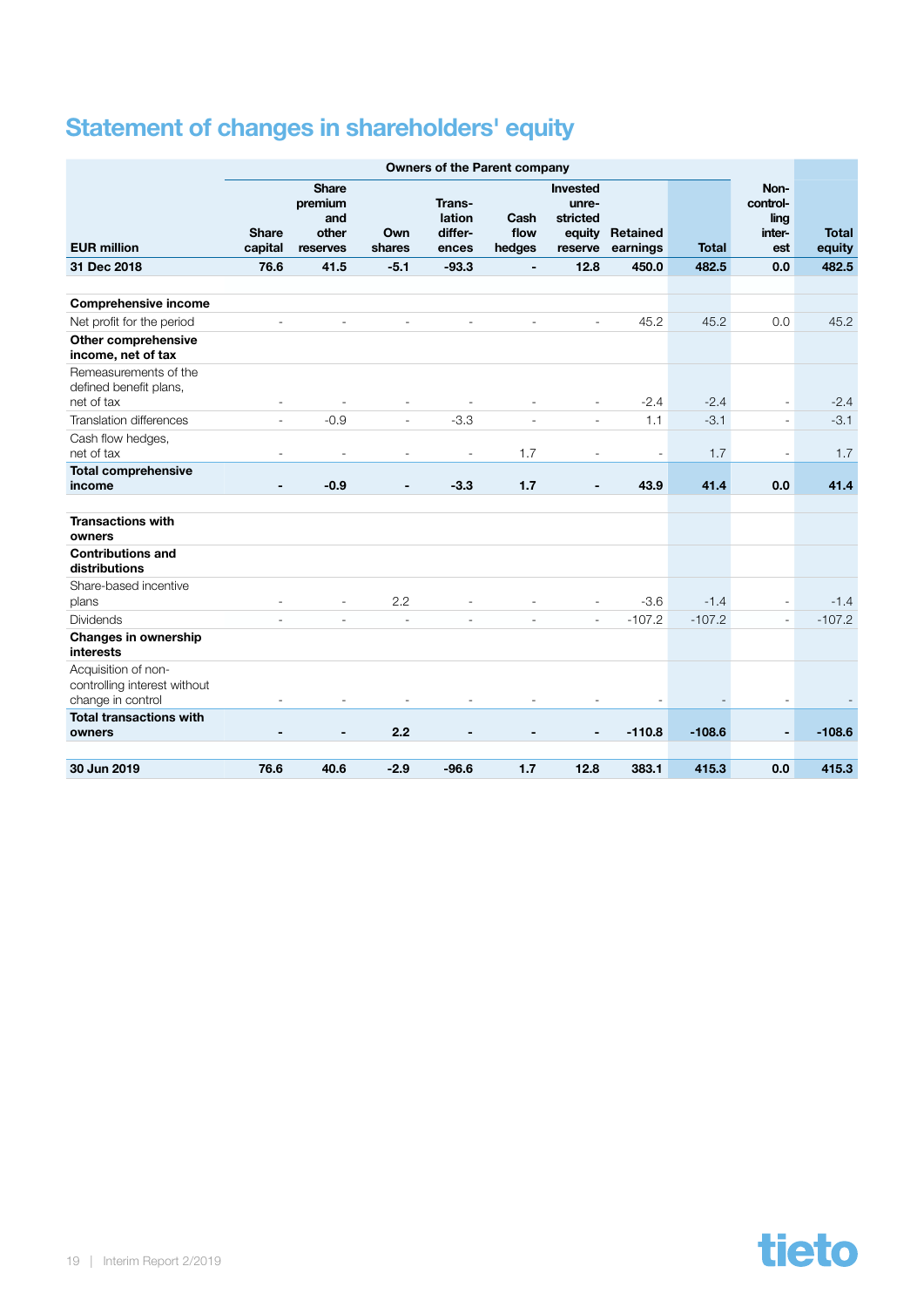|                                                               |                          |                                                     | <b>Owners of the Parent company</b> |                                      |                                                           |                             |              |                                           |                 |
|---------------------------------------------------------------|--------------------------|-----------------------------------------------------|-------------------------------------|--------------------------------------|-----------------------------------------------------------|-----------------------------|--------------|-------------------------------------------|-----------------|
| <b>EUR million</b>                                            | <b>Share</b><br>capital  | <b>Share</b><br>premium<br>and<br>other<br>reserves | Own<br>shares                       | Trans-<br>lation<br>differ-<br>ences | <b>Invested</b><br>unre-<br>stricted<br>equity<br>reserve | <b>Retained</b><br>earnings | <b>Total</b> | Non-<br>control-<br>ling<br>inter-<br>est | Total<br>equity |
| 31 Dec 2017                                                   | 76.6                     | 42.6                                                | $-11.6$                             | $-78.5$                              | 12.8                                                      | 433.3                       | 475.2        | 0.4                                       | 475.6           |
| Adjustment on initial<br>application of IFRS 9,<br>net of tax |                          |                                                     |                                     |                                      |                                                           | 0.2                         | 0.2          |                                           | 0.2             |
| Adjustment on initial<br>application of IFRS 2<br>amendment   | $\bar{\phantom{a}}$      |                                                     |                                     | $\overline{a}$                       | ÷,                                                        | 4.0                         | 4.0          | ÷,                                        | 4.0             |
| Other adjustment                                              | ÷                        | L.                                                  | 3.9                                 |                                      | $\overline{\phantom{a}}$                                  | $-3.9$                      | 0.0          | $\overline{\phantom{a}}$                  | 0.0             |
| 1 Jan 2018                                                    | 76.6                     | 42.6                                                | $-7.7$                              | $-78.5$                              | 12.8                                                      | 433.5                       | 479.3        | 0.4                                       | 479.7           |
|                                                               |                          |                                                     |                                     |                                      |                                                           |                             |              |                                           |                 |
| <b>Comprehensive income</b>                                   |                          |                                                     |                                     |                                      |                                                           |                             |              |                                           |                 |
| Net profit for the period                                     | $\overline{\phantom{a}}$ | $\frac{1}{2}$                                       | $\frac{1}{2}$                       | $\overline{\phantom{a}}$             | $\overline{\phantom{a}}$                                  | 54.6                        | 54.6         | 0.0                                       | 54.6            |
| <b>Other comprehensive</b><br>income, net of tax              |                          |                                                     |                                     |                                      |                                                           |                             |              |                                           |                 |
| Remeasurements of the<br>defined benefit plans,               |                          |                                                     |                                     |                                      |                                                           |                             |              |                                           |                 |
| net of tax                                                    | $\overline{\phantom{m}}$ |                                                     |                                     |                                      | $\overline{\phantom{a}}$                                  | $-0.6$                      | $-0.6$       | $\overline{a}$                            | $-0.6$          |
| <b>Translation differences</b>                                | $\overline{a}$           | $-1.7$                                              | ÷,                                  | $-14.9$                              | $\overline{a}$                                            | $-0.1$                      | $-16.7$      | $\overline{a}$                            | $-16.7$         |
| <b>Total comprehensive</b><br>income                          | $\blacksquare$           | $-1.7$                                              | $\blacksquare$                      | $-14.9$                              | $\overline{\phantom{a}}$                                  | 53.9                        | 37.3         | 0.0                                       | 37.3            |
| <b>Transactions with</b><br>owners                            |                          |                                                     |                                     |                                      |                                                           |                             |              |                                           |                 |
| <b>Contributions and</b><br>distributions                     |                          |                                                     |                                     |                                      |                                                           |                             |              |                                           |                 |
| Share-based incentive<br>plans                                | L,                       | $\overline{\phantom{a}}$                            | 2.6                                 |                                      | $\overline{\phantom{a}}$                                  | $-3.8$                      | $-1.2$       | $\overline{\phantom{a}}$                  | $-1.2$          |
| <b>Dividends</b>                                              | L.                       | $\overline{a}$                                      | L,                                  | $\overline{a}$                       | $\sim$                                                    | $-103.4$                    | $-103.4$     | $\overline{\phantom{a}}$                  | $-103.4$        |
| Changes in ownership<br>interests                             |                          |                                                     |                                     |                                      |                                                           |                             |              |                                           |                 |
| Acquisition of non-<br>controlling interest without           | $\overline{\phantom{a}}$ |                                                     |                                     |                                      | $\overline{a}$                                            | $-2.5$                      |              | $-0.4$                                    |                 |
| change in control<br><b>Total transactions with</b>           |                          |                                                     |                                     |                                      |                                                           |                             | $-2.5$       |                                           | $-2.9$          |
| owners                                                        | $\blacksquare$           | $\blacksquare$                                      | 2.6                                 | $\blacksquare$                       | $\blacksquare$                                            | $-109.7$                    | $-107.1$     | $-0.4$                                    | $-107.5$        |
| 30 Jun 2018                                                   | 76.6                     | 40.9                                                | $-5.1$                              | $-93.4$                              | 12.8                                                      | 377.7                       | 409.5        | 0.0                                       | 409.5           |

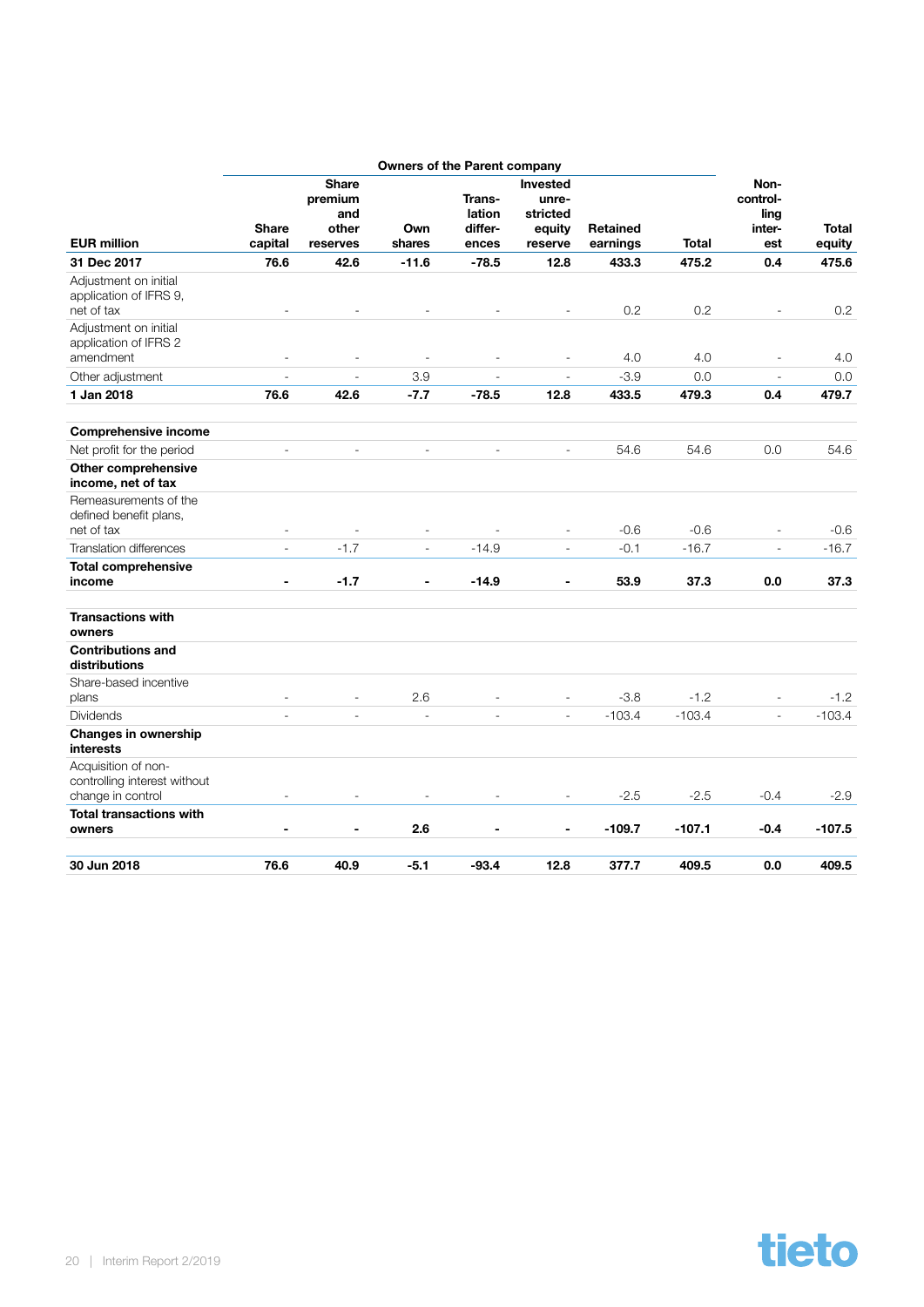### <span id="page-20-0"></span>Statement of cash flows

| <b>EUR million</b>                                                           | 2019<br>$4 - 6$ | 2018<br>$4 - 6$ | 2019<br>$1 - 6$ | 2018<br>$1 - 6$ | 2018<br>$1 - 12$ |
|------------------------------------------------------------------------------|-----------------|-----------------|-----------------|-----------------|------------------|
| Cash flow from operating activities                                          |                 |                 |                 |                 |                  |
| Net profit for the period                                                    | 18.0            | 24.7            | 45.2            | 54.6            | 123.2            |
| Adjustments                                                                  |                 |                 |                 |                 |                  |
| Depreciation, amortization and impairment losses <sup>1)</sup>               | 25.8            | 15.2            | 50.1            | 29.0            | 57.9             |
| Profit/loss on sale of property, plant and equipment,                        |                 |                 |                 |                 |                  |
| subsidiaries and business operations                                         |                 | 0.2             |                 | $-3.0$          | $-5.0$           |
| Share of results in joint ventures                                           | $-1.4$          | $-1.3$          | $-2.9$          | $-2.3$          | $-5.8$           |
| Other adjustments                                                            | $-0.2$          | $-0.7$          | $-0.2$          | 1.9             | $-0.1$           |
| Net financial expenses                                                       | $-1.0$          | 0.6             | 1.7             | 1.3             | 1.9              |
| Income taxes                                                                 | 1.0             | 5.9             | 8.0             | 12.7            | 29.6             |
| Change in net working capital                                                | 1.9             | $-22.4$         | $-0.8$          | $-4.4$          | $-3.2$           |
| Cash generated from operating activities before<br>interests and taxes       | 44.2            | 22.2            | 101.1           | 89.8            | 198.6            |
| Net financial expenses paid                                                  | $-2.3$          | $-3.0$          | $-5.8$          | $-5.3$          | $-6.1$           |
| Dividends received                                                           | 1.4             | 0.0             | 3.6             | 3.2             | 3.2              |
| Income taxes paid                                                            | $-6.1$          | $-6.9$          | $-18.5$         | $-13.8$         | $-21.4$          |
| Cash flow from operating activities                                          | 37.1            | 12.3            | 80.4            | 73.8            | 174.2            |
|                                                                              |                 |                 |                 |                 |                  |
| Cash flow from investing activities                                          |                 |                 |                 |                 |                  |
| Acquisition of subsidiaries and business operations,<br>net of cash acquired |                 | $-4.0$          | $-0.7$          | $-10.2$         | $-14.5$          |
| Capital expenditure                                                          | $-12.5$         | $-10.5$         | $-21.9$         | $-18.7$         | $-45.0$          |
| Disposal of subsidiaries and business operations,<br>net of cash disposed    |                 | 1.0             | 0.3             | 7.1             | 8.4              |
| Proceeds from sale of property, plant and equipment                          |                 | 0.1             |                 | 0.1             | 0.6              |
| Change in loan receivables                                                   | $-3.1$          | 0.0             | $-2.8$          | 0.6             | 1.2              |
| Cash flow from investing activities                                          | $-15.6$         | $-13.6$         | $-25.1$         | $-21.2$         | $-49.3$          |
| Cash flow from financing activities                                          |                 |                 |                 |                 |                  |
| Dividends paid                                                               | $-107.3$        | $-103.4$        | $-107.4$        | $-103.4$        | $-103.4$         |
| Repayments of lease liabilities <sup>1)</sup>                                | $-11.4$         | $-0.2$          | $-25.5$         | $-0.4$          | $-0.8$           |
| Change in interest-bearing liabilities <sup>2)</sup>                         | $-18.3$         | 122.1           | $-17.0$         | 41.3            | 66.5             |
| Other financing cash flow                                                    |                 | $-4.2$          |                 | $-4.2$          | $-3.5$           |
| Cash flow from financing activities                                          | $-136.9$        | 14.3            | $-149.8$        | $-66.7$         | $-41.2$          |
|                                                                              |                 |                 |                 |                 |                  |
| Change in cash and cash equivalents                                          | $-115.4$        | 13.0            | $-94.5$         | $-14.1$         | 83.7             |
| Cash and cash equivalents at the beginning of period                         | 186.3           | 53.9            | 164.6           | 78.2            | 78.2             |
| Foreign exchange differences                                                 | 0.7             | 0.5             | 1.6             | 3.3             | 2.7              |
| Change in cash and cash equivalents                                          | $-115.4$        | 13.0            | $-94.5$         | $-14.1$         | 83.7             |
| Cash and cash equivalents at the end of period                               | 71.7            | 67.4            | 71.7            | 67.4            | 164.6            |

1) IFRS 16 Leases adopted on 1 January 2019 retrospectively by using the cumulative catch up method and 2018 comparatives have not been restated.

<sup>2)</sup> During the second quarter 2019, the Group repaid the EUR 100 million bond and issued net EUR 85 million Commercial papers.

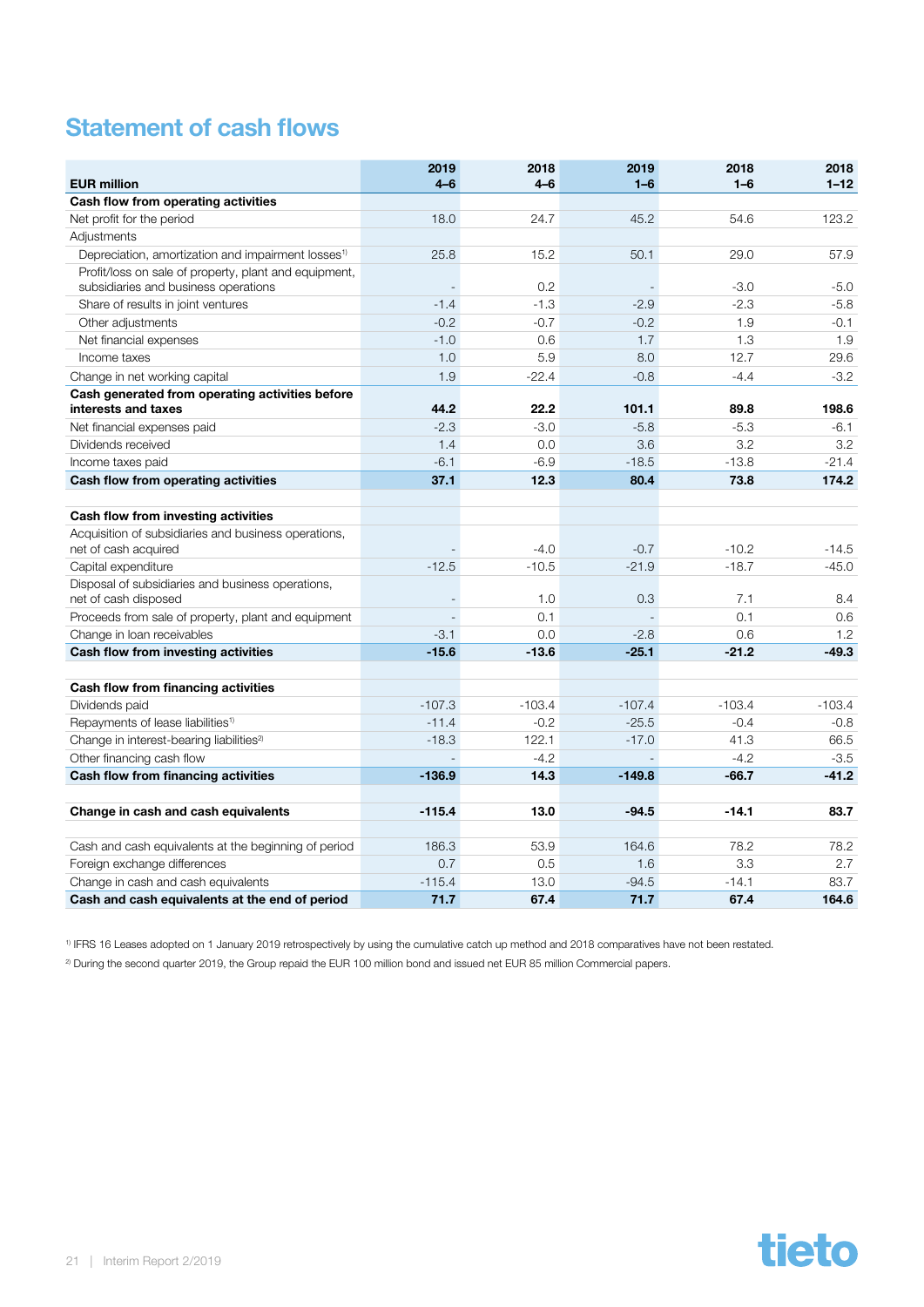### <span id="page-21-0"></span>Basis of preparation

This interim report is unaudited and it is prepared in accordance with IAS 34 Interim Financial Reporting, as adopted by the EU. The accounting policies adopted are consistent with those used in the annual financial statements for the year ended on 31 December 2018, except for the adoption of IFRS 16, as described below. In addition, the Group started to apply hedge accounting in the second quarter and related accounting policy is described below.

All presented figures in this interim report have been rounded and consequently, the sum of individual figures can deviate from the presented sum figure. Key figures have been calculated using exact figures.

The sales and profitability of Tieto are subject to seasonal variations. Usually, the third-quarter sales are affected by vacation period and the reversal of vacation accruals has a positive effect on profitability. Typically, the fourth-quarter sales and margins are positively affected by higher licence sales for Tieto's industry-specific software.

#### Adoption of new and amended IFRS standards and interpretations

IFRS 16 Leases became effective on 1 January 2019. The standard removed the distinction between operating and finance leases. Under the new standard, an asset (right to use the leased item) and a financial liability to pay rentals are recognized in the statement of financial position. The Group adopted IFRS 16 retrospectively by using the cumulative catch up method where the requirements of the standard are applied to open contracts on the date of transition. Comparatives are not restated. Adoption of IFRS 16 had no effect on Group equity.

#### Nature and the effect of adoption of IFRS 16

#### **Group as a lessee - Leases previously classified as operating leases**

Upon transition to IFRS 16, the Group recognized lease liabilities in relation to leases which had previously been classified as operating leases and reported as straight-line expenses during the lease term in other operating expenses or employee benefit expenses. These liabilities were measured at the present value of the remaining lease payments, discounted using the lessee's incremental borrowing rate as of 1 January 2019. The weighted average lessee's incremental borrowing rate applied to the lease liabilities upon transition was 3.85%.

Leases previously classified as finance leases were carried forward at the same carrying amounts of lease assets and liabilities immediately before transition.

Upon transition, it was identified that operating lease commitments included payments of services of EUR 15.1 million. These have been excluded from the table below which illustrates the bridge between previous off-balance sheet leases and lease liabilities on 1 Jan 2019.

|                                                             | <b>EUR million</b> |
|-------------------------------------------------------------|--------------------|
| Rent and Operating lease commitments on 31 Dec 2018         | 166.9              |
| Changes in lease term considerations                        | 18.0               |
| Other                                                       | $-2.0$             |
| Rent and Operating lease commitments subject to discounting | 182.9              |
| Discounting effect                                          | $-17.8$            |
| Finance lease liabilities                                   | 1.6                |
| Lease liabilities on 1 Jan 2019                             | 166.7              |

The right-of-use assets were measured at the same value as lease liabilities, adjusted for any prepayments or accrued costs or discounts immediately before transition. The IFRS 16 transition had the following impact on statement of financial position:

#### Assets

| <b>EUR million</b>         | 2018<br>31 Dec           | <b>IFRS 16</b> | 2019<br>1 Jan            |
|----------------------------|--------------------------|----------------|--------------------------|
| Capitalized finance leases | 1.6                      | $-1.6$         | $\overline{\phantom{a}}$ |
| Right-of-use assets        |                          |                |                          |
| <b>Buildings</b>           | $\overline{\phantom{a}}$ | 144.3          | 144.3                    |
| Machinery and equipment    | -                        | 19.3           | 19.3                     |
| <b>Total</b>               | 1.6                      | 162.0          | 163.6                    |

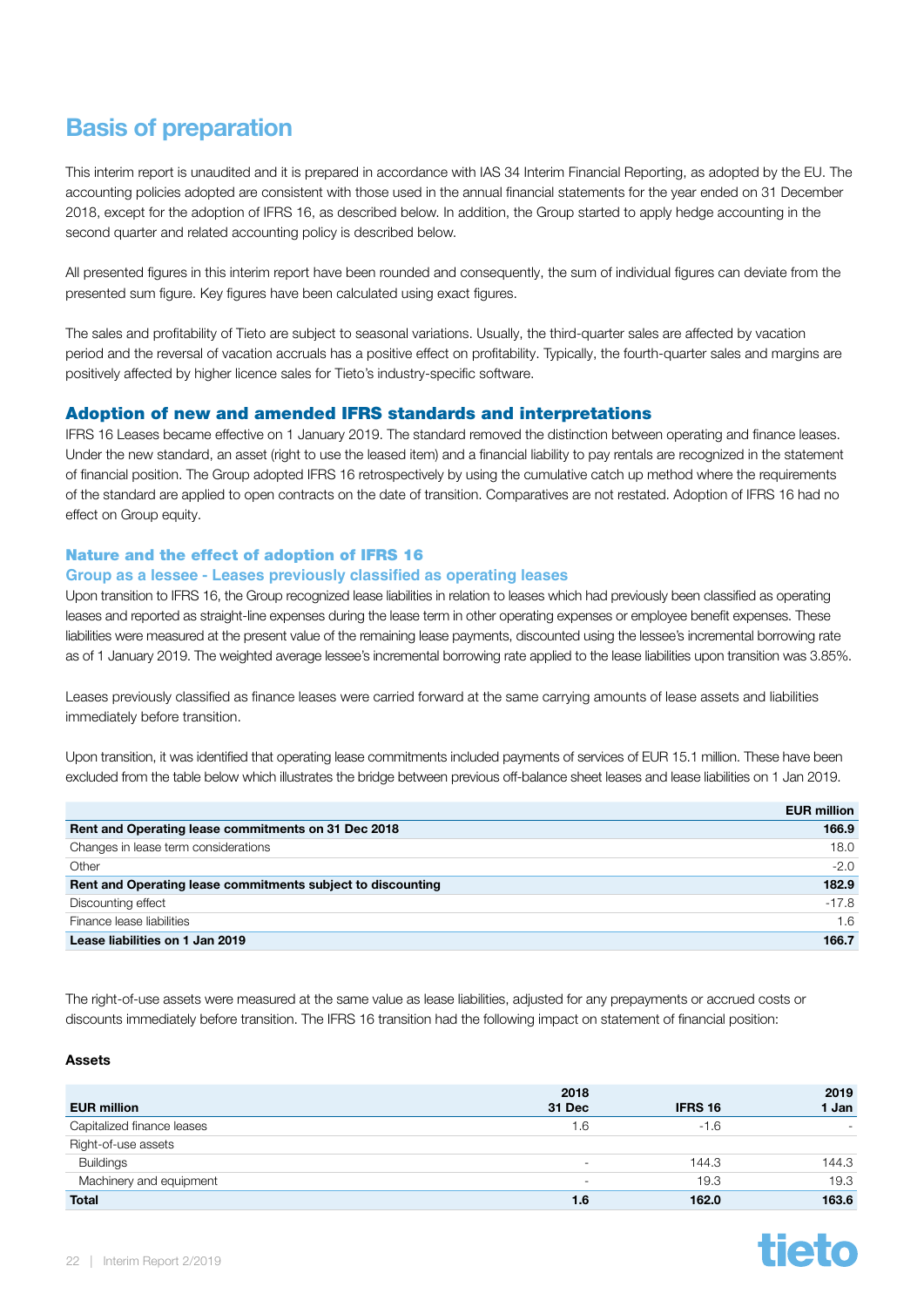#### Liabilities

| <b>EUR million</b>       | 2018<br>31 Dec | <b>IFRS 16</b> | 2019<br>1 Jan |
|--------------------------|----------------|----------------|---------------|
| Trade and other payables | $-3.1$         | 3.1            |               |
| Lease liabilities        |                |                |               |
| Current                  | $-0.8$         | $-45.2$        | $-46.0$       |
| Non-current              | $-0.8$         | $-119.9$       | $-120.7$      |
| <b>Total</b>             | $-4.7$         | $-162.0$       | $-166.7$      |

#### **IFRS 16 impact in 2019**

The impact of IFRS 16 has been as follows in 2019:

| <b>EUR million</b>                                                                                | Q1 2019 | Q <sub>2</sub> 2019 | H <sub>1</sub> 2019 |
|---------------------------------------------------------------------------------------------------|---------|---------------------|---------------------|
| On depreciations                                                                                  | 11.5    | 11.7                | 23.2                |
| On EBITDA                                                                                         | 12.4    | 12.8                | 25.2                |
| On EBIT                                                                                           | 0.9     | 1.1                 | 2.0                 |
| On net result                                                                                     | $-0.4$  | $-0.6$              | $-1.0$              |
| In the cash flow from operating activities<br>(offset in the cash flow from financing activities) | 13.8    | 11.6                | 25.4                |
| On Net debt/EBITDA                                                                                | 0.5     |                     | 0.4                 |
| IFRS 16 has not affected EPS.                                                                     |         |                     |                     |

#### **Practical expedients applied**

The Group applied the following practical expedients upon transition:

- At the date of initial application it was not reassessed whether a contract is a lease.
- Where the contract contained options to extend or terminate the lease hindsight was used in determining the lease term.
- The Group relied on its assessment of whether leases are onerous immediately before the date of initial application.
- Initial direct costs for the measurement of the right-of-use asset at the date of initial application were excluded.

#### **Group as a lessor**

IFRS 16 did not change lessor accounting and, therefore, there was no impact on the Group upon transition.

#### New accounting policies

Tieto leases premises, IT equipment and cars. Lease terms are negotiated on individual basis and contain a wide range of renewal and termination options. Weighted average lease term for lease contract is 5 years (lease term varies between 1–21 years).

In monetary terms, the highest portion of the Group's lease portfolio is for leasing premises. The Group leases also equipment for datacentres to support continuous service delivery to its customers. Rent of company cars is part of employees' benefit package, the portion of employee share in payment being subject to local HR policies and varies between 0% to 100%.

Initially, lease liabilities are measured at the commencement date at the present value of the lease payments, discounted using the interest rate implicit in the lease, if it can be readily determined. If the rate can't be readily determined, such as in real estate leases, the incremental borrowing rate is used. Incremental borrowing rate is defined for each legal entity, differentiated based on lease contract length and updated on a yearly basis.

Lease payments include fixed payments, in substance fixed payments, lease payments that depend on index or rate and exercise price of purchase option, if it is reasonably certain to be exercised.

Subsequently, lease liabilities are measured at amortized cost, by increasing or reducing the carrying amount to reflect interest on the lease liability and the lease payments made, respectively. Lease liabilities are remeasured for lease reassessments done or modified to reflect revised in-substance fixed lease payments.

Interest expenses are recognized in profit or loss.

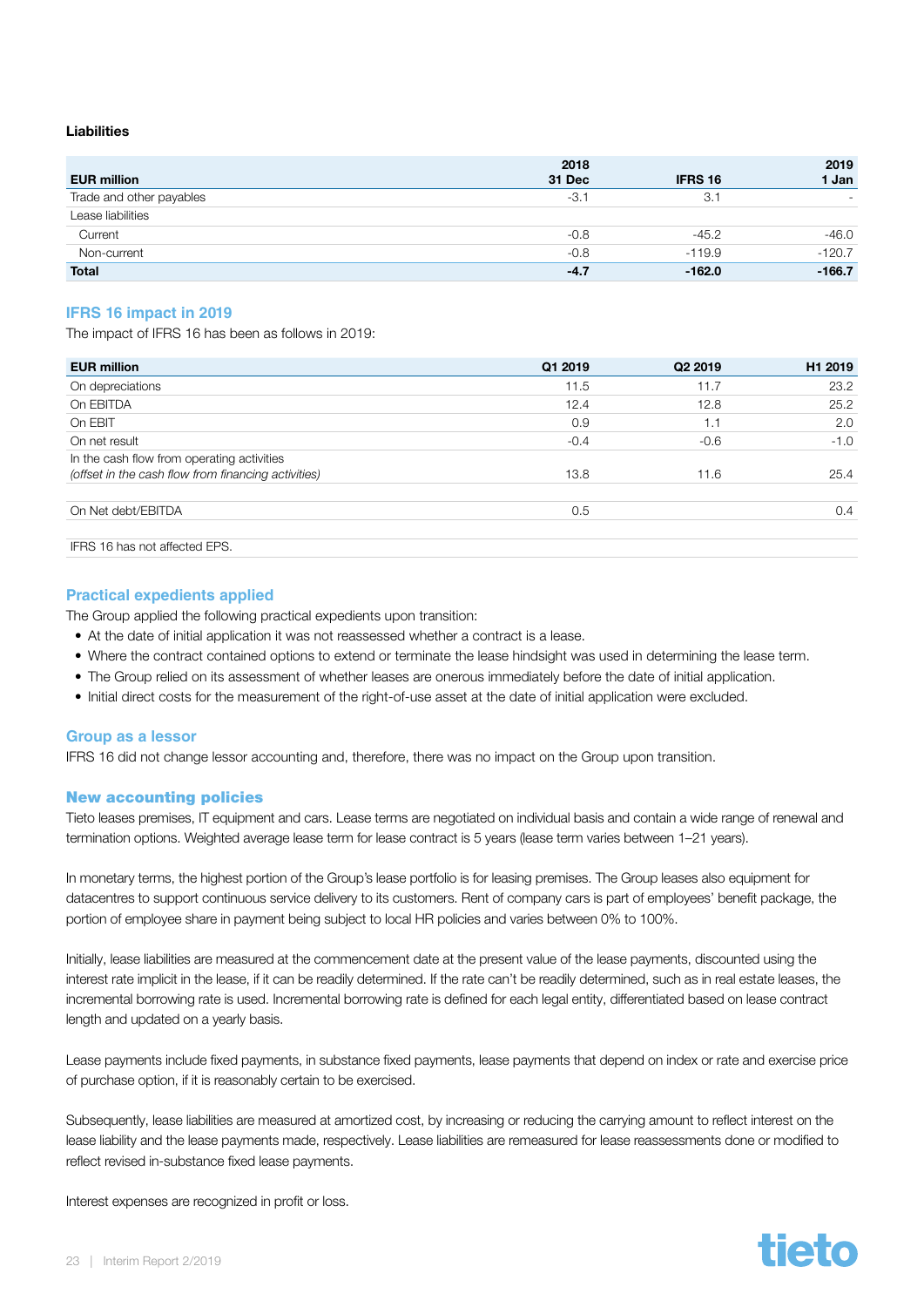Right-of-use assets are initially measured at the amount equal to lease liability:

- less payments made at or before commencement date and lease incentives received
- adding initial direct costs; and
- adjusting by estimated dismantling or site restoration costs

Subsequently, right-of-use assets are measured applying cost model, where asset cost is reduced by accumulated depreciation and impairment losses and adjusted by remeasurement of a respective lease liability.

Right-of use assets are depreciated over the shorter period of lease term and useful life of the underlying asset.

Tieto has applied exemptions allowed by the standard not to capitalize short term leases (lease term less than 1 year at commencement, where there is no purchase option) and leases of low value assets. Typically, such assets would include lease of mobile phones, tablets and office furniture. Payments for such assets are recognized in profit or loss on straight-line basis during the lease term. The Group has also elected to separate service component of a lease for all asset types, except for cars, where only variable lease payments are excluded from the measurement of lease liability.

The Group presents cash payments for the principal portion of lease liabilities as cash flows from financing activities and interest portion within cash flows from operating activities. Previously, all the lease payments for operating leases were presented in the cash flow from operating activities. Short-term lease payments, payments for leases of low-value assets and variable lease payments not included in the measurement of the lease liability are presented as part of operating activities.

#### Hedge accounting

#### Cash flow hedges that qualify for hedge accounting

The Group designates certain derivatives as hedges of a particular risk associated with a highly probable forecast transaction (cash flow hedge).

At inception of the hedge accounting, The Group documents the economic relationship between the hedging instruments and hedged items, its' risk management objective and strategy for undertaking the hedge transaction.

Derivatives are Financial assets or Financial liabilities measured at fair value. The effective portion of changes in the fair value of derivatives that are designated and qualify as cash flow hedges are recognised in equity. Amounts are reclassified to income statement in periods when the hedged item affects the profit or loss. Where the hedged items subsequently result in the recognition of a non-financial asset, the spot component of forward contracts is always included within the initial cost of the asset. The group decides the treatment of forward element for each cash flow hedge relationship individually. For existing hedge relationship, the effective portion of total change in fair value of derivatives – both spot and forward elements – is recognized in Cash flow hedging reserve within equity.

Hedge effectiveness is determined first upon inception and later throughout the hedge relationship period at least at each reporting date. This is done by assessing the prospective capacity of the derivatives in offsetting changes in fair values or cash flows of hedged items. When the critical terms of hedged transaction no longer match exactly with the critical terms of the hedging instrument, the group uses the hypothetical derivative method to assess effectiveness. The ineffective portion of changes in fair value of designated derivatives is recognized immediately in the income statement within the other financial income or expenses.

When a hedging instrument expires, is sold or terminated, or when a hedge no longer meets the criteria for hedge accounting, any cumulative deferred gain or loss and deferred costs of hedging in equity at that time remains in equity until the forecast transaction occurs, resulting in the recognition of a non-financial asset. When the forecast transaction is no longer expected to occur, the cumulative gain or loss and deferred costs of hedging that were reported in equity are immediately reclassified to profit or loss.

#### Critical accounting estimates and assumptions

The preparation of the financial statements in accordance with IFRS requires management to make estimates and assumptions that affect the reported amounts of assets and liabilities and disclosure of contingent assets and liabilities at the date of the financial statements and the reported amount of revenues and expenses during the reporting period. Although these estimates are based on management's best knowledge of current events and actions, actual results may differ from the estimates. The critical accounting estimates and assumptions are disclosed in the 2018 consolidated financial statements.

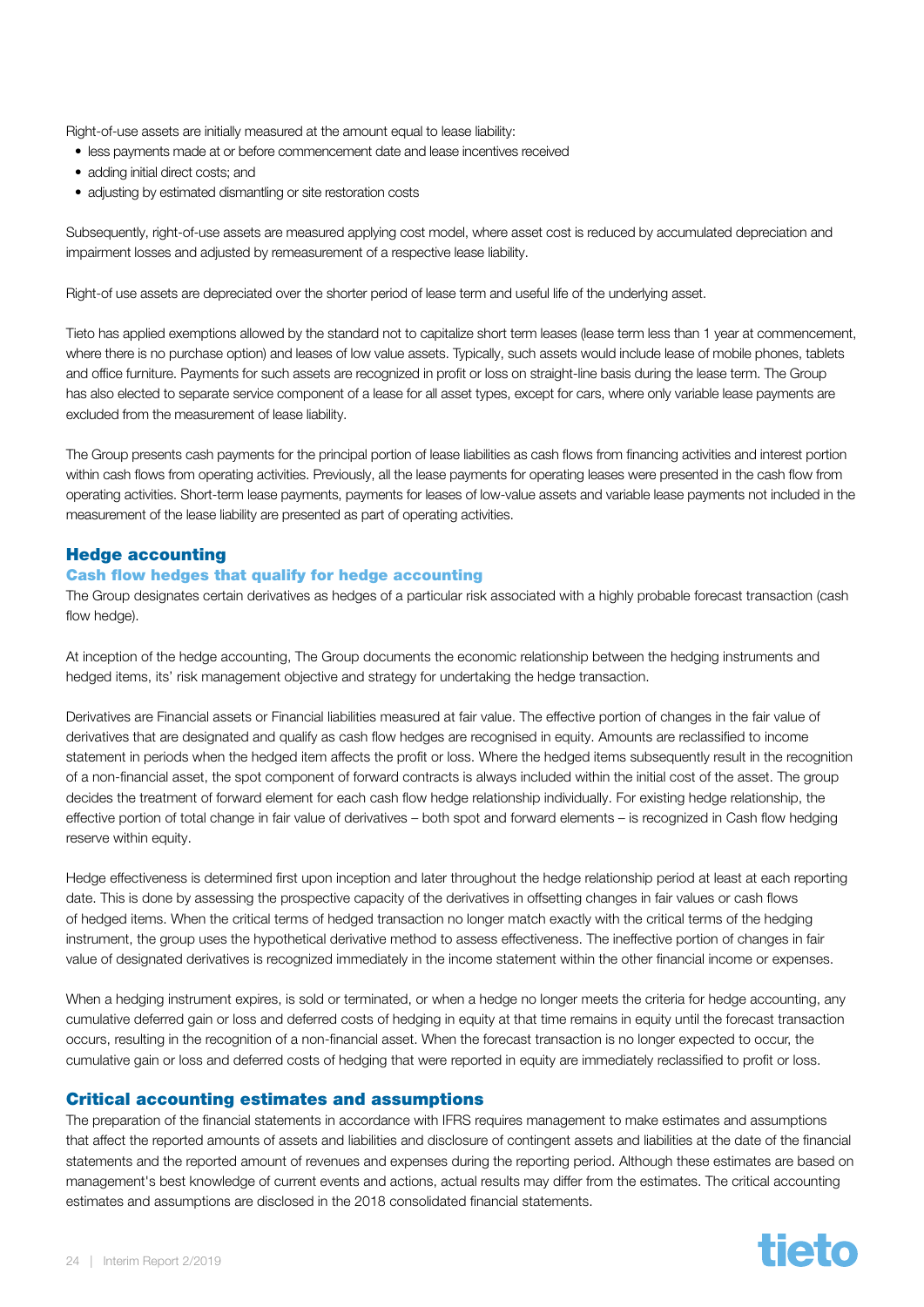### <span id="page-24-0"></span>Segment information

Tieto's operating model comprises of four businesses, forming the reportable operating segments according to IFRS: Digital Experience, Hybrid Infra, Industry Software and Product Development Services.

#### Digital Experience

Tieto's Digital Experience business includes consulting services, including design of service experiences, smart use of data, IT architecture consulting, business process and change management as well as system integration services and application development and management. The segment currently focuses on Finland and Sweden, and it serves customers also in Norway, Austria, the Baltic countries and Russia. Services are delivered primarily by employees based in the Nordic countries but also through delivery centres in the Baltic countries and India. The business has the largest market share in Finland.

#### Hybrid Infra

Tieto's Hybrid Infra business provides enterprises with life cycle management of IT infrastructure, covering a wide variety of different technologies. The hybrid infrastructure foundation is to ensure Nordic customers' business continuity and renewal and services include capacity services, hybrid cloud orchestration, and managed security services. The business has a clear geographical focus on Finland, Sweden and Norway, and Tieto is positioned as the leading provider in Finland and is among top 3 providers in Sweden. Services are delivered from both onshore locations in the Nordic countries and the main offshore delivery centre in the Czech Republic.

#### Industry Software

Tieto's Industry Software provides with industry-specific software products for business-critical processes of clients in the financial services, public and healthcare and welfare sectors as well as in the forest industry and the energy and oil and gas segments. Customers are in the Nordic countries while Tieto also has industry software for its global customers in the payments segment and the oil and gas and forest sectors.

#### Product Development Services

Product Development Services provides software R&D services with focus on the telecom sector and expanding to new domains such as automotive. Services are provided globally for communications infrastructure companies, consumer electronics and semiconductor companies as well as automotive industry. Services are currently provided mainly from global centres in Poland, China, Sweden, the Czech Republic and Finland.

Other operations consist of investments and revenue from few specific projects that aim to scale and create future business for Tieto. In addition, Group level costs, e.g. costs related to Global management, Group's share of support functions and other nonallocated costs are reported under Other operations.

#### Customer sales by segment

| <b>EUR million</b>                  | 2019<br>$4 - 6$ | 2018<br>$4 - 6$ | Change<br>$\%$ | 2019<br>$1 - 6$ | 2018<br>$1 - 6$ | Change<br>$\frac{9}{6}$ | 2018<br>$1 - 12$ |
|-------------------------------------|-----------------|-----------------|----------------|-----------------|-----------------|-------------------------|------------------|
| Digital Experience                  | 123.2           | 126.6           | -3             | 252.8           | 251.6           |                         | 487.3            |
| Hybrid Infra                        | 133.8           | 130.7           | 2              | 262.8           | 262.4           | 0                       | 519.4            |
| <b>Industry Software</b>            | 111.2           | 112.7           | $-1$           | 223.9           | 228.1           | $-2$                    | 455.0            |
| <b>Product Development Services</b> | 34.6            | 33.7            | 3              | 71.4            | 67.6            | 6                       | 135.8            |
| <b>Segments total</b>               | 402.8           | 403.7           | 0              | 810.9           | 809.7           | 0                       | 597.5            |
| Other operations                    | 0.4             | 0.5             | $-11$          | 0.7             | 0.7             | $-2$                    | 2.1              |
| <b>Group total</b>                  | 403.2           | 404.1           | 0              | 811.6           | 810.5           | 0                       | 599.5            |

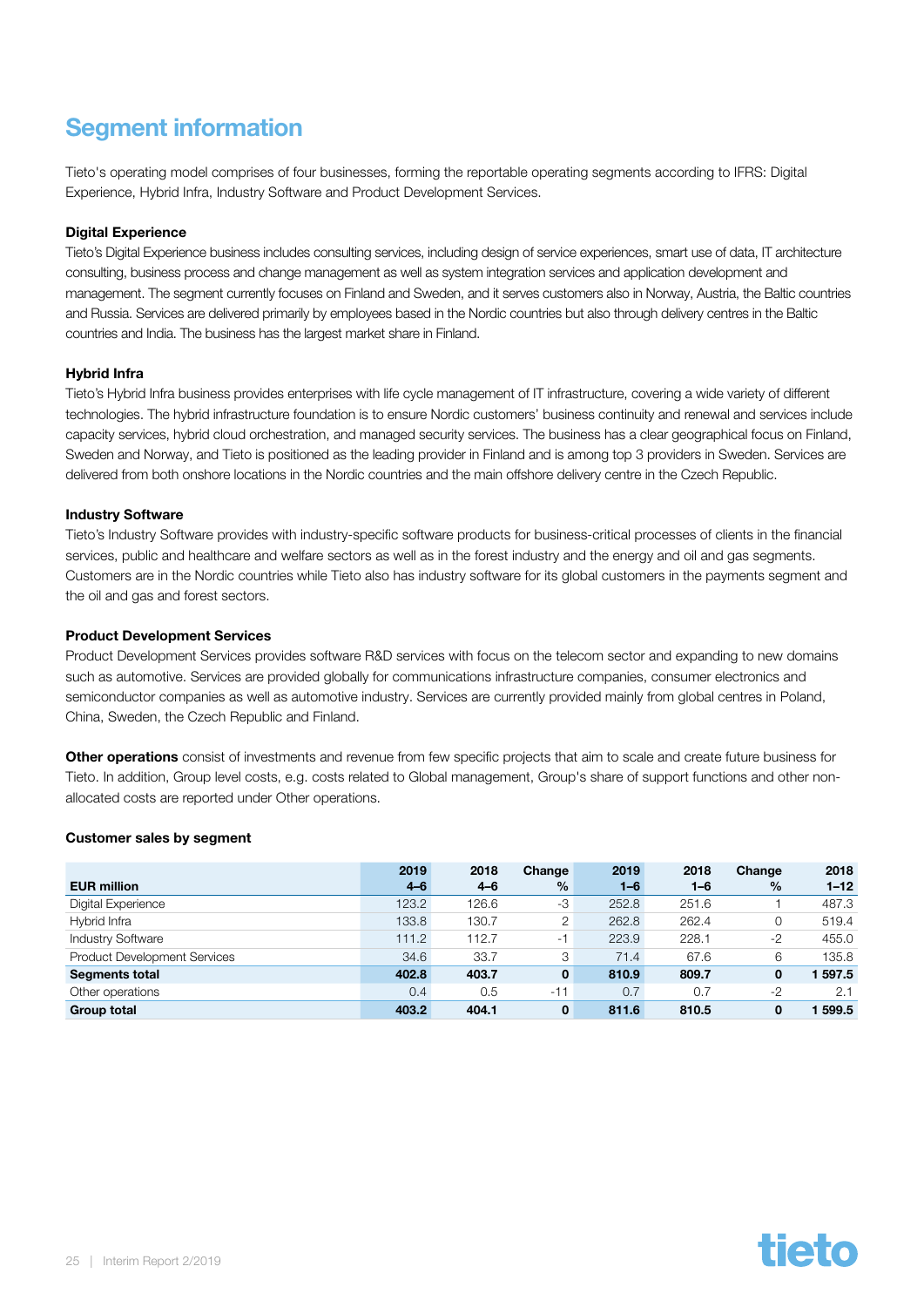#### Customer sales by country

|                    | 2019    | 2018    | Change        | 2019    | 2018    | Change | <b>Share</b>  | 2018     | <b>Share</b>  |
|--------------------|---------|---------|---------------|---------|---------|--------|---------------|----------|---------------|
| <b>EUR million</b> | $4 - 6$ | $4 - 6$ | $\frac{9}{6}$ | $1 - 6$ | $1 - 6$ | $\%$   | $\frac{9}{6}$ | $1 - 12$ | $\frac{0}{0}$ |
| Finland            | 178.3   | 176.5   |               | 355.3   | 353.1   |        | 44            | 692.7    | 43            |
| Sweden             | 151.7   | 158.1   | $-4$          | 310.2   | 322.7   | -4     | 38            | 625.1    | 39            |
| Norway             | 39.5    | 38.7    |               | 79.6    | 75.9    | b      | 10            | 155.9    | 10            |
| Other              | 33.7    | 30.8    | 9             | 66.5    | 58.7    | 13     | 8             | 125.9    | 8             |
| <b>Group total</b> | 403.2   | 404.1   | 0             | 811.6   | 810.5   |        | 100           | 599.5    | 100           |

#### Customer sales from long-term fixed-price contracts by segment

|                                     | 2019          | 2018 | 2019    | 2018    | 2018     |
|-------------------------------------|---------------|------|---------|---------|----------|
| <b>EUR million</b>                  | $4 - 6$       | 4–6  | $1 - 6$ | $1 - 6$ | $1 - 12$ |
| Digital Experience                  | 1.9           | 4.6  | 4.0     | 6.2     | 9.4      |
| Hybrid Infra                        | 1.4           | 0.8  | $-0.1$  | 2.1     | 2.8      |
| <b>Industry Software</b>            | 0.9           | 4.5  | 3.0     | 9.1     | 15.1     |
| <b>Product Development Services</b> | $1.3^{\circ}$ | 0.1  | ا7. ا   | 0.1     | 0.2      |
| <b>Group total</b>                  | 5.5           | 9.8  | 8.5     | 17.5    | 27.5     |

Tieto does not have individual significant customers as defined in IFRS 8.

#### Operating profit (EBIT) by segment

|                                     | 2019    | 2018   | Change | 2019    | 2018    | Change        | 2018     |
|-------------------------------------|---------|--------|--------|---------|---------|---------------|----------|
| <b>EUR million</b>                  | $4 - 6$ | 4–6    | $\%$   | $1 - 6$ | $1 - 6$ | $\frac{9}{6}$ | $1 - 12$ |
| Digital Experience                  | 7.1     | 16.5   | $-57$  | 25.0    | 32.9    | $-24$         | 59.2     |
| Hybrid Infra                        | 6.2     | 12.0   | -48    | 14.4    | 21.8    | $-34$         | 48.7     |
| <b>Industry Software</b>            | 11.6    | 6.6    | 75     | 25.4    | 19.4    | 31            | 59.7     |
| <b>Product Development Services</b> | 2.7     | 2.9    | -8     | 7.2     | 7.2     | 0             | 13.9     |
| <b>Segments total</b>               | 27.6    | 38.0   | $-28$  | 72.1    | 81.4    | -12           | 181.5    |
| Other operations                    | $-9.5$  | $-6.7$ | $-40$  | $-17.2$ | $-12.8$ | $-34$         | $-26.8$  |
| <b>Group total</b>                  | 18.1    | 31.3   | $-42$  | 54.9    | 68.6    | $-20$         | 154.7    |

#### Operating margin (EBIT) by segment

|                                     | 2019    | 2018 | Change                   | 2019    | 2018    | Change | 2018     |
|-------------------------------------|---------|------|--------------------------|---------|---------|--------|----------|
| $\frac{0}{0}$                       | $4 - 6$ | 4–6  | pp                       | $1 - 6$ | $1 - 6$ | pp     | $1 - 12$ |
| Digital Experience                  | 5.7     | 13.0 | $-7$                     | 9.9     | 13.1    | -3     | 12.2     |
| Hybrid Infra                        | 4.6     | 9.2  | $-5$                     | 5.5     | 8.3     | -3     | 9.4      |
| <b>Industry Software</b>            | 10.4    | 5.9  | 5                        | 11.3    | 8.5     | З      | 13.1     |
| <b>Product Development Services</b> | 7.8     | 8.7  | $\overline{\phantom{a}}$ | 10.1    | 10.7    | - 1    | 10.2     |
| <b>Operating margin (EBIT)</b>      | 4.5     | 7.7  | -3                       | 6.8     | 8.5     | $-2$   | 9.7      |

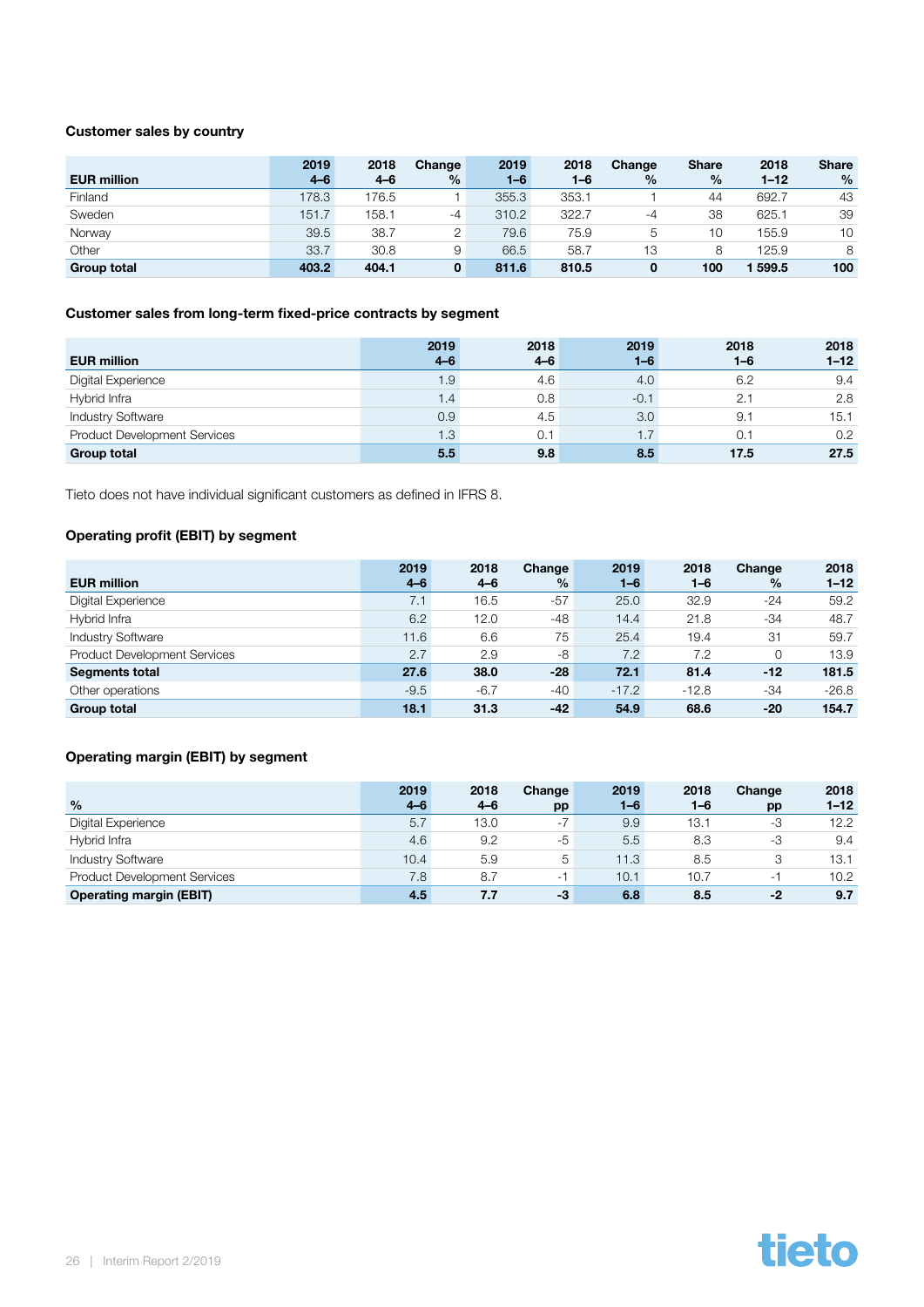#### Calculation of alternative performance measures

Tieto presents certain financial measures, which, in accordance with the "Alternative Performance Measures" guidance issued by the European Securities and Markets Authority, are not accounting measures defined or specified in IFRS and are, therefore, considered alternative performance measures. Tieto believes that alternative performance measures provide meaningful supplemental information to the financial measures presented in the consolidated financial statements prepared in accordance with IFRS and increase the understanding of the profitability of Tieto's operations. Alternative performance measures are not accounting measures defined or specified in IFRS and, therefore, they are considered non-IFRS measures, which should not be viewed in isolation or as a substitute to the IFRS financial measures.

| Adjusted operating profit (EBIT)           | $=$ Operating profit + adjustments                |
|--------------------------------------------|---------------------------------------------------|
| Adjusted operating profit margin (EBIT), % | $=$ Adjusted operating profit (EBIT)<br>Net sales |

Adjustments extending to the Amortization of acquisition-related intangible assets, restructuring costs, capital gains/losses, goodwill impairment charges and other items affecting comparability

#### Adjusted operating profit (EBIT) by segment

| <b>EUR million</b>                  | 2019<br>$4 - 6$ | 2018<br>4–6 | Change<br>% | 2019<br>$1 - 6$ | 2018<br>$1 - 6$ | Change<br>$\%$ | 2018<br>$1 - 12$ |
|-------------------------------------|-----------------|-------------|-------------|-----------------|-----------------|----------------|------------------|
| Digital Experience                  | 10.6            | 16.2        | -35         | 29.9            | 33.3            | $-10$          | 63.8             |
| Hybrid Infra                        | 14.5            | 14.1        | 3           | 23.4            | 24.0            | -3             | 52.4             |
| <b>Industry Software</b>            | 12.2            | 8.4         | 44          | 26.2            | 20.3            | 29             | 59.9             |
| <b>Product Development Services</b> | 2.7             | 2.9         | $-7$        | 7.2             | 7.3             |                | 14.1             |
| <b>Segments total</b>               | 39.9            | 41.7        | $-4$        | 86.7            | 84.9            | $\mathbf{2}$   | 190.2            |
| Other operations                    | $-5.9$          | $-5.5$      | -8          | $-11.8$         | $-10.8$         | -9             | $-22.2$          |
| <b>Group total</b>                  | 34.0            | 36.2        | -6          | 74.9            | 74.1            |                | 168.0            |

#### Adjusted operating margin (EBIT) by segment

|                                         | 2019    | 2018 | Change | 2019    | 2018    | Change                   | 2018     |
|-----------------------------------------|---------|------|--------|---------|---------|--------------------------|----------|
| $\frac{0}{0}$                           | $4 - 6$ | 4–6  | pp     | $1 - 6$ | $1 - 6$ | pp                       | $1 - 12$ |
| Digital Experience                      | 8.6     | 12.8 | $-4$   | 11.8    | 13.2    | $\overline{\phantom{a}}$ | 13.1     |
| Hybrid Infra                            | 10.8    | 10.8 |        | 8.9     | 9.2     |                          | 10.1     |
| <b>Industry Software</b>                | 10.9    | 7.5  | 3      | 11.7    | 8.9     | 3                        | 13.2     |
| <b>Product Development Services</b>     | 7.9     | 8.7  | ۰      | 10.1    | 10.7    |                          | 10.4     |
| <b>Adjusted operating margin (EBIT)</b> | 8.4     | 9.0  | $-1$   | 9.2     | 9.1     | 0                        | 10.5     |

#### Reconciliation of alternative performance measures

|                                                         | 2019<br>$4 - 6$          | 2018<br>$4 - 6$ | 2019<br>$1 - 6$ | 2018<br>$1 - 6$ | 2018<br>$1 - 12$ |
|---------------------------------------------------------|--------------------------|-----------------|-----------------|-----------------|------------------|
| Operating profit (EBIT)                                 | 18.1                     | 31.3            | 54.9            | 68.6            | 154.7            |
| + restructuring costs                                   | 13.2                     | 1.8             | 16.3            | 2.6             | 9.3              |
| + premises related expenses                             | $\overline{\phantom{a}}$ | ۰               |                 |                 | 0.3              |
| - capital gains                                         | $\overline{\phantom{a}}$ | 0.2             |                 | $-3.0$          | $-4.6$           |
| +/- M&A related items                                   | 0.5                      | 0.8             | 0.9             | 0.9             | 1.4              |
| + amortization of acquisition-related intangible assets | 1.1                      | 1.4             | 2.2             | 2.7             | 5.2              |
| $+/-$ other items                                       | 1.2                      | 0.8             | 0.8             | 2.3             | 1.8              |
| Adjusted operating profit (EBIT)                        | 34.0                     | 36.2            | 74.9            | 74.1            | 168.0            |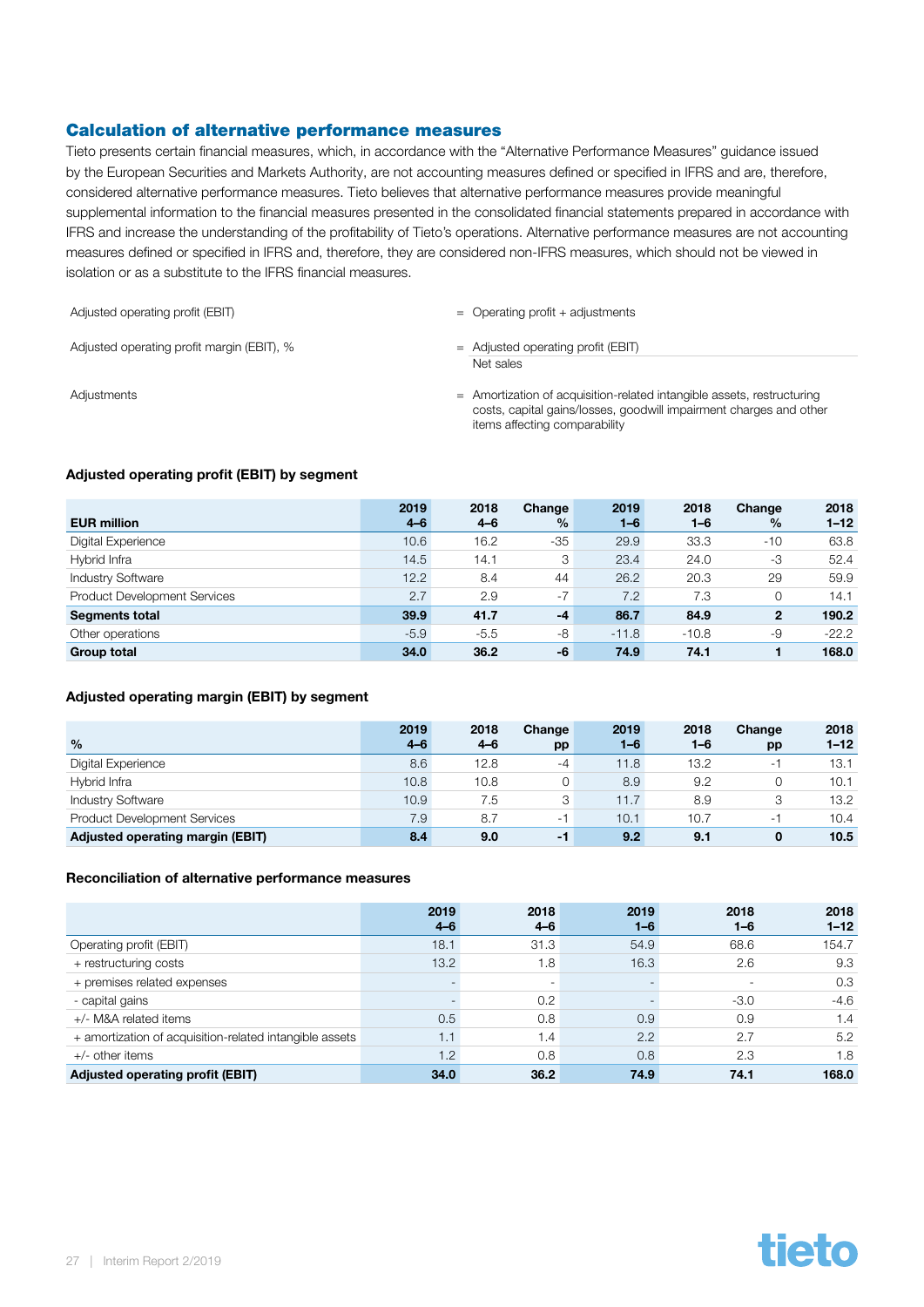#### Personnel by segment

|                                     |                 | <b>End of period</b> | Average        |                      |                  |                 |                 |
|-------------------------------------|-----------------|----------------------|----------------|----------------------|------------------|-----------------|-----------------|
|                                     | 2019<br>$1 - 6$ | 2018<br>$1 - 6$      | Change<br>$\%$ | <b>Share</b><br>$\%$ | 2018<br>$1 - 12$ | 2019<br>$1 - 6$ | 2018<br>$1 - 6$ |
| Digital Experience                  | 5 2 9 2         | 5 1 5 7              | 3              | 35                   | 5 2 5 2          | 5 2 7 9         | 5061            |
| Hybrid Infra                        | 3 2 9 5         | 3 4 0 4              | -3             | 22                   | 3533             | 3 4 9 7         | 3 3 5 0         |
| <b>Industry Software</b>            | 4 1 4 2         | 4 0 5 8              | 2              | 27                   | 4 0 3 8          | 4 0 9 4         | 3990            |
| <b>Product Development Services</b> | 617             | 1570                 | 3              | 11                   | 1608             | 1 622           | 537             |
| <b>Segments total</b>               | 14 346          | 14 188               |                | 95                   | 14 431           | 14 492          | 13 938          |
| Other operations                    | 755             | 768                  | $-2$           | 5                    | 759              | 769             | 754             |
| <b>Group total</b>                  | 15 101          | 14 956               |                | 100                  | 15 190           | 15 261          | 14 692          |

#### Personnel by country

|                    |                 | <b>End of period</b> | Average                 |                      |                  |                 |                 |
|--------------------|-----------------|----------------------|-------------------------|----------------------|------------------|-----------------|-----------------|
|                    | 2019<br>$1 - 6$ | 2018<br>$1 - 6$      | Change<br>$\frac{0}{0}$ | <b>Share</b><br>$\%$ | 2018<br>$1 - 12$ | 2019<br>$1 - 6$ | 2018<br>$1 - 6$ |
| Finland            | 3 3 0 6         | 3 4 4 0              | $-4$                    | 22                   | 3 3 9 2          | 3 3 5 4         | 3 3 8 9         |
| Sweden             | 3072            | 3097                 | $-1$                    | 20                   | 3 10 6           | 3 1 1 7         | 3072            |
| India              | 2 7 0 9         | 2 7 1 3              | 0                       | 18                   | 2 7 2 1          | 2722            | 2674            |
| Czech Republic     | 2527            | 2 4 0 1              | 5                       | 17                   | 2538             | 2579            | 2 3 4 2         |
| Latvia             | 694             | 629                  | 10                      | 5                    | 671              | 687             | 616             |
| Poland             | 681             | 648                  | 5                       | 5                    | 662              | 676             | 594             |
| Norway             | 612             | 595                  | 3                       | $\overline{4}$       | 607              | 609             | 596             |
| China              | 489             | 480                  | $\overline{2}$          | 3                    | 497              | 496             | 471             |
| Estonia            | 284             | 291                  | $-2$                    | 2                    | 301              | 297             | 284             |
| Austria            | 167             | 148                  | 13                      |                      | 162              | 168             | 143             |
| Lithuania          | 112             | 111                  |                         |                      | 115              | 113             | 110             |
| Other              | 448             | 402                  | 12                      | 3                    | 418              | 444             | 401             |
| <b>Group total</b> | 15 101          | 14 956               | 1                       | 100                  | 15 190           | 15 261          | 14 692          |
| Onshore countries  | 7 4 0 2         | 7 507                | $-1$                    | 49                   | 7498             | 7494            | 7 4 2 5         |
| Offshore countries | 7699            | 7449                 | 3                       | 51                   | 7 6 9 2          | 7767            | 7 2 6 7         |
| <b>Group total</b> | 15 101          | 14 956               |                         | 100                  | 15 190           | 15 261          | 14 692          |

#### Non-current assets by country

| <b>EUR million</b>       | 2019<br>30 jun | 2018<br>30 Jun | Change<br>$\frac{0}{0}$ | 2018<br>31 Dec |
|--------------------------|----------------|----------------|-------------------------|----------------|
| Finland                  | 77.0           | 77.9           | ۰.                      | 81.4           |
| Sweden                   | 38.1           | 39.0           | $-2$                    | 39.7           |
| Norway                   | 7.1            | 10.1           | $-30$                   | 8.1            |
| Other                    | 8.8            | 7.2            | 22                      | 8.8            |
| Total non-current assets | 131.0          | 134.1          | -2                      | 137.9          |

Non-current assets include property, plant and equipment and intangible assets excluding goodwill.

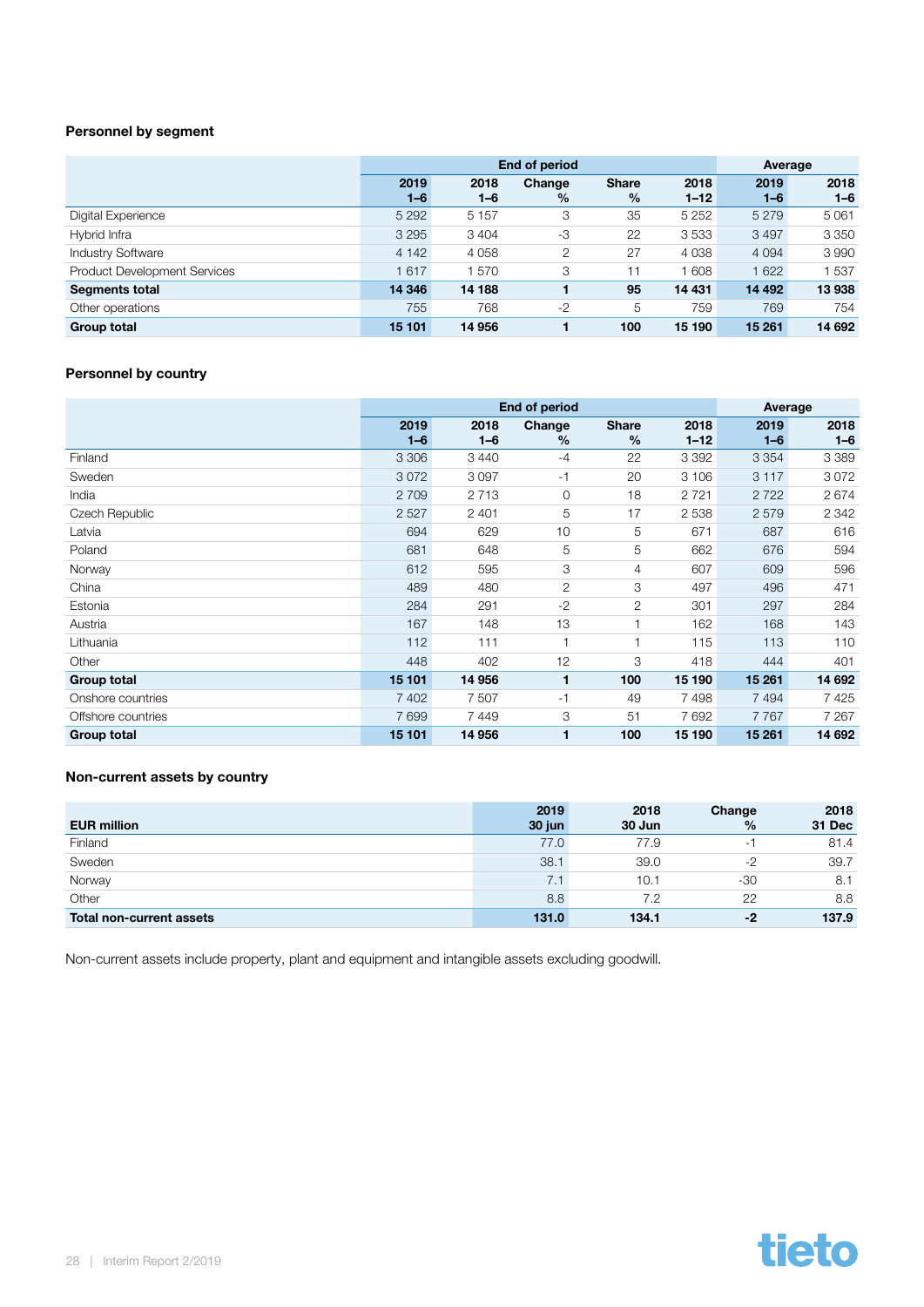#### <span id="page-28-0"></span>Depreciation by segment

| <b>EUR million</b>                  | 2019<br>$4 - 6$ | 2018<br>$4 - 6$ | Change<br>$\%$ | 2019<br>$1 - 6$ | 2018<br>$1 - 6$ | Change<br>$\%$ | 2018<br>$1 - 12$ |
|-------------------------------------|-----------------|-----------------|----------------|-----------------|-----------------|----------------|------------------|
| Digital Experience                  | 0.9             | 0.1             | >100           | 1.7             | 0.2             | >100           | 0.3              |
| Hybrid Infra                        | 9.9             | 8.2             | 21             | 19.9            | 16.1            | 24             | 31.5             |
| <b>Industry Software</b>            | 0.4             | 0.1             | >100           | 0.8             | 0.2             | >100           | 0.3              |
| <b>Product Development Services</b> | 0.1             | 0.0             | >100           | 0.1             | 0.0             | >100           | 0.0              |
| <b>Segments total</b>               | 11.4            | 8.4             | 36             | 22.5            | 16.4            | 37             | 32.2             |
| Other operations                    | 10.2            | 1.7             | >100           | 20.0            | 3.4             | >100           | 7.0              |
| <b>Group total</b>                  | 21.6            | 10.1            | >100           | 42.5            | 19.9            | >100           | 39.2             |

#### Amortization on intangible assets recognized at fair value from acquisitions by segment

| <b>EUR million</b>                  | 2019<br>$4 - 6$ | 2018<br>$4 - 6$          | Change<br>$\%$ | 2019<br>$1 - 6$          | 2018<br>$1 - 6$          | Change<br>$\%$           | 2018<br>$1 - 12$ |
|-------------------------------------|-----------------|--------------------------|----------------|--------------------------|--------------------------|--------------------------|------------------|
| Digital Experience                  | 0.3             | 0.4                      | $-14$          | 0.7                      | 0.8                      | $-15$                    | 1.6              |
| Hybrid Infra                        |                 | $\overline{\phantom{a}}$ | ۰              | $\overline{\phantom{a}}$ | $\overline{\phantom{a}}$ | $\overline{\phantom{a}}$ | ٠                |
| <b>Industry Software</b>            | 0.7             | 1.0                      | $-23$          | 1.5                      | 1.9                      | $-21$                    | 3.6              |
| <b>Product Development Services</b> |                 | ٠                        | ۰              |                          | -                        | $\overline{\phantom{a}}$ |                  |
| <b>Segments total</b>               | 1.1             | 1.4                      | $-20$          | 2.2                      | 2.7                      | -18                      | 5.2              |
| Other operations                    |                 | $\overline{\phantom{a}}$ | ۰              |                          | -                        |                          |                  |
| <b>Group total</b>                  | 1.1             | 1.4                      | $-20$          | 2.2                      | 2.7                      | -18                      | 5.2              |

#### Amortization on other intangible assets by segment

|                                     | 2019    | 2018                     | Change                   | 2019    | 2018                     | Change                   | 2018     |
|-------------------------------------|---------|--------------------------|--------------------------|---------|--------------------------|--------------------------|----------|
| <b>EUR million</b>                  | $4 - 6$ | $4 - 6$                  | $\frac{9}{6}$            | $1 - 6$ | $1 - 6$                  | $\frac{9}{6}$            | $1 - 12$ |
| Digital Experience                  | 0.1     | 0.1                      | $-4$                     | 0.2     | 0.2                      | 9                        | 0.4      |
| Hybrid Infra                        | 3.0     | 3.4                      | $-12$                    | 5.0     | 5.3                      | $-7$                     | 9.0      |
| <b>Industry Software</b>            |         | 0.1                      | $\overline{\phantom{a}}$ | -       | 0.2                      | $\overline{\phantom{a}}$ | 0.4      |
| <b>Product Development Services</b> |         | $\overline{\phantom{a}}$ | ٠                        |         | $\overline{\phantom{a}}$ | $\overline{\phantom{a}}$ |          |
| <b>Segments total</b>               | 3.1     | 3.6                      | $-15$                    | 5.1     | 5.8                      | -11                      | 9.7      |
| Other operations                    | 0.1     | 0.1                      | -38                      | 0.2     | 0.7                      | $-69$                    | 0.9      |
| <b>Group total</b>                  | 3.2     | 3.7                      | $-15$                    | 5.3     | 6.4                      | $-17$                    | 10.6     |

### Net working capital in the statement of financial position

| <b>EUR million</b>                                         | 2019<br>30 Jun | 2018<br>30 Jun | Change<br>$\%$ | 2018<br>31 Dec |
|------------------------------------------------------------|----------------|----------------|----------------|----------------|
| Trade receivables                                          | 310.0          | 305.5          |                | 294.9          |
| Other working capital receivables                          | 116.8          | 112.6          | 4              | 102.8          |
| Working capital receivables included in assets             | 426.8          | 418.1          | $\mathbf{2}$   | 397.7          |
|                                                            |                |                |                |                |
| Trade payables                                             | 99.8           | 106.7          | $-6$           | 101.5          |
| Personnel related accruals                                 | 154.8          | 146.9          | 5              | 140.9          |
| Provisions                                                 | 17.6           | 7.9            | >100           | 10.8           |
| Other working capital liabilities                          | 100.5          | 105.7          | -5             | 93.5           |
| Working capital liabilities included in liabilities        | 372.7          | 367.2          |                | 346.7          |
|                                                            |                |                |                |                |
| Net working capital in the statement of financial position | 54.1           | 50.9           | 6              | 51.0           |

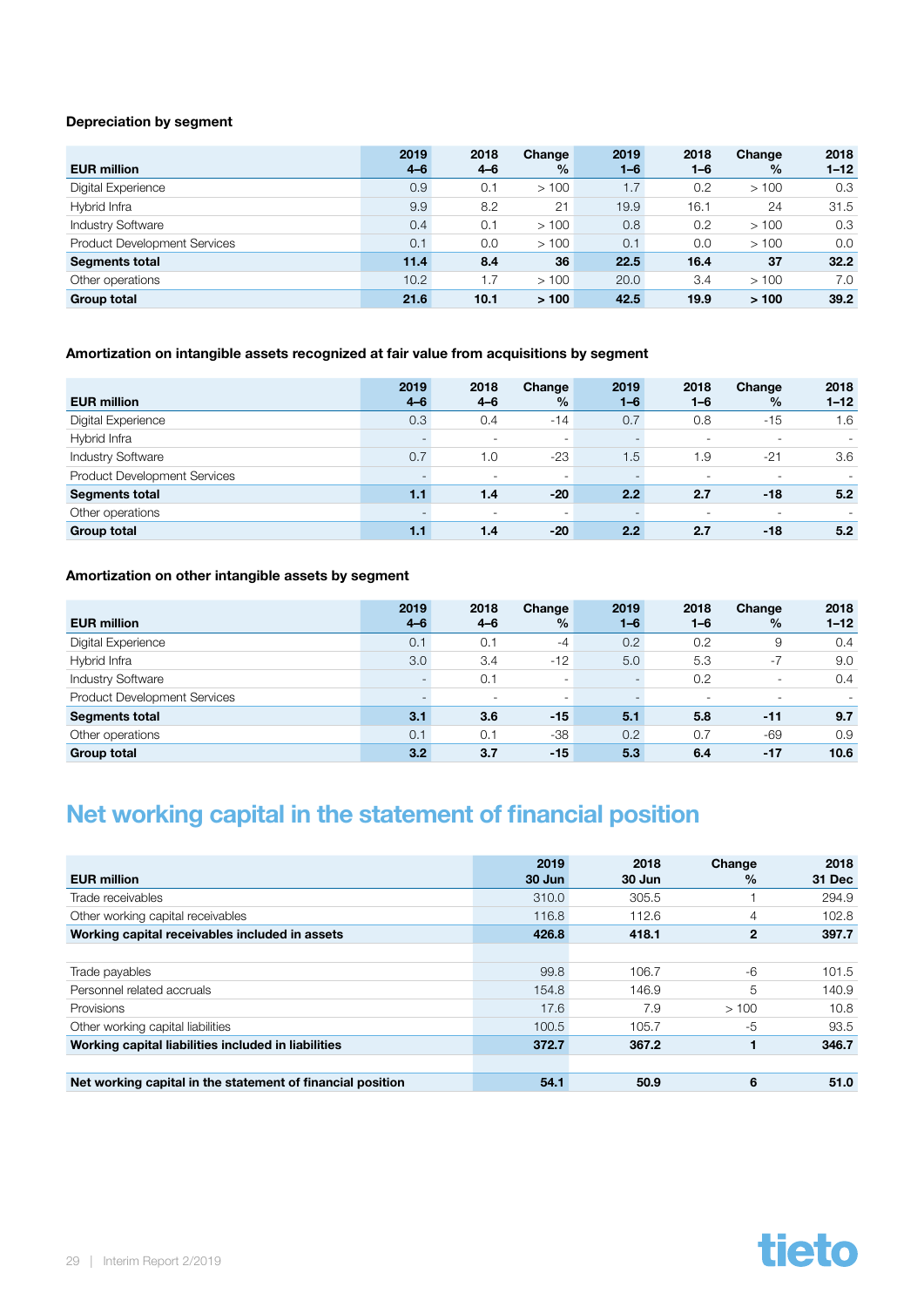### <span id="page-29-0"></span>**Derivatives**

#### Nominal amounts of derivatives

Includes the gross amount of all nominal values for contracts that have not yet been settled or closed. The amount of nominal value outstanding is not necessarily a measure or indication of market risk, as the exposure of certain contracts may be offset by other contracts. The increase in overall hedging level is due to expected cash outflows resulting from the announced agreement to merge with EVRY ASA.

|                                                                                            | 2019   | 2018   |
|--------------------------------------------------------------------------------------------|--------|--------|
| <b>EUR million</b>                                                                         | 30 Jun | 31 Dec |
| Foreign exchange forward contracts                                                         | 763.1  | 170.0  |
| Forward contracts outside hedge accounting at fair value throught profit or loss           | 566.6  | 170.0  |
| Forward contracts within hedge accounting at fair value through other comprehensive income | 196.5  |        |

#### Fair values of derivatives

|                                                                                               | 30 Jun 2019                             |                                         |                           | 31 Dec 2018                             |                                         |                           |  |
|-----------------------------------------------------------------------------------------------|-----------------------------------------|-----------------------------------------|---------------------------|-----------------------------------------|-----------------------------------------|---------------------------|--|
| <b>Fair values of derivatives</b>                                                             | <b>Gross</b><br>positive<br>fair values | <b>Gross</b><br>negative<br>fair values | <b>Net</b><br>fair values | <b>Gross</b><br>positive<br>fair values | <b>Gross</b><br>negative<br>fair values | <b>Net</b><br>fair values |  |
| Foreign exchange forward contracts                                                            | 9.3                                     | $-0.3$                                  | 9.0                       | 2.6                                     | $-0.4$                                  | 2.2                       |  |
| Forward contracts outside hedge accounting at fair<br>value throught profit or loss           | 7.2                                     | $-0.3$                                  | 6.9                       | 2.6                                     | $-0.4$                                  | $2.2^{\circ}$             |  |
| Forward contracts within hedge accounting at fair<br>value through other comprehensive income | 2.1                                     | $\overline{\phantom{a}}$                | 2.1                       | ۰                                       | $\overline{\phantom{a}}$                |                           |  |

Derivatives are used for economic hedging purposes only.

Foreign exchange derivatives' fair values are calculated according to foreign exchange and interest rates on the closing date.

| Change in Fair value of hedging instrument                | 2019<br>30 Jun | 2018<br>31 Dec |
|-----------------------------------------------------------|----------------|----------------|
| Total change in Fair value of forward contract            | 2.1            |                |
| Efficient portion in Other comprehensive income           | 2.1            |                |
| Inefficient portion in Other financial income or expenses |                |                |

#### Fair value measurement of financial assets and liabilities

There have been no changes in fair value methodology and input levels: foreign exchange forward contracts are valued based on Level 2 inputs and Other financial assets at fair value through profit or loss' (EUR 0.5 million on 30 Jun 2019) fair value measurement is based on their initial value. The fair market value cannot be reliably estimated, due to lack of proper market for the assets.

Trade receivables sold under non-recourse factoring agreements (EUR 1.1 million on 30 Jun 2019) are classified as Financial assets at fair value through profit or loss. Group estimates that the carrying amount approximates the fair value due to their short-term nature.

#### Hedge Accounting

The Group has dedicated a forward contract as a hedging instrument in a cash flow hedge relationship to hedge highly probable forecasted transaction in non-functional currency, that is, the cash component of a consideration payable to EVRY shareholders in a publicly announced merger transaction. The critical terms of the underlying transaction match with the ones of the hedging instrument:

- Nominal amount (sell EUR 196.5 million, buy NOK 1 950 million at forward rate of 9.9233)
- Maturity (both forward contract and underlying transaction is expected to realize by Q1 2020)

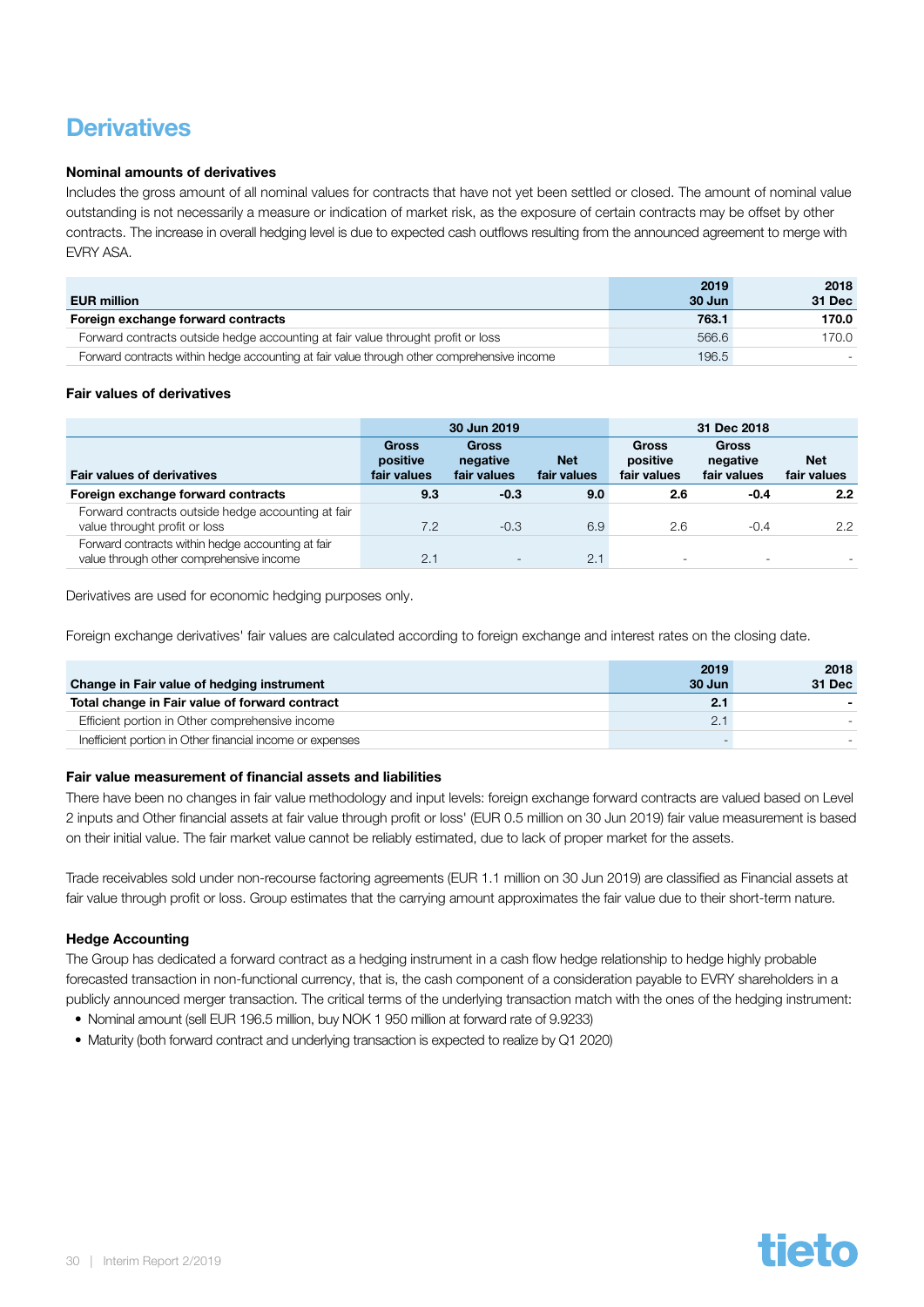#### <span id="page-30-0"></span>Other reserves

#### Cash flow hedges

|                           | <b>Hedging reserve</b> |
|---------------------------|------------------------|
| Balance at 1 Jan 2019     | -                      |
| Fair value gains in year  | 2.1                    |
| Fair value losses in year |                        |
| Tax on fair value gains   | $-0.4$                 |
| Tax on fair value losses  |                        |
| Balance at 30 June 2019   |                        |

### Commitments and contingencies

| <b>EUR million</b>                            | 2019<br>30 Jun           | 2018<br>31 Dec |
|-----------------------------------------------|--------------------------|----------------|
| For Tieto obligations                         |                          |                |
| Guarantees <sup>1)</sup>                      |                          |                |
| Performance guarantees                        | 29.3                     | 26.5           |
| Lease guarantees                              | 9.0                      | 8.1            |
| Other                                         | 0.9                      | 0.8            |
| Other Tieto obligations                       |                          |                |
| Rent commitments due in one year              |                          | 39.6           |
| Rent commitments due in 1-5 years             | $\overline{\phantom{a}}$ | 113.7          |
| Rent commitments due after 5 years            | $\overline{\phantom{a}}$ | 8.3            |
| Operating lease commitments due in one year   | $\overline{\phantom{a}}$ | 8.8            |
| Operating lease commitments due in 1-5 years  |                          | 11.6           |
| Operating lease commitments due after 5 years |                          | 0.0            |
| Commitments to purchase assets                | 4.8                      | 5.3            |
| Other                                         | 1.1                      | 0.8            |

1) In addition commitments of EUR 6.4 (8.0) million related to liabilities in the consolidated statement of financial position.

### Number of shares

|                                                | 2019<br>$4-6$ | 2019<br>$1 - 3$ | 2019<br>$1 - 6$ | 2018<br>$1 - 6$ | 2018<br>$1 - 12$ |
|------------------------------------------------|---------------|-----------------|-----------------|-----------------|------------------|
| Outstanding shares, end of period              |               |                 |                 |                 |                  |
| Basic                                          | 73 937 007    | 73 937 007      | 73 937 007      | 73 826 349      | 73 826 349       |
| Effect of dilutive share-based incentive plans | 157 330       | 133 930         | 157 246         | 140 556         | 189 324          |
| Diluted                                        | 74 094 337    | 74 070 937      | 74 094 253      | 73 966 905      | 74 015 673       |
|                                                |               |                 |                 |                 |                  |
| Outstanding shares, average                    |               |                 |                 |                 |                  |
| Basic                                          | 73 937 007    | 73 848 481      | 73 892 988      | 73 784 703      | 73 809 855       |
| Effect of dilutive share-based incentive plans | 157 330       | 133 930         | 157 246         | 140 556         | 189 324          |
| Diluted                                        | 74 094 337    | 73 982 411      | 74 050 234      | 73 925 259      | 73 999 179       |
|                                                |               |                 |                 |                 |                  |
| Company's possession of its own shares         |               |                 |                 |                 |                  |
| End of period                                  | 172 245       | 172 245         | 172 245         | 282 903         | 282 903          |
| Average                                        | 172 245       | 260 771         | 216 264         | 324 549         | 303 555          |

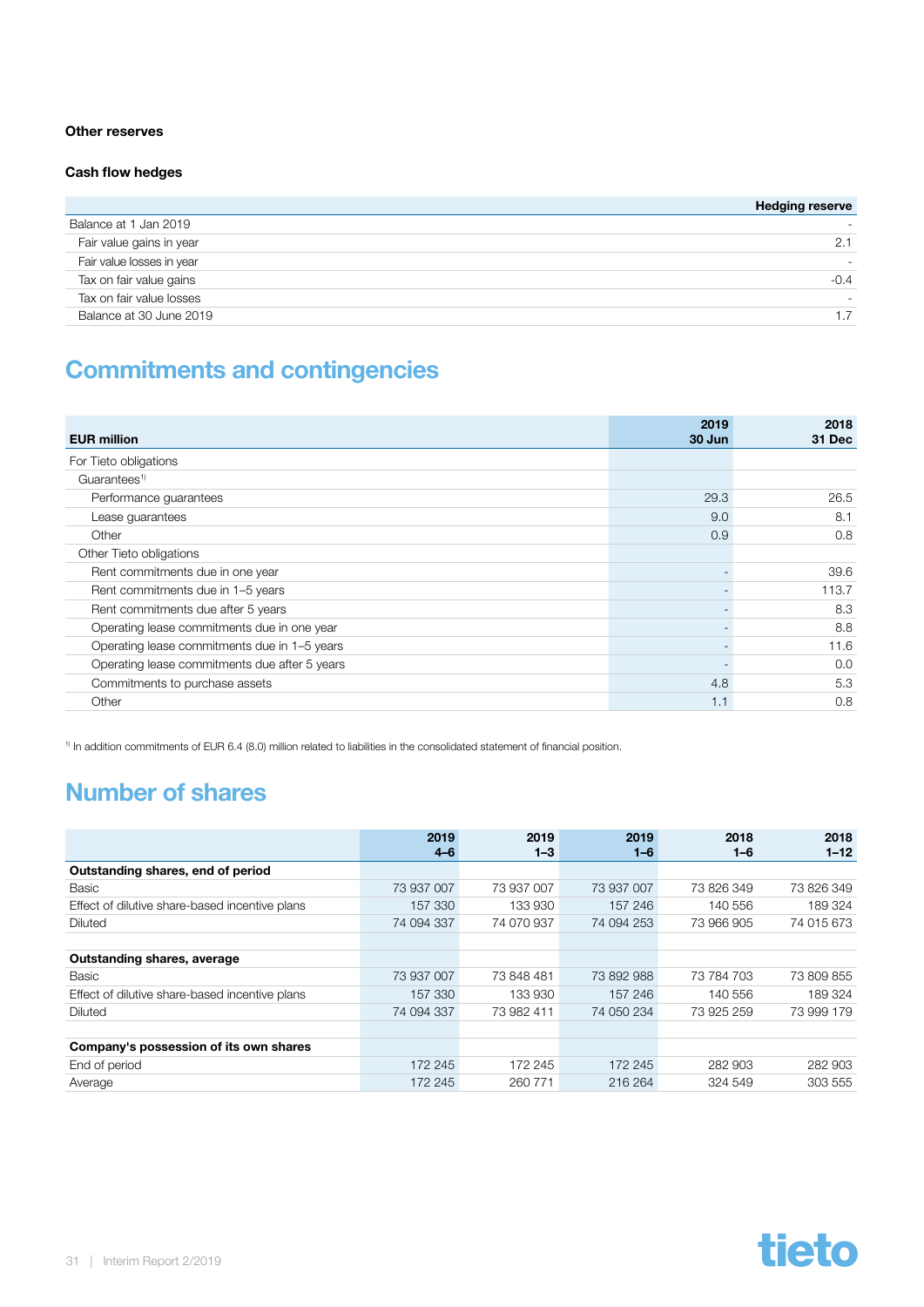### <span id="page-31-0"></span>Key figures

|                                                 | 2019<br>$4 - 6$          | 2018<br>$4 - 6$ | 2019<br>$1 - 3$ | 2019<br>$1 - 6$ | 2018<br>$1 - 6$ | 2018<br>$1 - 12$ |
|-------------------------------------------------|--------------------------|-----------------|-----------------|-----------------|-----------------|------------------|
| Earnings per share, EUR                         |                          |                 |                 |                 |                 |                  |
| Basic                                           | 0.24                     | 0.33            | 0.37            | 0.61            | 0.74            | 1.67             |
| <b>Diluted</b>                                  | 0.24                     | 0.33            | 0.37            | 0.61            | 0.74            | 1.66             |
| Equity per share, EUR                           | 5.62                     | 5.55            | 5.44            | 5.62            | 5.55            | 6.54             |
|                                                 |                          |                 |                 |                 |                 |                  |
| Return on equity, 12-month rolling, %           | 27.6                     | 30.5            | 30.4            | 27.6            | 30.5            | 25.7             |
| Return on capital employed, 12-month rolling, % | 19.2                     | 24.1            | 22.3            | 19.2            | 24.1            | 20.9             |
| Equity ratio, %                                 | 33.7                     | 38.2            | 29.7            | 33.7            | 38.2            | 41.3             |
| Interest-bearing net debt, EUR million          | 362.5                    | 209.2           | 273.2           | 362.5           | 209.2           | 137.4            |
| Gearing, %                                      | 87.3                     | 51.1            | 67.9            | 87.3            | 51.1            | 28.5             |
| Capital expenditure, EUR million                | 12.5                     | 10.5            | 9.4             | 21.9            | 18.7            | 45.0             |
| Acquisitions, EUR million                       | $\overline{\phantom{a}}$ | 4.0             | 0.7             | 0.7             | 10.2            | 14.5             |

### Quarterly figures

#### Key figures

|                                                 | 2019<br>$4 - 6$ | 2019<br>$1 - 3$ | 2018<br>$10 - 12$ | 2018<br>$7 - 9$          | 2018<br>$4 - 6$ | 2018<br>$1 - 3$ |
|-------------------------------------------------|-----------------|-----------------|-------------------|--------------------------|-----------------|-----------------|
| Earnings per share, EUR                         |                 |                 |                   |                          |                 |                 |
| Basic                                           | 0.24            | 0.37            | 0.48              | 0.45                     | 0.33            | 0.41            |
| <b>Diluted</b>                                  | 0.24            | 0.37            | 0.48              | 0.45                     | 0.33            | 0.41            |
| Equity per share, EUR                           | 5.62            | 5.44            | 6.54              | 6.03                     | 5.55            | 5.29            |
| Return on equity, 12-month rolling, %           | 27.6            | 30.4            | 25.7              | 27.8                     | 30.5            | 30.7            |
| Return on capital employed, 12-month rolling, % | 19.2            | 22.3            | 20.9              | 23.5                     | 24.1            | 29.2            |
| Equity ratio, %                                 | 33.7            | 29.7            | 41.3              | 41.9                     | 38.2            | 36.3            |
| Interest-bearing net debt, EUR million          | 362.5           | 273.2           | 137.4             | 199.7                    | 209.2           | 100.7           |
| Gearing, %                                      | 87.3            | 67.9            | 28.5              | 44.8                     | 51.1            | 25.8            |
| Capital expenditure, EUR million                | 12.5            | 9.4             | 16.7              | 9.6                      | 10.5            | 8.2             |
| Acquisitions, EUR million                       |                 | 0.7             | 4.3               | $\overline{\phantom{a}}$ | 4.0             | 6.2             |

#### Income statement

| <b>EUR million</b>                               | 2019<br>$4 - 6$ | 2019<br>$1 - 3$ | 2018<br>$10 - 12$ | 2018<br>$7 - 9$ | 2018<br>$4 - 6$ | 2018<br>$1 - 3$ |
|--------------------------------------------------|-----------------|-----------------|-------------------|-----------------|-----------------|-----------------|
|                                                  |                 |                 |                   |                 |                 |                 |
| Net sales                                        | 403.2           | 408.4           | 421.9             | 367.1           | 404.1           | 406.3           |
| Other operating income                           | 4.9             | 5.5             | 8.0               | 3.3             | 3.5             | 7.2             |
| Materials and services                           | $-66.6$         | $-59.1$         | $-67.2$           | $-57.3$         | $-63.3$         | $-60.1$         |
| Employee benefit expenses                        | $-244.5$        | $-241.3$        | $-239.7$          | $-199.6$        | $-231.5$        | $-234.2$        |
| Depreciation, amortization and impairment losses | $-25.8$         | $-24.2$         | $-15.9$           | $-13.0$         | $-15.2$         | $-13.8$         |
| Other operating expenses                         | $-54.5$         | $-54.0$         | $-63.7$           | $-61.2$         | $-67.7$         | $-69.2$         |
| Share of results in joint ventures               | 1.4             | 1.4             | 2.4               | 1.1             | 1.3             | 1.0             |
| Operating profit (EBIT)                          | 18.1            | 36.8            | 45.7              | 40.4            | 31.3            | 37.3            |
| Financial income and expenses                    | 1.0             | $-2.7$          | $-0.8$            | 0.3             | $-0.6$          | $-0.7$          |
| Profit before taxes                              | 19.1            | 34.1            | 44.8              | 40.7            | 30.6            | 36.7            |
| Income taxes                                     | $-1.0$          | $-6.9$          | $-9.2$            | $-7.7$          | $-5.9$          | $-6.8$          |
| Net profit for the period                        | 18.0            | 27.1            | 35.6              | 33.0            | 24.7            | 29.9            |

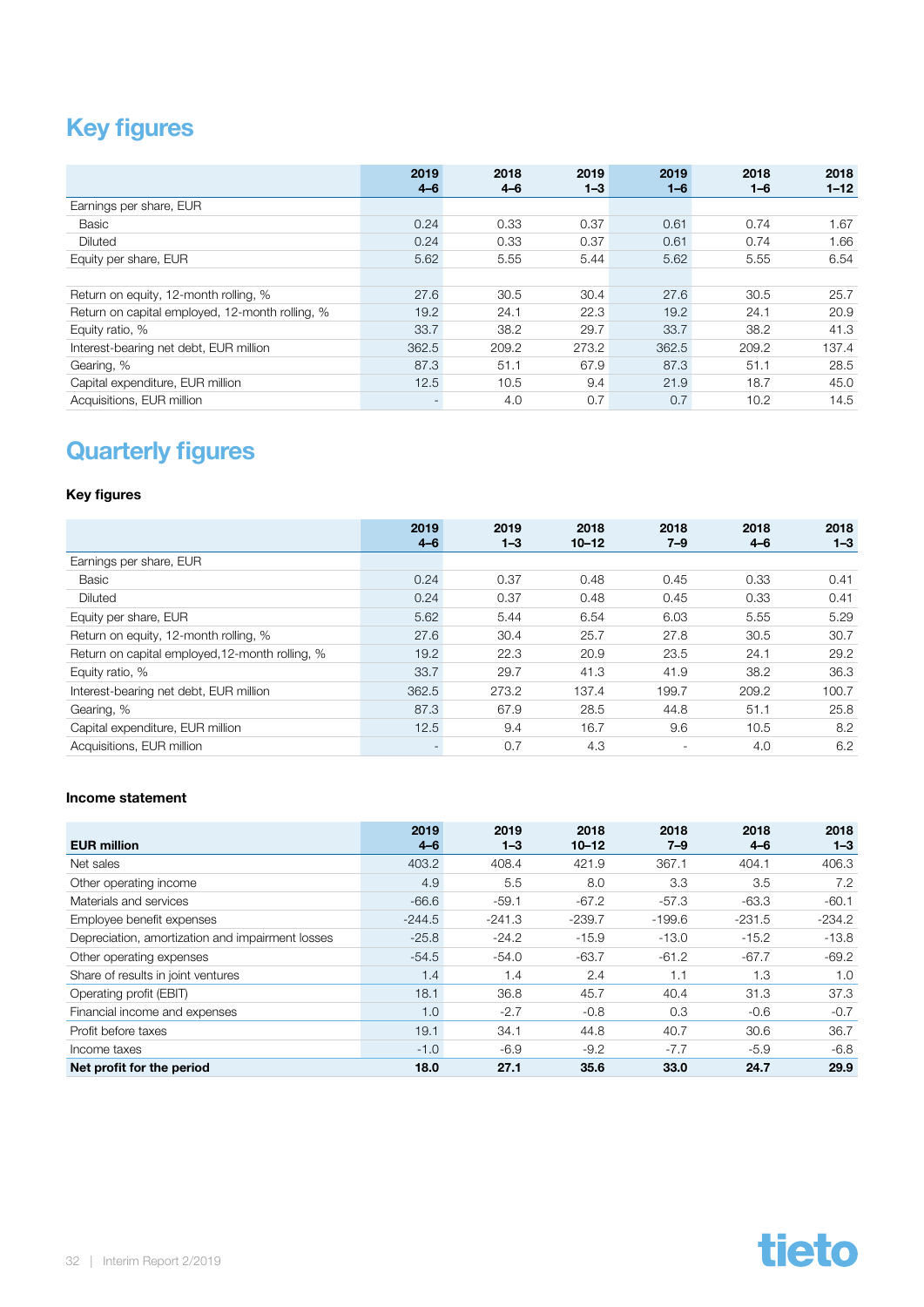#### Statement of financial position

| <b>EUR million</b>                           | 2019<br>30 Jun | 2019<br>31 Mar | 2018<br>31 Dec | 2018<br>30 Sep | 2018<br>30 Jun | 2018<br>31 Mar |
|----------------------------------------------|----------------|----------------|----------------|----------------|----------------|----------------|
| Goodwill                                     | 439.3          | 442.4          | 442.6          | 439.7          | 437.5          | 437.4          |
| Other intangible assets                      | 44.3           | 45.4           | 45.6           | 43.2           | 43.7           | 46.1           |
| Property, plant and equipment                | 86.7           | 87.4           | 92.3           | 88.9           | 90.4           | 92.2           |
| Right-of-use assets                          | 152.5          | 156.7          | $\overline{a}$ |                |                |                |
| Interests in joint ventures                  | 15.3           | 15.3           | 16.0           | 16.5           | 15.4           | 14.2           |
| Other non-current assets                     | 44.7           | 43.7           | 45.7           | 46.9           | 41.5           | 44.3           |
| Total non-current assets                     | 782.9          | 790.9          | 642.3          | 635.3          | 628.5          | 634.2          |
|                                              |                |                |                |                |                |                |
| Trade receivables and other current assets   | 425.7          | 434.9          | 390.7          | 413.5          | 418.3          | 444.0          |
| Cash and cash equivalents                    | 71.7           | 186.3          | 164.6          | 51.0           | 67.4           | 53.9           |
| Total current assets                         | 497.4          | 621.3          | 555.3          | 464.5          | 485.7          | 497.9          |
|                                              |                |                |                |                |                |                |
| <b>Total assets</b>                          | 1 280.3        | 1412.2         | 1 197.6        | 1 099.8        | 1 1 1 4 . 3    | 1 132.1        |
|                                              |                |                |                |                |                |                |
| Total equity                                 | 415.3          | 402.5          | 482.5          | 445.3          | 409.5          | 390.7          |
|                                              |                |                |                |                |                |                |
| Non-current loans                            | 293.6          | 298.7          | 185.5          | 100.7          | 1.7            | 101.7          |
| Other non-current liabilities                | 49.9           | 50.9           | 54.5           | 54.1           | 54.7           | 55.0           |
| Total non-current liabilities                | 343.5          | 349.6          | 240.0          | 154.8          | 56.5           | 156.8          |
|                                              |                |                |                |                |                |                |
| Trade payables and other current liabilities | 362.6          | 489.2          | 349.0          | 341.2          | 364.8          | 521.1          |
| Provisions                                   | 13.6           | 8.3            | 7.4            | 6.2            | 5.9            | 7.8            |
| Current Ioans                                | 145.3          | 162.6          | 118.6          | 152.3          | 277.6          | 55.7           |
| Total current liabilities                    | 521.5          | 660.1          | 475.0          | 499.7          | 648.3          | 584.6          |
|                                              |                |                |                |                |                |                |
| <b>Total equity and liabilities</b>          | 1 280.3        | 1 4 1 2.2      | 1 197.6        | 1 099.8        | 1 1 1 4 .3     | 1 1 3 2 . 1    |

#### Statement of cash flows

| <b>EUR million</b>                                                     | 2019<br>$4 - 6$ | 2019<br>$1 - 3$ | 2018<br>$10 - 12$        | 2018<br>$7 - 9$ | 2018<br>$4 - 6$ | 2018<br>$1 - 3$ |
|------------------------------------------------------------------------|-----------------|-----------------|--------------------------|-----------------|-----------------|-----------------|
| Cash flow from operating activities                                    |                 |                 |                          |                 |                 |                 |
| Net profit for the period                                              | 18.0            | 27.1            | 35.6                     | 33.0            | 24.7            | 29.9            |
| Adjustments                                                            | 24.2            | 32.5            | 21.9                     | 16.9            | 19.9            | 19.5            |
| Change in net working capital                                          | 1.9             | $-2.8$          | 25.9                     | $-24.7$         | $-22.4$         | 18.0            |
| Cash generated from operating activities before<br>interests and taxes | 44.2            | 56.9            | 83.6                     | 25.2            | 22.2            | 67.5            |
| Net financial expenses paid                                            | $-2.3$          | $-3.5$          | 0.3                      | $-1.1$          | $-3.0$          | $-2.3$          |
| Dividends received                                                     | 1.4             | 2.2             | $\overline{\phantom{a}}$ | 0.0             | 0.0             | 3.2             |
| Income taxes paid                                                      | $-6.1$          | $-12.4$         | $-2.2$                   | $-5.4$          | $-6.9$          | $-6.9$          |
| Cash flow from operating activities                                    | 37.1            | 43.3            | 81.7                     | 18.7            | 12.3            | 61.5            |
| Cash flow from investing activities                                    | $-15.6$         | $-9.5$          | $-20.2$                  | $-7.8$          | $-13.6$         | $-7.6$          |
| Cash flow from financing activities                                    | $-136.9$        | $-12.9$         | 50.9                     | $-25.4$         | 14.3            | $-81.0$         |
| Change in cash and cash equivalents                                    | $-115.4$        | 20.9            | 112.4                    | $-14.5$         | 13.0            | $-27.1$         |
| Cash and cash equivalents at the beginning of period                   | 186.3           | 164.6           | 51.0                     | 67.4            | 53.9            | 78.2            |
| Foreign exchange differences                                           | 0.7             | 0.9             | 1.3                      | $-1.9$          | 0.5             | 2.8             |
| Change in cash and cash equivalents                                    | $-115.4$        | 20.9            | 112.4                    | $-14.5$         | 13.0            | $-27.1$         |
| Cash and cash equivalents at the end of period                         | 71.7            | 186.3           | 164.6                    | 51.0            | 67.4            | 53.9            |

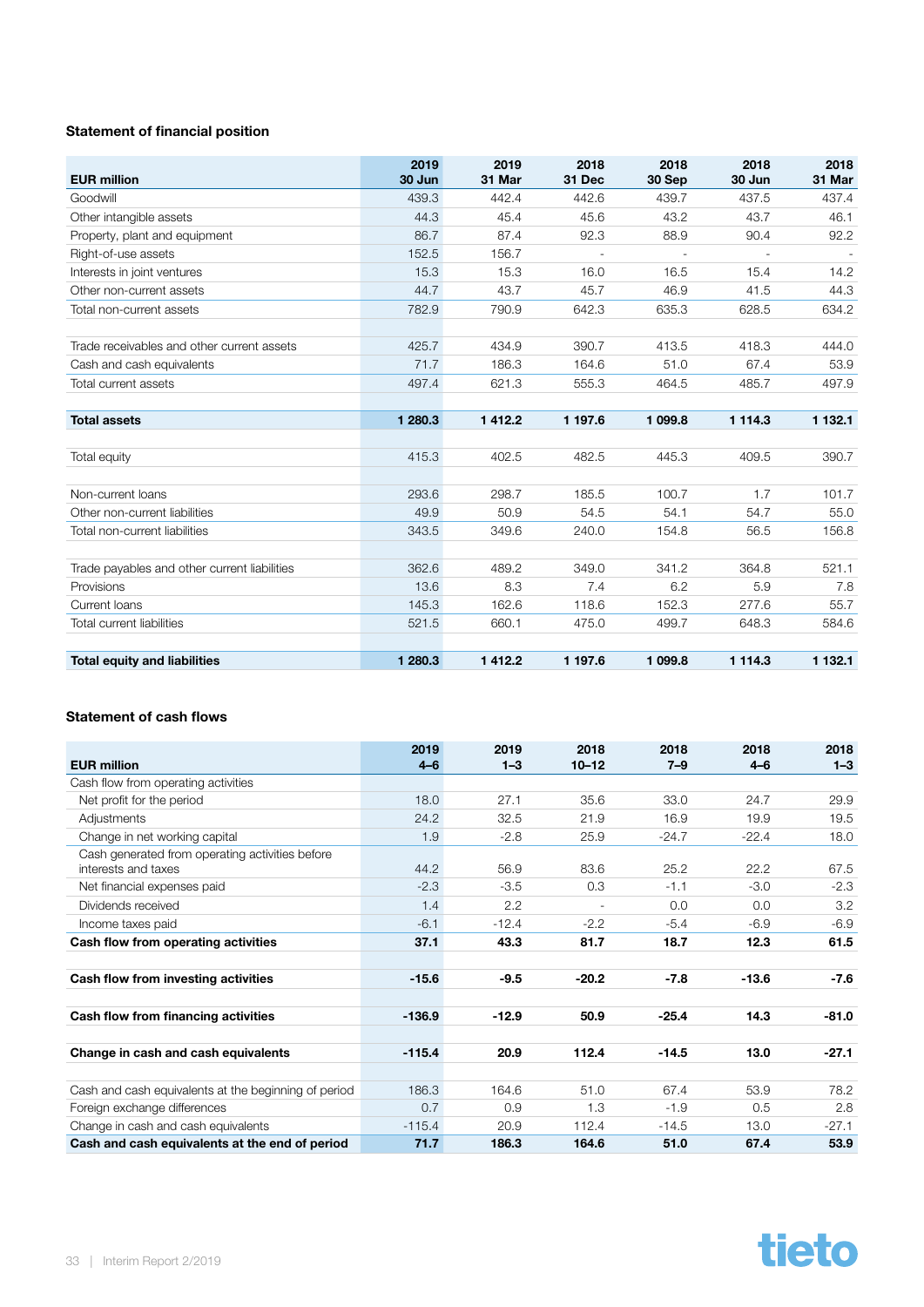### <span id="page-33-0"></span>Quarterly figures by segments

#### Customer sales by segment

|                                     | 2019    | 2019    | 2018      | 2018  | 2018    | 2018    |
|-------------------------------------|---------|---------|-----------|-------|---------|---------|
| <b>EUR million</b>                  | $4 - 6$ | $1 - 3$ | $10 - 12$ | 7–9   | $4 - 6$ | $1 - 3$ |
| Digital Experience                  | 123.2   | 129.7   | 129.8     | 105.9 | 126.6   | 125.0   |
| Hybrid Infra                        | 133.8   | 129.0   | 132.8     | 124.1 | 130.7   | 131.7   |
| <b>Industry Software</b>            | 111.2   | 112.7   | 122.2     | 104.7 | 112.7   | 115.4   |
| <b>Product Development Services</b> | 34.6    | 36.8    | 36.2      | 31.9  | 33.7    | 34.0    |
| <b>Segments total</b>               | 402.8   | 408.1   | 421.1     | 366.7 | 403.7   | 406.1   |
| Other operations                    | 0.4     | 0.3     | 0.8       | 0.5   | 0.5     | 0.3     |
| <b>Group total</b>                  | 403.2   | 408.4   | 421.9     | 367.1 | 404.1   | 406.3   |

#### Operating profit (EBIT) by segment

| <b>EUR million</b>                  | 2019<br>$4 - 6$ | 2019<br>$1 - 3$ | 2018<br>$10 - 12$ | 2018<br>7–9 | 2018<br>$4 - 6$ | 2018<br>$1 - 3$ |
|-------------------------------------|-----------------|-----------------|-------------------|-------------|-----------------|-----------------|
| Digital Experience                  | 7.1             | 18.0            | 15.2              | 11.1        | 16.5            | 16.5            |
| Hybrid Infra                        | 6.2             | 8.2             | 11.6              | 15.2        | 12.0            | 9.9             |
| <b>Industry Software</b>            | 11.6            | 13.8            | 23.7              | 16.6        | 6.6             | 12.8            |
| <b>Product Development Services</b> | 2.7             | 4.5             | 3.6               | 3.1         | 2.9             | 4.3             |
| <b>Segments total</b>               | 27.6            | 44.5            | 54.1              | 46.0        | 38.0            | 43.4            |
| Other operations                    | $-9.5$          | $-7.7$          | $-8.4$            | $-5.6$      | $-6.7$          | $-6.1$          |
| <b>Group total</b>                  | 18.1            | 36.8            | 45.7              | 40.4        | 31.3            | 37.3            |

#### Operating margin (EBIT) by segment

|                                     | 2019    | 2019    | 2018      | 2018    | 2018    | 2018    |
|-------------------------------------|---------|---------|-----------|---------|---------|---------|
| $\frac{9}{6}$                       | $4 - 6$ | $1 - 3$ | $10 - 12$ | $7 - 9$ | $4 - 6$ | $1 - 3$ |
| Digital Experience                  | 5.7     | 13.9    | 11.7      | 10.5    | 13.0    | 13.2    |
| Hybrid Infra                        | 4.6     | 6.4     | 8.8       | 12.2    | 9.2     | 7.5     |
| <b>Industry Software</b>            | 10.4    | 12.2    | 19.4      | 15.8    | 5.9     | 11.1    |
| <b>Product Development Services</b> | 7.8     | 12.3    | 9.9       | 9.7     | 8.7     | 12.7    |
| <b>Operating margin (EBIT)</b>      | 4.5     | 9.0     | 10.8      | 11.0    | 7.7     | 9.2     |

#### Adjusted operating profit (EBIT) by segment

|                                     | 2019    | 2019    | 2018      | 2018    | 2018    | 2018    |
|-------------------------------------|---------|---------|-----------|---------|---------|---------|
| <b>EUR million</b>                  | $4 - 6$ | $1 - 3$ | $10 - 12$ | $7 - 9$ | $4 - 6$ | $1 - 3$ |
| Digital Experience                  | 10.6    | 19.3    | 19.0      | 11.6    | 16.2    | 17.1    |
| Hybrid Infra                        | 14.5    | 8.9     | 12.9      | 15.5    | 14.1    | 9.9     |
| <b>Industry Software</b>            | 12.2    | 14.0    | 22.0      | 17.7    | 8.4     | 11.9    |
| <b>Product Development Services</b> | 2.7     | 4.5     | 3.7       | 3.2     | 2.9     | 4.3     |
| <b>Segments total</b>               | 39.9    | 46.8    | 57.5      | 47.9    | 41.7    | 43.2    |
| Other operations                    | $-5.9$  | $-5.8$  | $-6.5$    | $-4.9$  | $-5.5$  | $-5.3$  |
| <b>Group total</b>                  | 34.0    | 40.9    | 51.0      | 43.0    | 36.2    | 37.9    |

#### Adjusted operating profit (EBIT) by segment

|                                     | 2019    | 2019    | 2018      | 2018    | 2018    | 2018    |
|-------------------------------------|---------|---------|-----------|---------|---------|---------|
| $\frac{0}{0}$                       | $4 - 6$ | $1 - 3$ | $10 - 12$ | $7 - 9$ | $4 - 6$ | $1 - 3$ |
| Digital Experience                  | 8.6     | 14.9    | 14.6      | 10.9    | 12.8    | 13.7    |
| Hybrid Infra                        | 10.8    | 6.9     | 9.7       | 12.5    | 10.8    | 7.5     |
| <b>Industry Software</b>            | 10.9    | 12.5    | 18.0      | 16.9    | 7.5     | 10.3    |
| <b>Product Development Services</b> | 7.9     | 12.3    | 10.1      | 9.9     | 8.7     | 12.7    |
| <b>Operating margin (EBIT)</b>      | 8.4     | 10.0    | 12.1      | 11.7    | 9.0     | 9.3     |

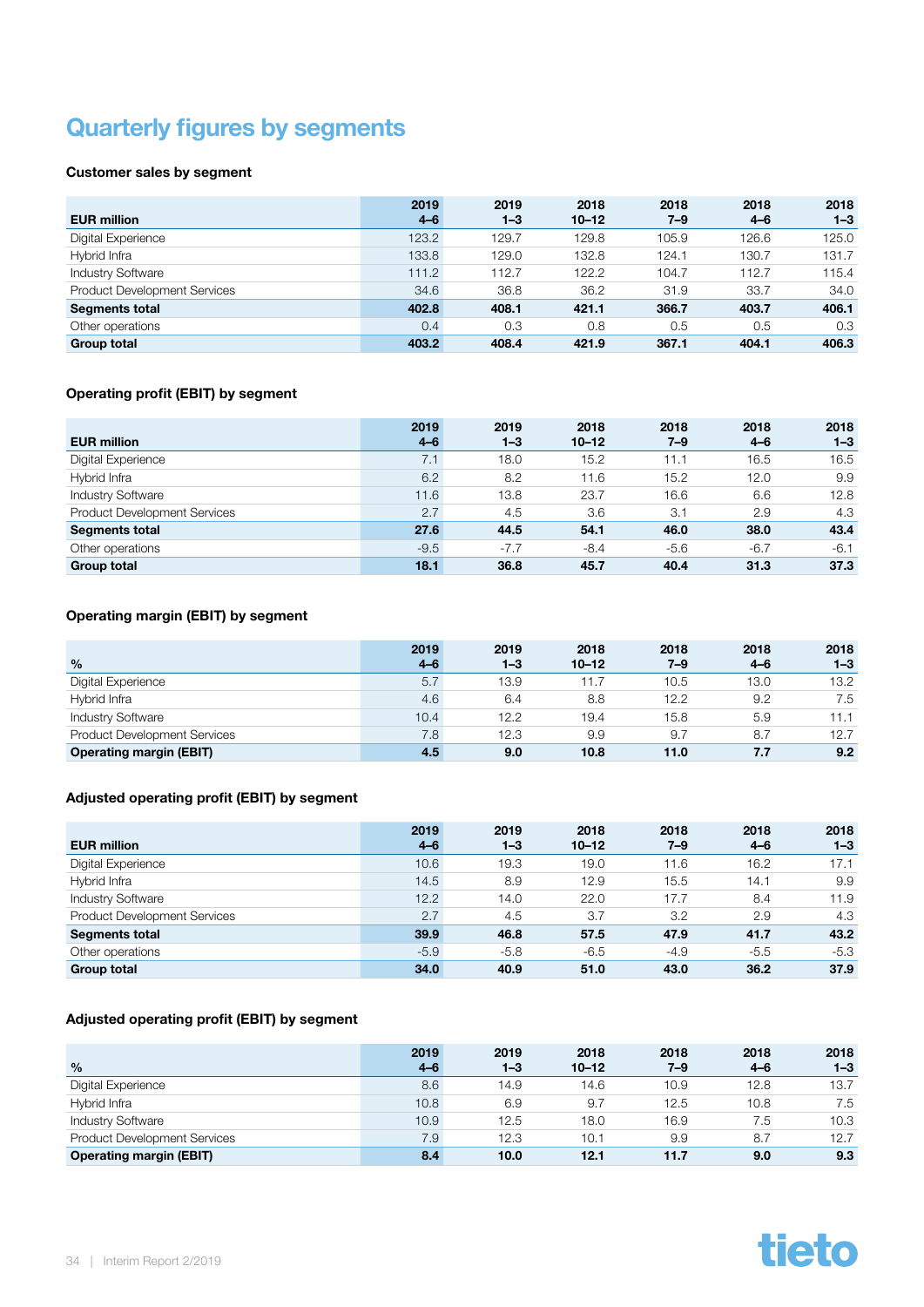### <span id="page-34-0"></span>Major shareholders on 30 June 2019

|                                                           | <b>Shares</b> | $\%$  |
|-----------------------------------------------------------|---------------|-------|
| Cevian Capital <sup>1)</sup>                              | 11 004 295    | 14.8  |
| 2<br>Solidium Ov                                          | 7 415 418     | 10.0  |
| Silchester International Investors LLP <sup>2)</sup><br>3 | 7 401 027     | 10.0  |
| Swedbank Robur fonder<br>4                                | 2 358 025     | 3.2   |
| Ilmarinen Mutual Pension Insurance Company<br>5           | 1 471 095     | 2.0   |
| Elo Mutual Pension Insurance Company<br>6                 | 1 183 000     | 1.6   |
| Nordea funds<br>7                                         | 761 340       | 1.0   |
| 8<br>The State Pension fund                               | 723 000       | 1.0   |
| Svenska litteratursällskapet i Finland r.f.<br>9          | 636 345       | 0.9   |
| 10 Åbo Akademi University Foundation                      | 435 808       | 0.6   |
| Top 10 shareholders total                                 | 33 389 353    | 45.1  |
| - of which nominee registered                             | 18 405 322    | 24.8  |
|                                                           |               |       |
| Nominee registered other                                  | 28 902 752    | 39.0  |
| <b>Others</b>                                             | 11 817 147    | 15.9  |
| <b>Total</b>                                              | 74 109 252    | 100.0 |

Based on the ownership records of Euroclear Finland Oy and Euroclear Sweden AB.

<sup>1)</sup> Based on the ownership records of Euroclear Finland Oy, Cevian Capital's holding on 31 March 2019 was 11 004 295 shares, representing 14.8% of the shares and<br>voting rights.

<sup>2)</sup> On 23 June 2015, Silchester International Investors LLP announced that its holding in Tieto Corporation was 7 401 027 shares, which represents 10.0% of the shares and voting rights.

#### For further information, please contact:

Tomi Hyryläinen, Chief Financial Officer, tel. +358 50 555 0363, [tomi.hyrylainen \(at\) tieto.com](mailto:tomi.hyrylainen%40tieto.com%20?subject=)  $\mathcal{Q}$ Tanja Lounevirta, Head of Investor Relations, tel. +358 50 321 7510, [tanja.lounevirta \(at\) tieto.com](mailto:tanja.lounevirta%40tieto.com%20%20?subject=) 2